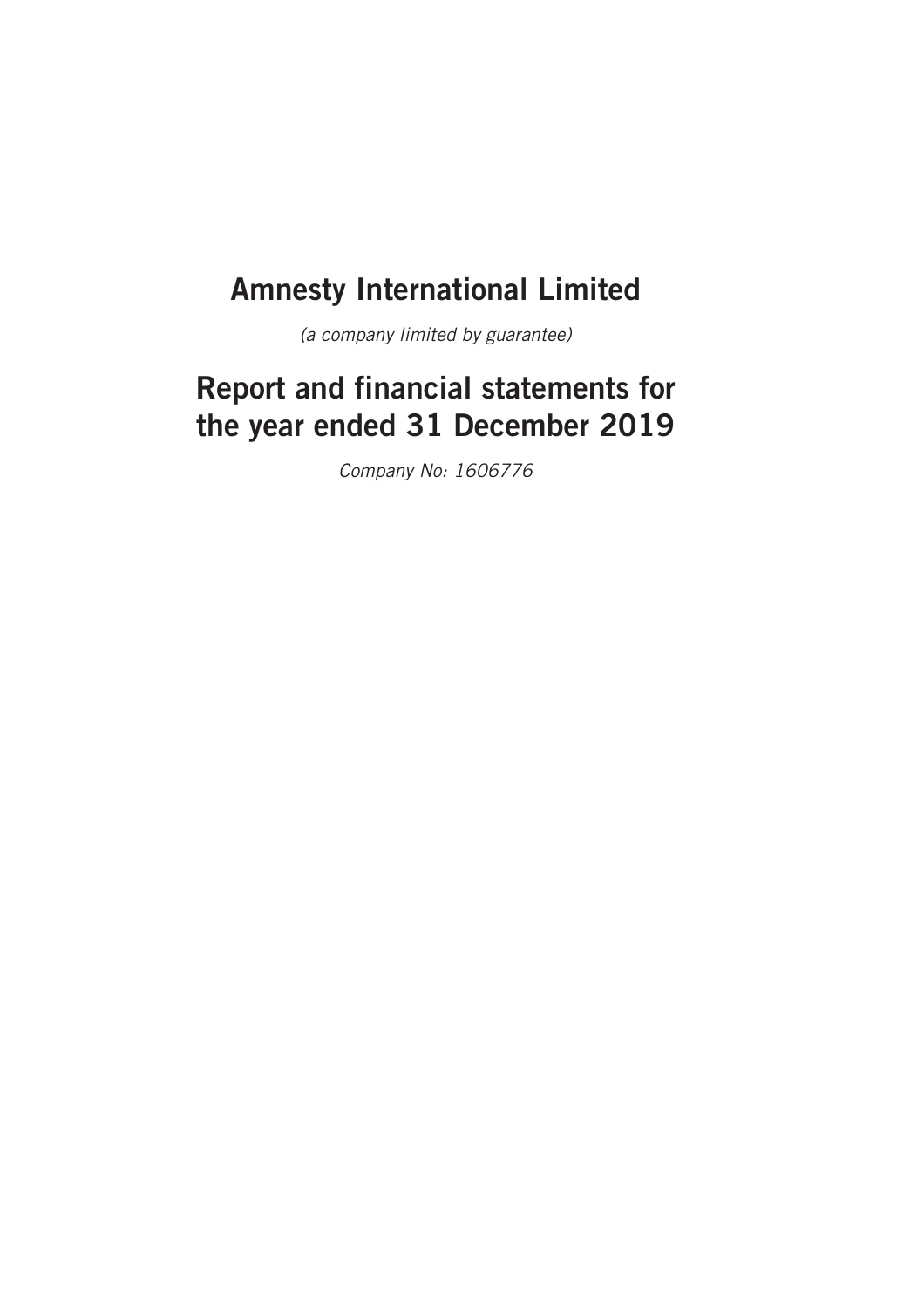# **Contents**

#### **Section Page 2012**

| Independent Auditor's Report to the Members of Amnesty International Limited21 |  |
|--------------------------------------------------------------------------------|--|
|                                                                                |  |
|                                                                                |  |
|                                                                                |  |
|                                                                                |  |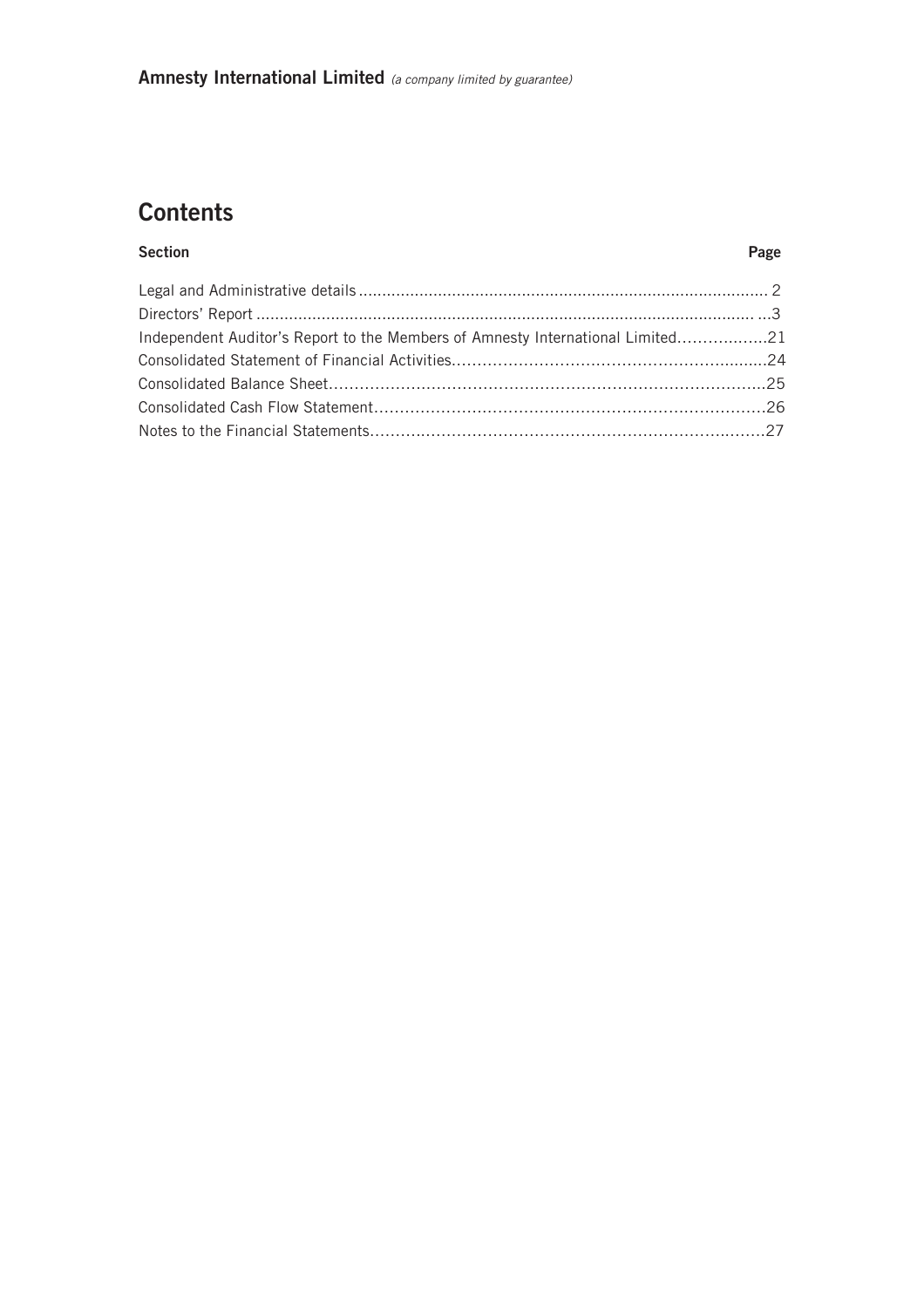# Legal and Administrative details

| Directors:                                                    | Vincent Adzahlie-Mensah<br>Maria De Lourdes Vianney Barrera Campos (appointed 4th August 2019)<br>Sarah Jane Beamish<br>Peter Petelo Fa'afiu (appointed 4 <sup>th</sup> August 2019)<br>Fabiola Gutierrez Arce<br>Greg Marsh<br>Nolasco Ritz Lee Iii Santos (appointed 4 <sup>th</sup> August 2019)<br>Aniket Shah (appointed 4 <sup>th</sup> August 2019)<br>Anjhula Mya Singh-Bais (appointed 4 <sup>th</sup> August 2019)<br>Rune Arctander (resigned 4 <sup>th</sup> August 2019)<br>Nicole Bieske (resigned 4th August 2019)<br>Shahram Hashemi (resigned 4 <sup>th</sup> August 2019)<br>Mwikali Nzioka Muthiani (resigned 4 <sup>th</sup> August 2019)<br>Jacobus Smit (resigned 4th August 2019) |
|---------------------------------------------------------------|----------------------------------------------------------------------------------------------------------------------------------------------------------------------------------------------------------------------------------------------------------------------------------------------------------------------------------------------------------------------------------------------------------------------------------------------------------------------------------------------------------------------------------------------------------------------------------------------------------------------------------------------------------------------------------------------------------|
| <b>Company Secretary:</b>                                     | Nigel John Armitt (appointed 9th September 2019)<br>Nick Williams (resigned 9th September 2019)                                                                                                                                                                                                                                                                                                                                                                                                                                                                                                                                                                                                          |
| <b>Secretary General:</b><br><b>Acting Secretary General:</b> | Kumi Naidoo (resigned 5th December 2019)<br>Julie Verhaar (appointed 5 <sup>th</sup> December 2019)                                                                                                                                                                                                                                                                                                                                                                                                                                                                                                                                                                                                      |
| <b>Address and Registered Office:</b>                         | 1 Easton Street<br>London WC1X ODW                                                                                                                                                                                                                                                                                                                                                                                                                                                                                                                                                                                                                                                                       |
| <b>Company Registration Number:</b>                           | 1606776                                                                                                                                                                                                                                                                                                                                                                                                                                                                                                                                                                                                                                                                                                  |
| Date of incorporation:                                        | 6 January 1982                                                                                                                                                                                                                                                                                                                                                                                                                                                                                                                                                                                                                                                                                           |
| Constitution:                                                 | Company limited by guarantee, with memorandum and articles of<br>association                                                                                                                                                                                                                                                                                                                                                                                                                                                                                                                                                                                                                             |
| Solicitors:                                                   | <b>DLA Piper</b><br>3 Noble Street<br>London<br>EC2V 7EE                                                                                                                                                                                                                                                                                                                                                                                                                                                                                                                                                                                                                                                 |
| <b>Bankers:</b>                                               | Lloyds Bank plc<br>344 Gray's Inn Road<br>London WC1X 8BX                                                                                                                                                                                                                                                                                                                                                                                                                                                                                                                                                                                                                                                |
| Auditor:                                                      | Crowe U.K. LLP<br>St Bride's House<br>10 Salisbury Square<br>London EC4Y 8EH                                                                                                                                                                                                                                                                                                                                                                                                                                                                                                                                                                                                                             |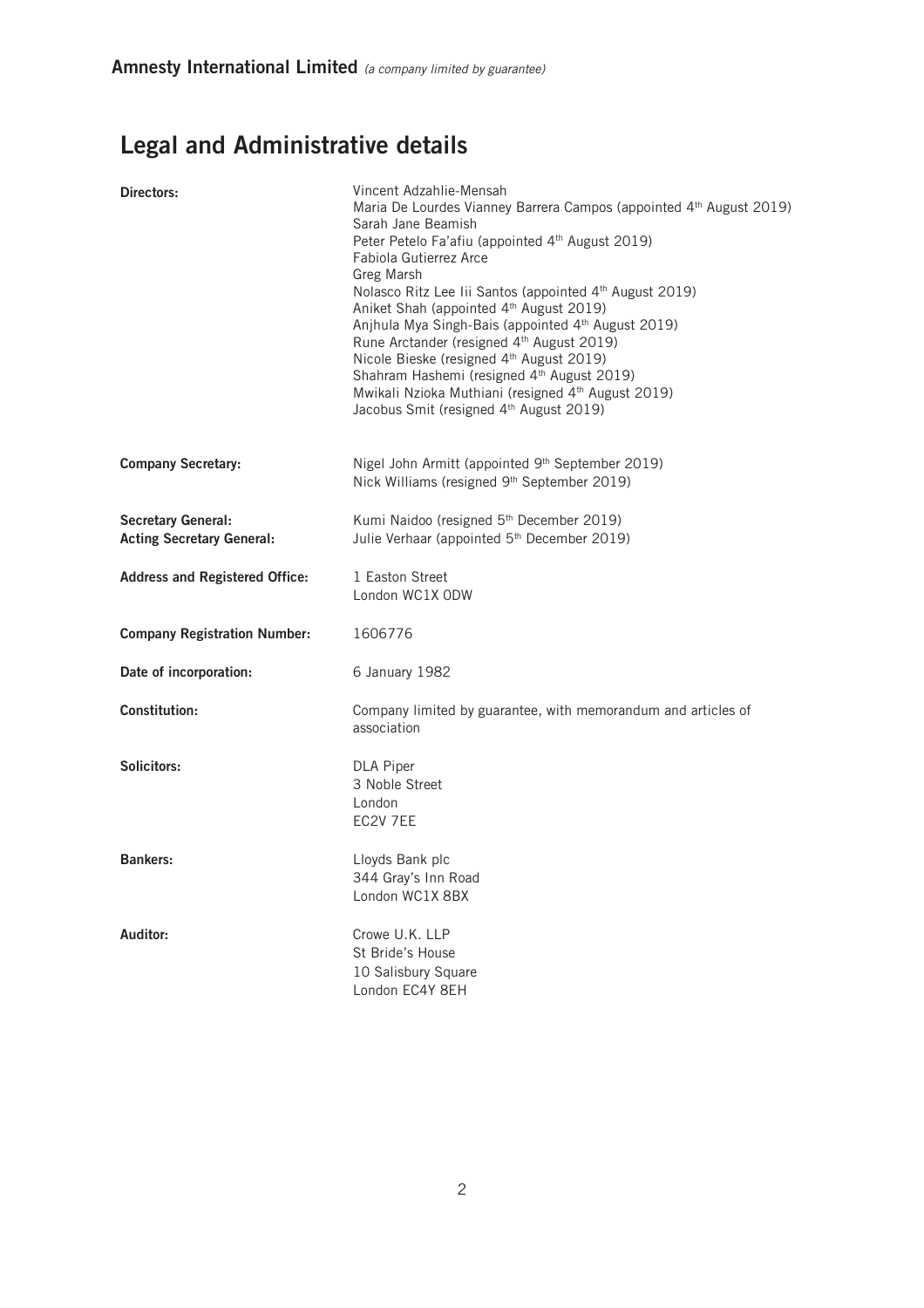### Directors' Report for the year ended 31 December 2019

The Directors present their report on the affairs of Amnesty International Limited ("AIL"), which includes the Strategic Report, together with the financial statements and auditor's report for the year ended 31 December 2019. The information required in a Directors' Report is included in the Strategic Report. The report covers the activities of AIL and its subsidiaries, details of which are provided in note 18 to the financial statements. Operationally, AIL is referred to as Amnesty International International Secretariat ("the IS").

### Strategic Report

#### 1. Structure, Governance and Management

#### 1.1 Organisation Structure

Amnesty International ("Amnesty") is an unincorporated global movement which has as its objective "the enjoyment by everyone of all the human rights enshrined in the Universal Declaration of Human Rights and other human rights instruments throughout the world".

The Amnesty movement consists of 70 national entities (63 membership and 7 non-membership entities) and the IS. The work of the IS is undertaken by AIL and Amnesty International Charity (previously called Amnesty International Charity Limited until 15 July 2020), both companies limited by guarantee registered in England and Wales. Amnesty International Charity provides grant funding to AIL for the purposes of its charitable activities, which are furthered, operationally, by the IS and Amnesty's membership entities. Amnesty International Charity is a wholly owned subsidiary of AIL and is a registered charity. Due to the legal restrictions associated with activities deemed political under the charity law of England and Wales, AIL is not registered as a charity. However, its Board of Directors took a decision in 2011 to operate as a charity in all applicable respects, including complying with the Charities Act 2011 and Accounting and Reporting by Charities: Statement of Recommended Practice applicable to charities preparing their accounts in accordance with the Financial Reporting Standard applicable in the UK and Republic of Ireland (FRS 102), in preparation of AIL's report and financial statements.

The IS supports, enables and implements the work and functioning of the Amnesty movement by:

- · representing the movement externally through the Secretary General;
- · co-ordinating and conducting the movement's global human rights work in research, campaigning, communications, advocacy, policy, legal, fundraising, education and other functions as necessary;
- · developing global strategy, policies and standards and ensuring their co-ordination, implementation, monitoring, evaluation and reporting; and
- · supporting movement governance, growth and development and its financial health.

The IS is governed by the Directors of Amnesty International Limited and is accountable to the International Board of the Amnesty International movement through the Secretary General. The IS is funded principally by Amnesty's national membership organisations for the purpose of furthering the work of Amnesty on a worldwide basis.

#### 1.2 Global Offices

AIL's operations are distributed across 21 offices globally with its largest office in London. Its other offices are structured as legal branches or subsidiaries. The branch offices are located in: Bangkok, Beirut, Dakar, East Jerusalem, Johannesburg, Kiev, Moscow, Nairobi, New York, and Washington DC.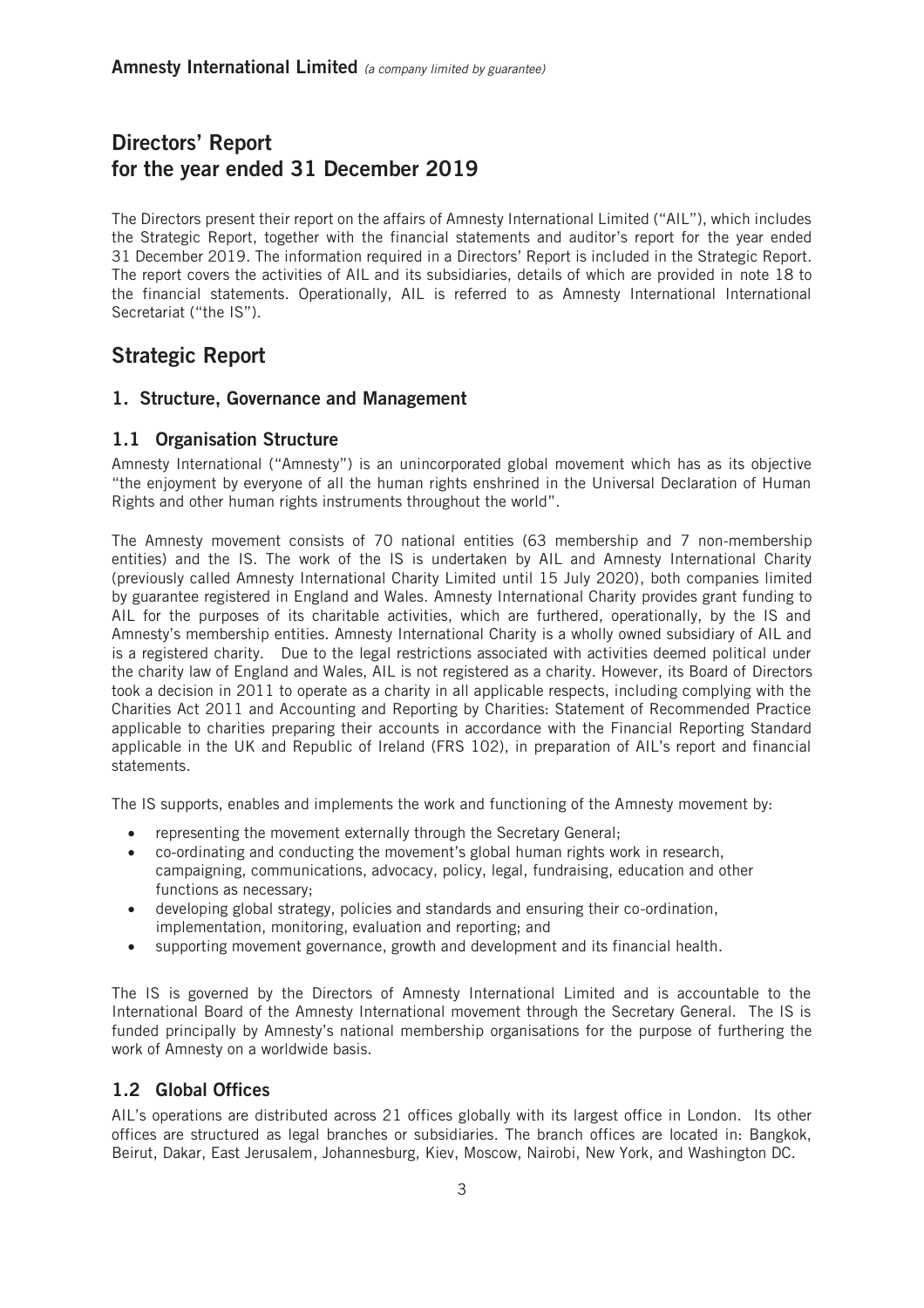The subsidiary entities are located in Brussels (Amnesty International – European Association), Hong Kong (Amnesty International Asia-Pacific Regional Office Limited), Mexico City (Oficina Regional de Amnistía Internacional), Colombo (Amnesty International South Asia), Tunis (Amnesty International Afrique du Nord) and Lima (Amnesty International Limited Sucursal Peru).

AIL also operates two language resource entities which are subsidiaries, in Paris (Centre de Resources Linguistiques d'Amnesty International – Unité Chargeé de la Langue Française) and in Madrid (Centro de Lenguas de Amnistia Internacional).

Since 2016, the Centre for the Protection of Human Rights and Social Justice of Amnesty Intl Nigeria – (AI Nigeria), an 'incorporated trustees' entity based in Nigeria has been treated as a subsidiary of AIL due to the IS having management control. On 17th July 2019 the composition of the Board of Trustees changed, meaning the IS only had partial management control. Therefore on 17th July 2019 the AIL Group recorded a disposal of the subsidiary and the acquisition of an associate. Further details are given in Note 18 of the financial statements.

AIL also has control of two dormant entities, Amnesty International South Asia Foundation and Amnesty International, Secretariat International, Bureau Français. Further details are given in Note 2 of the financial statements.

#### 1.3 Governance

AIL is limited by guarantee and does not have share capital. The governing documents of AIL are its Memorandum and Articles of Association, last updated in April 2018.

AIL's members (guarantors) and Directors are the elected members of the International Board of Amnesty International, nine individuals who are elected by representatives of the national membership entities of Amnesty International global movement at its annual Global Assembly. The members of the International Board are elected for a three-year term, with a maximum of two terms. The global governance arrangements for the Amnesty movement are set out in the Statute of Amnesty International and the Global Governance Regulations.

The International Board in its capacity as the AIL Board of Directors ("the Board") is responsible for agreeing AIL policy and approving operational plans and budgets and ensuring these are implemented. New Board members receive an induction at the IS shortly after their appointment, covering a general overview of the organisation and administrative details, fiduciary responsibilities, and legal/statutory responsibilities. The Governance Programme at the IS is responsible for identifying the general training needs for the entire Board as well as actioning specific requests for training from individual Board members. AIL has maintained Directors' and Officers' liability insurance cover throughout the year.

Board members in place during 2019 are disclosed on page 2.

AIL is both a private limited company and a not-for-profit organisation which aims to follow charity sector best practice. As a result, AIL voluntarily follows the Charity Governance Code ("the Code") as updated in July 2017 and considers that it is compliant with the Code in most respects. AIL carried out a review of its governance and standards against the Code in 2019. The results of this review form the basis of a 2020 Board improvement and work plan to further enhance AIL's compliance with the Code. One of the areas of focus was the skills required and composition of the Board with the outcome that two co-opted members joined the Board in January 2020, who are non-voting members and are not directors of the company.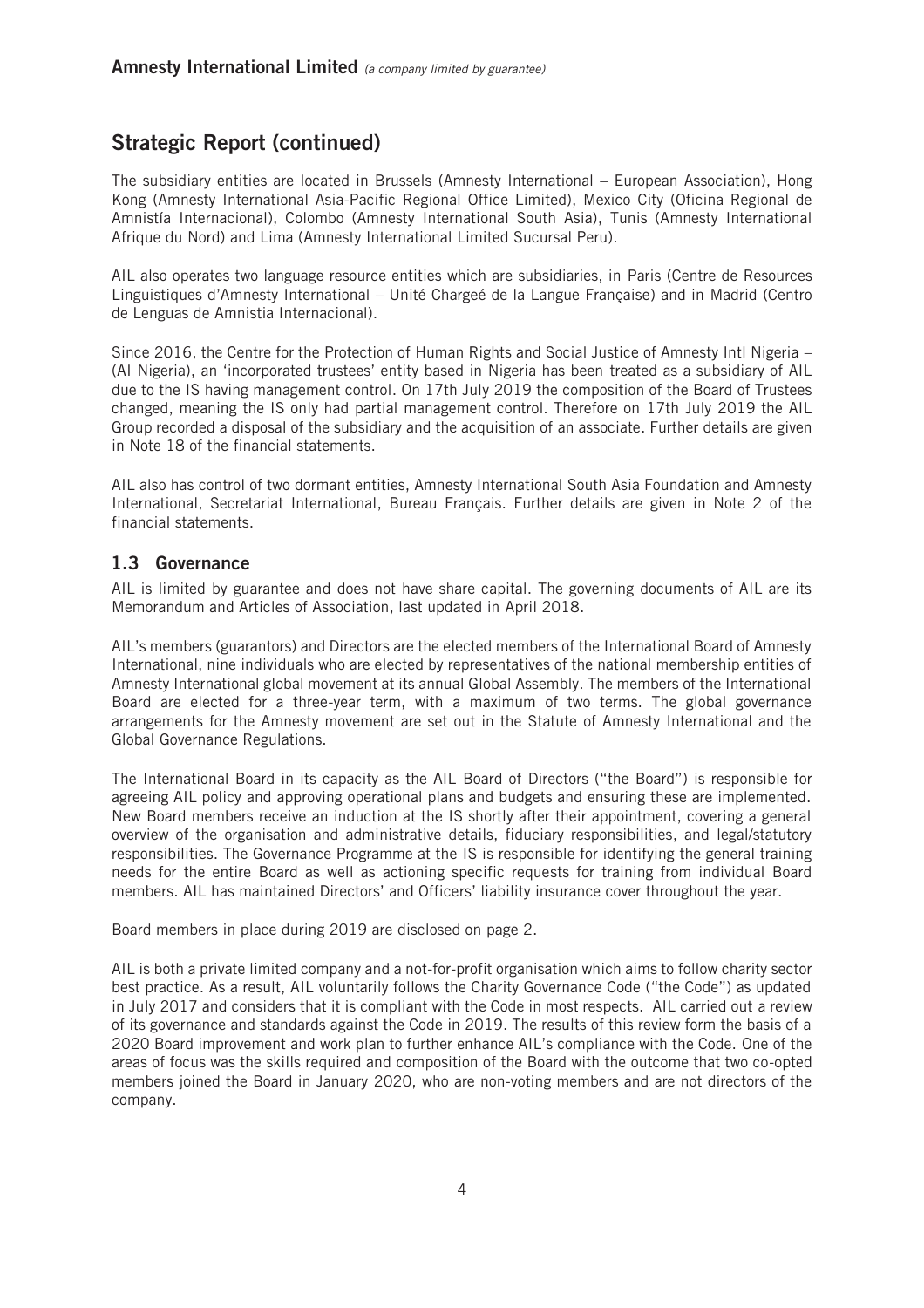The UK Government introduced the Wates Corporate Governance Principles as best practice for privately owned companies. With effect from January 2019, privately owned companies reaching a threshold of workforce size and turnover are required to report in their Directors' Report which corporate governance code they applied to their practices. AIL does not currently meet the thresholds for statutory reporting against the Wates Principles but has chosen to voluntarily benchmark practices against the six Principles, similarly to the Charity Governance Code.

### 1.4 Management

The Board appoints the Secretary General of Amnesty International who is responsible for the day-to-day operations of AIL.

The activities of AIL are managed by the Secretary General, supported by a Coalition Leadership Team (previously the Senior Leadership Team and the Transitional Leadership Team) which is comprised of the Deputy Secretary General, the Chief Financial Officer, the Senior Director of Research, Advocacy and Policy and the Senior Director of Public Engagement and Growth together with two section Directors from the Amnesty Movement who are appointed by the Secretary General. The strategic direction of AIL is decided through voting at the annual Global Assembly, a consultation of all Amnesty International sections. It agreed to disestablish Amnesty's International Council in 2017 and replace the biennial meetings with the annual Global Assembly, with the first meeting held in 2018.

The Board is responsible, through its Remuneration Committee, for ensuring an objective approach to the management of pay and benefits that is free from any bias or potential for actual or perceived conflict of interest. The Remuneration Committee decides upon the salaries of the Coalition Leadership Team and makes recommendations to the International Board as to the Secretary General's salary. The Committee comprises the Board Chair, two Board members and one independent expert and works to ensure its approach to pay is in keeping with the 2014 report on executive pay by the National Council for Voluntary Organisations. This is detailed in full on our website at https://www.amnesty.org/en/aboutus/how-were-run/finances-and-pay/.

#### 2. Public Benefit

AIL is a not-for-profit organisation whose activities are intended to be for the public benefit.

Amnesty International campaigns to end grave abuses of human rights. Its vision broadly aligns with the following charitable purpose set out in the UK Charities Act 2011 (section 3(1) (h)), which gives a statutory basis under the law of England and Wales for treating the promotion of human rights as charitable:

· the advancement of human rights, conflict resolution or reconciliation or the promotion of religious or racial harmony or equality and diversity.

In addition, AIL's vision and activities are broadly aligned to the UK Charity Commission Guidance on the promotion of human rights (RR12). This Guidance specifically refers to the 'obvious public benefit' in promoting human rights, both from the point of view of an individual whose rights are secured, as well as the significant benefit to the wider community that arises from a perception that the fundamental rights of all members are being protected.

Amnesty International promotes the protection and advancement of human rights through a range of activities, including:

- undertaking, commissioning and publishing research on human rights issues around the world;
- · awareness-raising of human rights issues through media, campaigns and membership communications;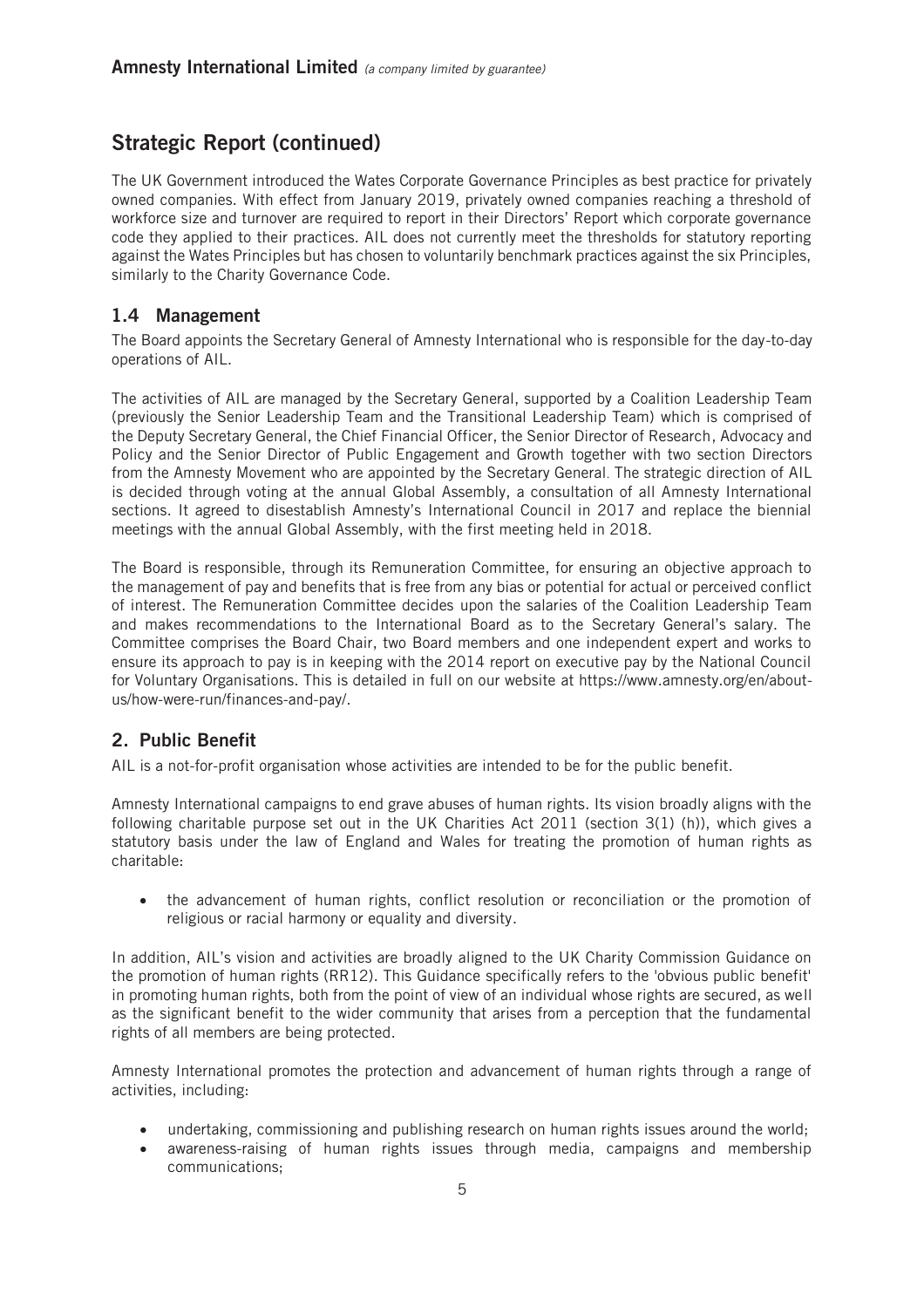- · providing relief to victims of human rights abuses and violations; and
- · supporting human rights education and human rights activism.

### 3. Aims

Amnesty International's mission is to undertake research and action, focused on preventing and ending grave abuses of political, civil, economic, social and cultural rights. Our core values are of an organisation that forms a global community of human rights defenders based on the principles of international solidarity, effective action for the individual victim, the universality and indivisibility of human rights, impartiality and independence, and mutual respect.

These are challenging times for justice and human rights. Inequality is rising. Armed conflicts, mass movements of people and competition for scarce resources are leaving people vulnerable. And while more people are striving to get their voices heard, states are responding by cracking down on human rights – often in the name of protecting public order or ending terrorism.

In this context, Amnesty International's vision of a world in which every person enjoys all of their human  $rights<sup>1</sup>$ , is more relevant than ever.

To realise our vision and mission, Amnesty International articulates its organisational aims in periodic strategic plans. In 2015, we adopted Taking Injustice Personally: Strategic Goals 2016 - 2019 to focus our work and to help allocate our resources more strategically and effectively. In 2018 the strategy was extended to also cover 2020. The Goals focus around five key thematic areas:

- · GOAL 1 Reclaiming freedoms:
- People defending human rights are safe and supported
- People know their rights and are empowered to claim them
- People can claim their rights to speak out, organise and challenge injustice
- · GOAL 2 Securing equal rights for all:
- Discrimination, including violent discrimination is reduced
- Progress is made towards equality based on gender, gender identity and sexuality
- More people can enjoy their economic, social and cultural rights

#### · GOAL 3 – Responding to crises:

- Civilians are better protected through effective action by national, regional and international institutions and mechanisms
- People affected by conflict, crises, torture, have access to adequate protection and assistance
- Those responsible for human rights abuses are held accountable and victims have access to justice, truth and reparation

#### • GOAL  $4$  – Ensuring accountability:

- Regional and global human rights mechanisms are reinforced where national rights protection is failing
- Human rights governance and accountability are strengthened at national level

<sup>1</sup> As enshrined in the Universal Declaration of Human Rights and other international human rights standards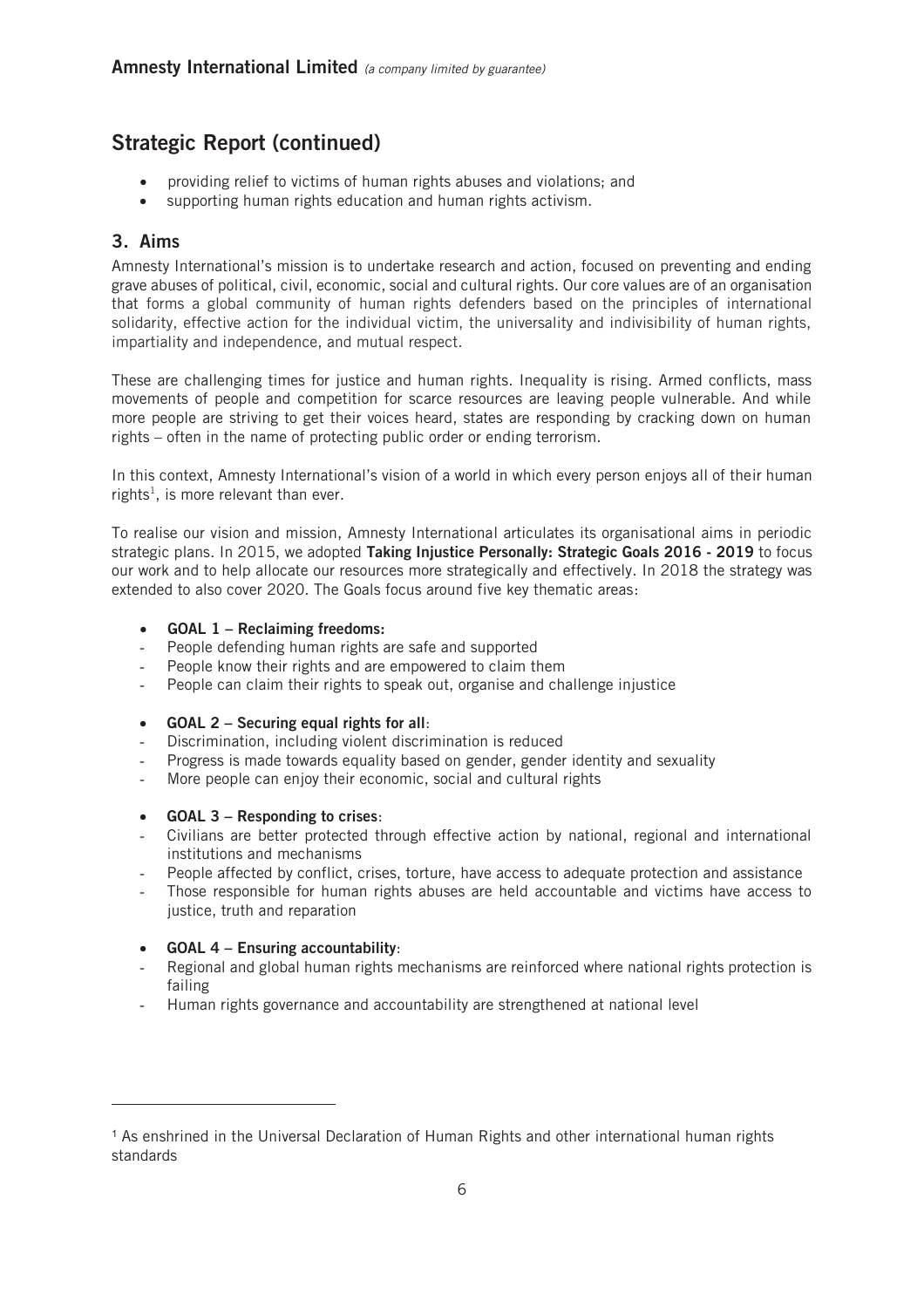- · GOAL 5: Maximising our resources and engagement:
- Amnesty International is a larger, stronger and more diverse movement with a greater capacity to achieve human rights impact
- Amnesty International is strengthened through active and diverse participation at all levels

The Goals are delivered through an international projects portfolio as well as national operational plans of Amnesty International entities in over 70 countries.



In 2019, AIL's expenditure was split across the strategic goals as per Chart 1.

Expenditure on enabling all goals refers to work that contributes to all or multiple goals. This includes reactive work across all goals, ongoing support to enable all goals and grants to Amnesty national entities to support their operations.

The responsibility for achieving the Goals is shared by the entire Amnesty International movement.

#### 4. Achievements and Performance

Amnesty's impact in 2019 has been achieved through the deployment of a mix of key strategies that, combined with a range of other factors, made change possible. Working with and through partners is one of the most important methods used to achieve change across Amnesty's Strategic Goals. In countries that are closed or repressed, it is a prerequisite to being able to deploy other methods, such as research and capacity building with rights holders and civil society.

Amnesty has achieved some important wins by working within the human rights framework, its laws and institutions. Over the course of the year Amnesty continued to be an organisation that achieved human rights impact both by leading on cutting edge research and campaigning and by supporting grassroots organisations and partners. At the same time Amnesty has been learning from innovative approaches from across the movement, particularly from entities and teams that are testing new ways of facing the many challenges ahead.

When analysing and assessing Amnesty's achievements, performance and human rights impact, progress is tracked in the form of outcomes. These are defined as an observable change in behaviour, attitude or belief of a specific actor as a result of an intervention by Amnesty. All Amnesty entities and teams report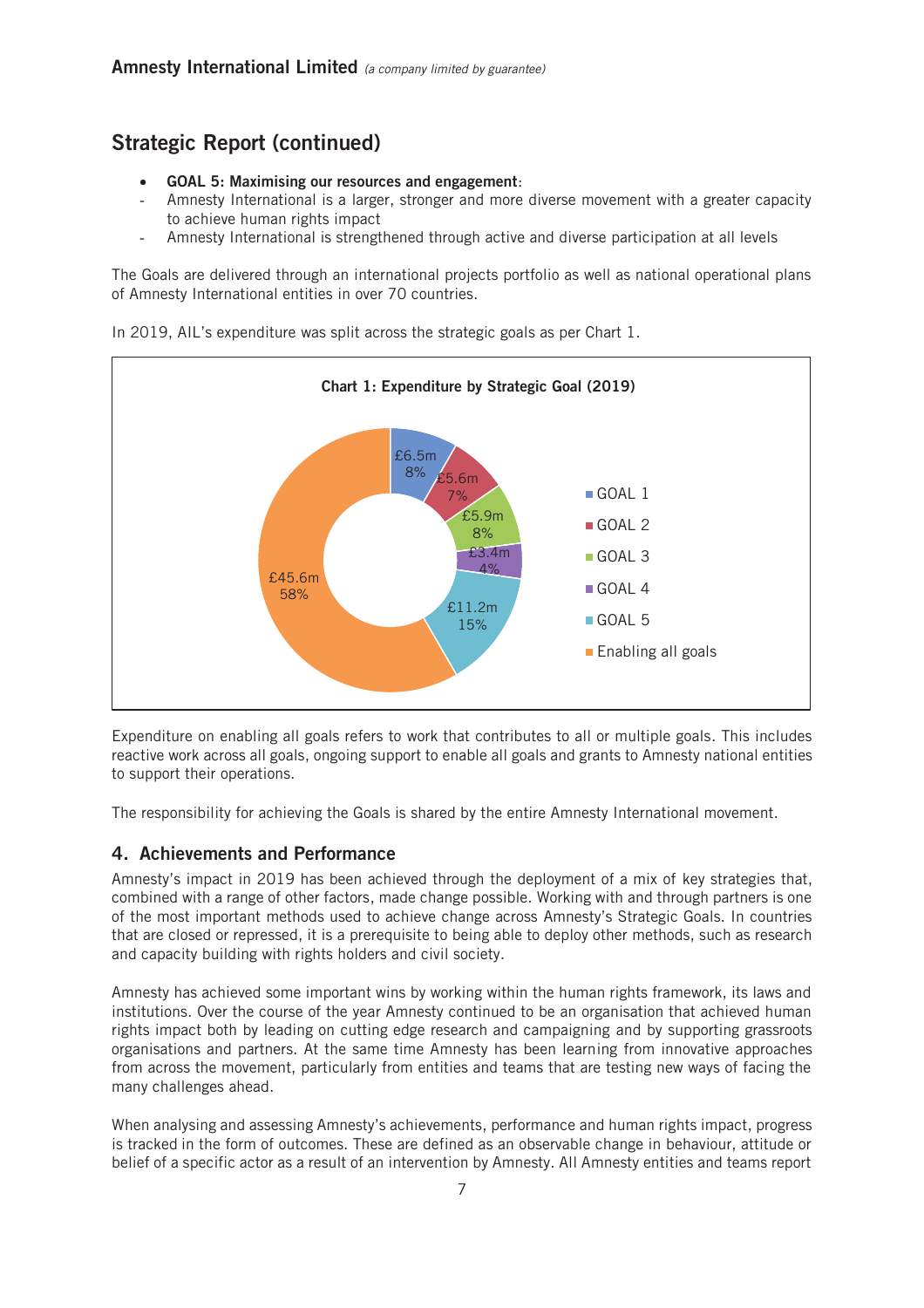yearly on the outcomes that their projects have achieved in the previous year. This information is then categorised and analysed by a team of monitoring and evaluation experts who aggregate those outcomes to track progress against the global targets set in Amnesty's Strategic Goals. As well as analysing the type of impact achieved, attention is paid to Amnesty's contribution to human rights change and added value, providing useful insights for strategic planning, adaptation and innovation going forward.

In 2019, for the first time, Amnesty has analysed how the internal and external environment enables or hinders the ability to achieve change, in order to gain a full picture of the impact made. This has been done by analysing the data submitted by national entities and IS project teams using CIVICUS Monitor's country ratings. Amnesty has assessed the contribution in five key types of country: closed, repressed, obstructed, narrowed, and open<sup>2</sup>. Outcomes by type of country are summarised in Chart 2.



Amnesty achieved the largest proportion (26%) of Goal 1-4 outcomes in obstructed countries. However, 22% of all outcomes have been achieved in repressed countries. This is worth noting because of how challenging operating in such countries is and because Amnesty has a limited presence<sup>3</sup> in such contexts.<sup>4</sup> Another 10% of all Goal 1-4 outcomes have been registered in closed countries where Amnesty has almost no presence.<sup>5</sup> This clearly shows that despite the significant challenges posed by the external environment Amnesty is achieving change even in more difficult and less open contexts where the presence and freedom to operate is limited.

All AIL news and publications are located on the Amnesty website at: www.amnesty.org/en/latest/. Below are some examples of some important successes from the thematic portfolio across each Goal.

#### Human Rights Defenders (HRDs) and Education (Goal 1)

A substantial part of the impact seen in reclaiming freedoms is around increasing the visibility of HRDs, of the work that they do and of the challenges they face among the public and governmental actors. Impact on individual cases continues to be an important feature in Goal 1. Examples of this include

<sup>&</sup>lt;sup>2</sup> For more information on Civicus MONITOR country ratings, please visit https://monitor.civicus.org/Ratings/

<sup>&</sup>lt;sup>3</sup> By "presence" here means a national entity or national office.

<sup>4</sup> Amnesty has 10 offices over a total of 39 countries that in 2019 had been rated as repressed.

<sup>5</sup> Amnesty has only one office (Hong Kong) out of 26 countries that in 2019 had been rated as closed.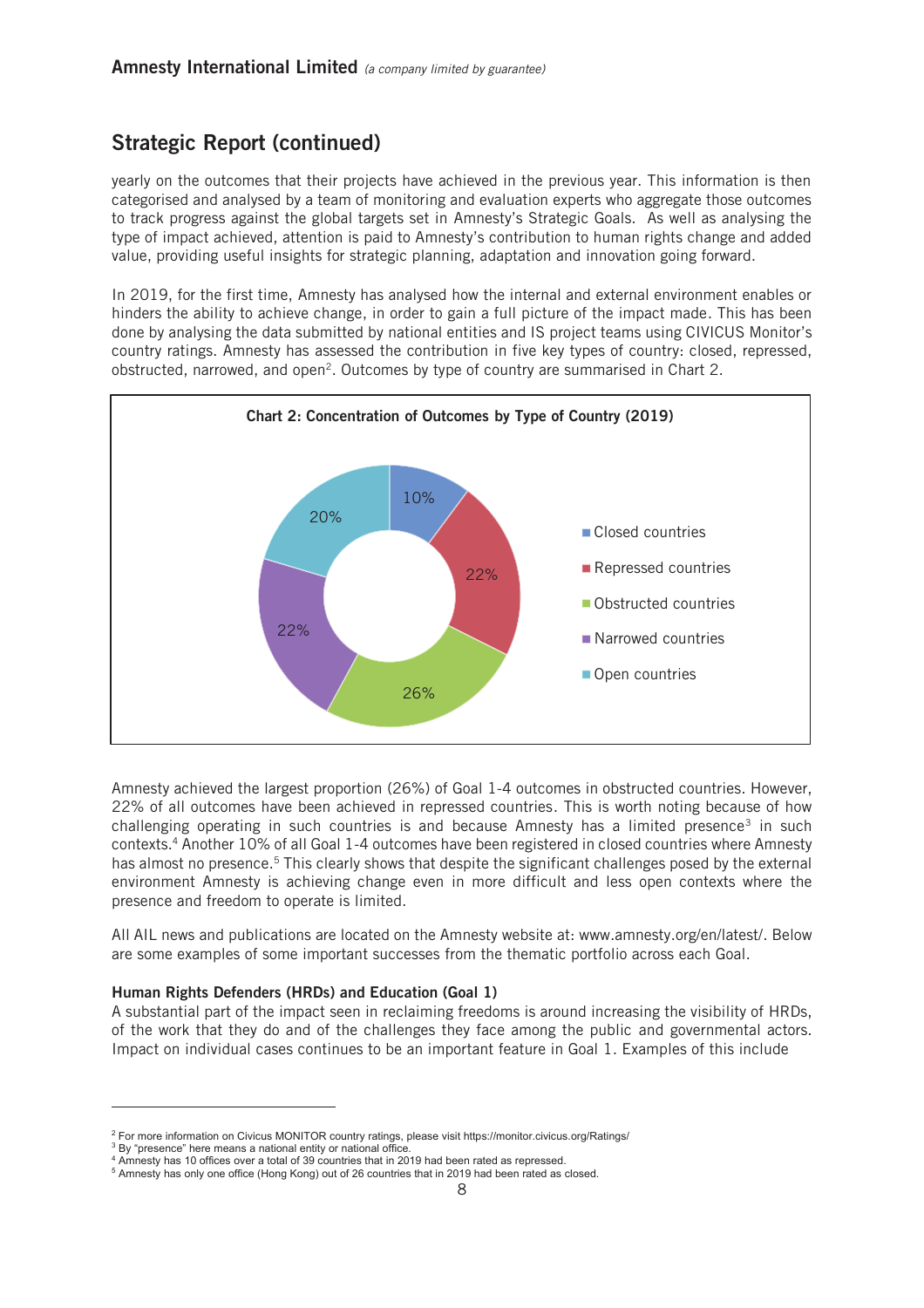thirteen peaceful protesters being released by the Algerian authorities with thanks to Amnesty Algeria and the IS monitoring, research and campaigning work; and the lawyer Michele Ndoki and hip-hop artist Valsero were released after being arbitrarily detained following demonstrations led by the Renaissance Movement, the main political opposition party in Cameroon.

Amnesty has worked on strengthening the capabilities of human rights holders, Amnesty's supporters and activists so that they know and claim their rights. Examples include Amnesty Kenya working with five youth led art groups to build young people's capabilities on human rights through the use of arts and creative expression; and Amnesty Morocco organising a series of workshops on freedom of opinion and expression and on the protection of women HRDs across universities and educational institutions. 83 activists also trained over 1,000 youth offline increasing their understanding of the importance of the work of HRDs and environmentalists.

#### Economic, Social and Cultural Rights (ESCRs) (Goal 2)

AIL's role in the outcomes reported on ESCRs has been essential in making change happen globally. An example of this is when the El Salvador President met with the IS Amnesty delegation and committed to create a government roundtable to discuss and address the concerns that had been raised by Amnesty in a Memorandum that was delivered to the President.

There have been adoption of laws, policies or standards that are expected to have a positive impact on people's lives, with major milestones such as the approval of the marriage equality law in Taiwan, the change to a consent-based rape law in Greece and the Escazú Agreement being ratified by an additional five countries in the Americas. These are a consequence of Amnesty's and local partners' efforts through campaigning and targeted advocacy.

Human rights violations have been exposed and public awareness increased as a result. Amnesty denounced the intensifying government campaign of mass internment, intrusive surveillance, political indoctrination and forced cultural assimilation against Uyghurs, Kazakhs and other predominantly Muslim ethnic groups living in Xinjiang through targeted national and capital advocacy. This influenced 24 countries to issue a joint statement urging China to end its "mass arbitrary detentions and related violations."

#### Crisis, conflict, refugees and migrants (Goal 3)

Outcomes achieved under Goal 3 have been around improving the public's awareness of the situation and rights of refugees and asylum seekers, for instance increasing governmental officials' awareness of concrete solutions, such as community sponsorship schemes, and exposing human rights violations committed during crisis. An example of this is that Amnesty was the first organization to expose and condemn the gross human rights violations being committed by the military and the police in the context of protests in Chile. There has been positive impact on people's lives because of the change of laws, policies and standards being adopted. For example, the European Union extending an embargo on any arms that could be used in security crackdowns in Myanmar and sanctions against 14 individuals in relations to the atrocity crimes committed against the Rohingya. Other examples are the government of Ireland re-launching their community sponsorship programme in November 2019 following an initial pilot phase, and the Danish government deciding to re-enter the UN's resettlement program and receiving 30 refugees in 2019.

#### Accountability, criminal justice and the death penalty (Goal 4)

Ensuring accountability is characterized by a substantial portion of outcomes concerning the adoption of laws, policies and other measures aimed at ensuring that human rights abusers are held to account. AIL has been a key player in the Malaysian government continuing a moratorium on executions, and the Human Rights Council adopting one of the strongest yet resolutions on the death penalty, in line with Amnesty's advocacy objectives; the Netherlands where the Dutch police amended the instructions on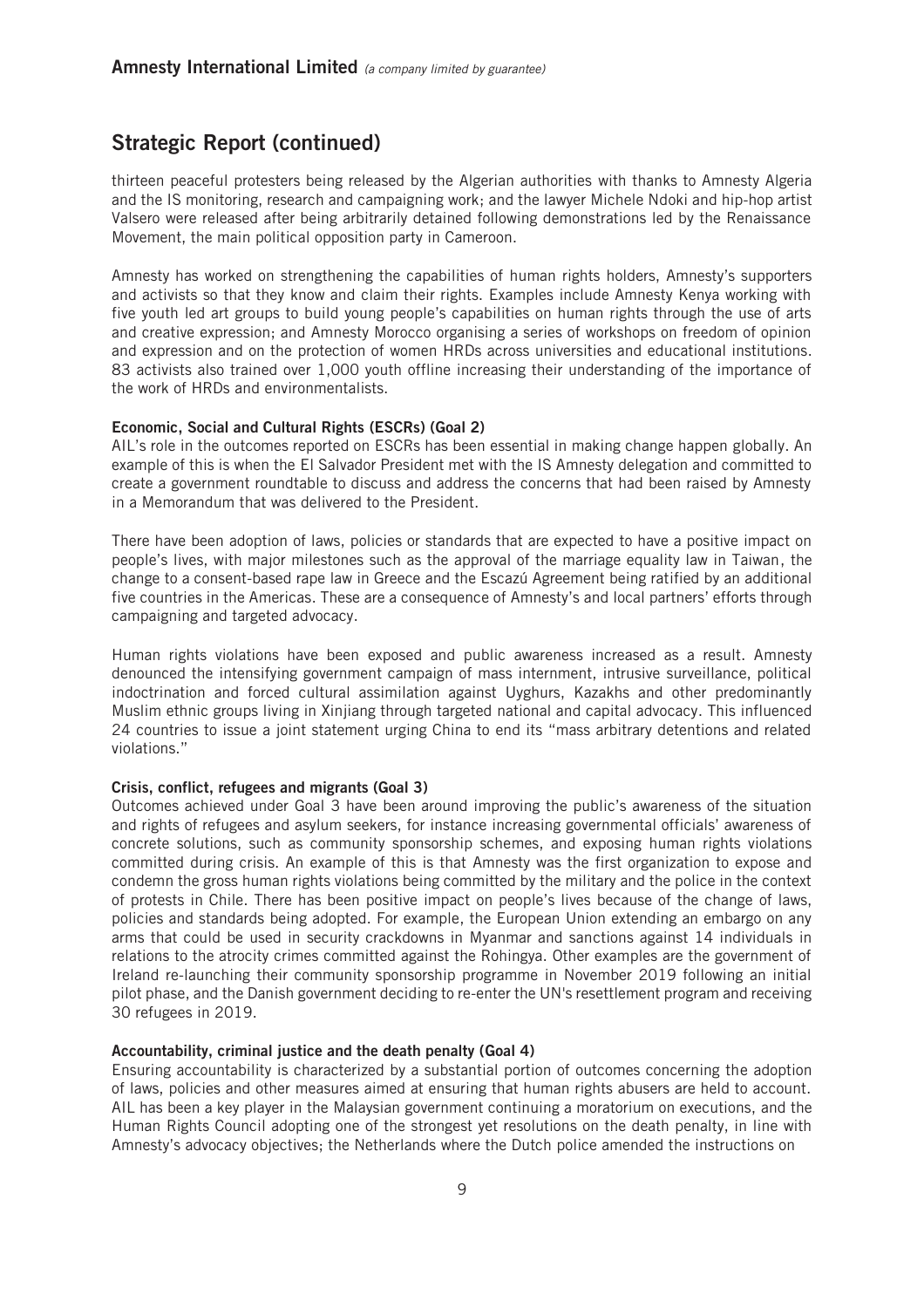the use of taser; and in California where the California Act to Save Lives Bill was passed to restrict police's use of deadly force to only when necessary, in defence of human life.

Progress has been made on actors officially acknowledging the existence of a human rights issue. A clear example of this is where the Minister of Justice and Home Affairs of Mongolia made a statement in which they publicly apologized on behalf of the government that torture had been used to extract a confession. As a result, the Parliament of Mongolia set up a working group to examine the case which alleged to have used torture to extract a confession. This is a significant win for AIL given that authorities always denied wrongdoing and avoided engaging in the debate on the use of torture to extract confessions.

#### Movement growth (Goal 5)

At the end of 2019 Amnesty reported a total of 7.8 million supporters, up 250,000 from 2018, 1.6 million from 2017 and 2.5 million from 2016. AIL continues to include growth metrics in the biggest activism and campaign initiatives. For example, in Write for Rights, Amnesty's largest activism moment, there were over 6.5 million actions taken in 2019 and at least 605,000 of those actions came from new supporters. The accelerator countries, which are those that receive the most hands-on support from the IS, continue to surpass other sections in their growth rates. For example, Argentina achieved a compound annual growth rate (2016-2019) of 127%, South Africa 76%, Peru 51% and Senegal 35%, well above Amnesty's global average of 10%. From an income growth perspective all income channels have shown growth but individual giving remains the largest income stream in AIL with its share of global income at 74% in 2019.

### 5. Fundraising

The majority of AIL's income is contributions ("assessment") from local entities of Amnesty International ("sections") across the globe. The Global Fundraising Support Programme and the Global Philanthropy and Partnerships Programme at AIL supports sections worldwide to increase their own income through fundraising capacity building and the provision to some entities of grants for fundraising investment ("FIF grants"). Furthermore, it does some direct fundraising for the IS with individual major donors, legacies, trusts and foundations, and institutions.

The contributions made by Amnesty International entities to AIL's budget are calculated based on the assessment framework for the movement. This assessment framework, the Distribution Model, was implemented from 2016 and continued to apply in 2019. As agreed with the sections there is a review of this model which started in 2019 and is due to be completed during 2020 to make sure that this system still supports the long-term growth of the organisation globally.

In 2019, FIF grants totalled £2.7m and were granted to 11 sections. These investments supported achievement of the organisation's goal to grow global movement income from around €275m in 2015 to €317m in 2019. The goal of reaching €400m global movement income by 2020, set in 2015, will be revised as part of the movement's new strategic goal development. Investments are being made in priority markets presenting large growth potential for the organisation in terms of human rights impact, activism and income. These investments are monitored using a range of tools and Key Performance Indicators and AIL benefits from those investments through entities' reduced reliance on operational grants from AIL and potential increased assessment contributions in the future.

External fundraising activities for AIL are focussed on high value income streams by securing grants from trusts and foundations and major donations from high net worth individuals. All fundraising activities for AIL are undertaken by in-house fundraising employees in the Global Fundraising and Engagement Directorate. Therefore, no commercial organisations fundraise on behalf of AIL. The Group receives some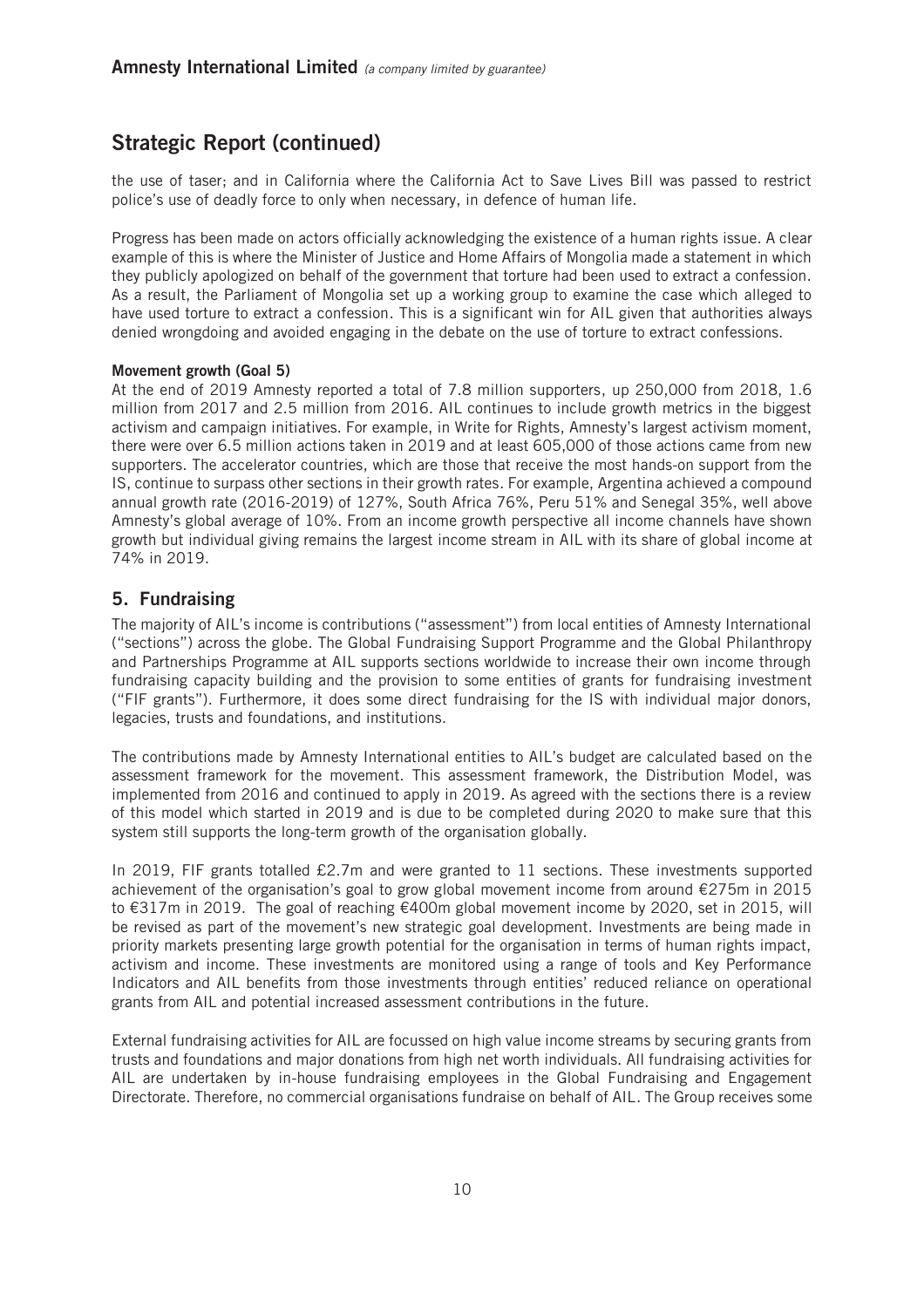small ad hoc donations which are generally made as online donations (through the amnesty.org website) or sent to the AIL offices.

AIL does not undertake public fundraising and so has not subscribed to any UK fundraising standards or scheme for fundraising regulation. All of our fundraising activities are governed by Amnesty International's Global Fundraising Policy, Guidelines and Donor Charter. AIL is also a founding member of Accountable Now (formerly the INGO Accountability Charter), a global platform that supports Civil Society Organisations ("CSOs") to be transparent, responsive to stakeholders and focused on delivering impact. Safeguarding has been assessed as a risk and to mitigate this a safeguarding of vulnerable adults and children policy was approved in April 2020 for implementation in 2020.

AIL received no complaints in 2019 about our fundraising activity (2018: no complaints).

#### 6. Plans for Future Periods

Over the course of 2019, AIL engaged in a large consultation process reaching out to its staff, volunteers, partners as well as the general public to source ideas for its next global strategy. The consultation generated a total of 163 written submissions: 53 from national entities, 26 from IS offices and programmes, 11 from Amnesty global networks and 74 from partner NGOs and other external organisations (such as funders, NGOs and UN offices). A global survey generated over 12,000 ideas for Amnesty's future direction. On the basis of this feedback, the International Board and Senior Leadership developed a draft strategy which was also complemented by analysis of the impact achieved over the previous strategic period and foresight analysis of the emerging human rights issues. The draft was developed in a collaborative way by drawing on expertise of over 100 representatives of the organisation coming from over 25 national sections of Amnesty.

The draft strategy suggests two key areas of focus for Amnesty in the next eight years: freedom of expression and civic space, and inequality and discrimination, with targets and objectives to be adapted according to national and regional contexts. The draft strategy also retains capacity for the organization to work reactively on a broader set of human rights issues.

In 2020 the draft strategy was shared with the Amnesty movement, youth activists and external partners for a new round of consultation, with the feedback analysed to further understand how AIL can add value to specific areas of work and how best to engage and mobilise young people. A final version of the strategy is expected to be adopted at a future Global Assembly meeting when it becomes possible for the movement to meet in person again, dependent upon the restrictions surrounding Covid-19. In response to the pandemic, AIL has developed an interim Covid-19 strategy addressing: health, livelihoods, equality and non-discrimination; state overreach and abuse of power; international cooperation and assistance; and moving towards a just recovery.

#### 7. Grant Making Policy

AIL provides support to other Amnesty International entities (primarily in the global South) through the provision of grants for research, publications, education, campaigning activities, operational costs and fundraising investments. Grants payable to other Amnesty International entities are made in line with AIL's strategic objectives. AIL monitors all grants in accordance with the relevant grant agreement.

#### 8. Volunteers and Interns

AIL's volunteers have agreed to give their time and work unpaid for the main purpose of benefitting Amnesty International as a charitable organisation. This is an informal arrangement and no legal contract binds them to deliver or attend as an employee would. Volunteers typically commit to volunteer between two and three days a week for a maximum of six months. This means that volunteers, with ongoing supervision, support the work of the team by undertaking assigned and supported tasks or collaborate with team members on specific tasks. AIL's volunteers' backgrounds are varied and enable our staff to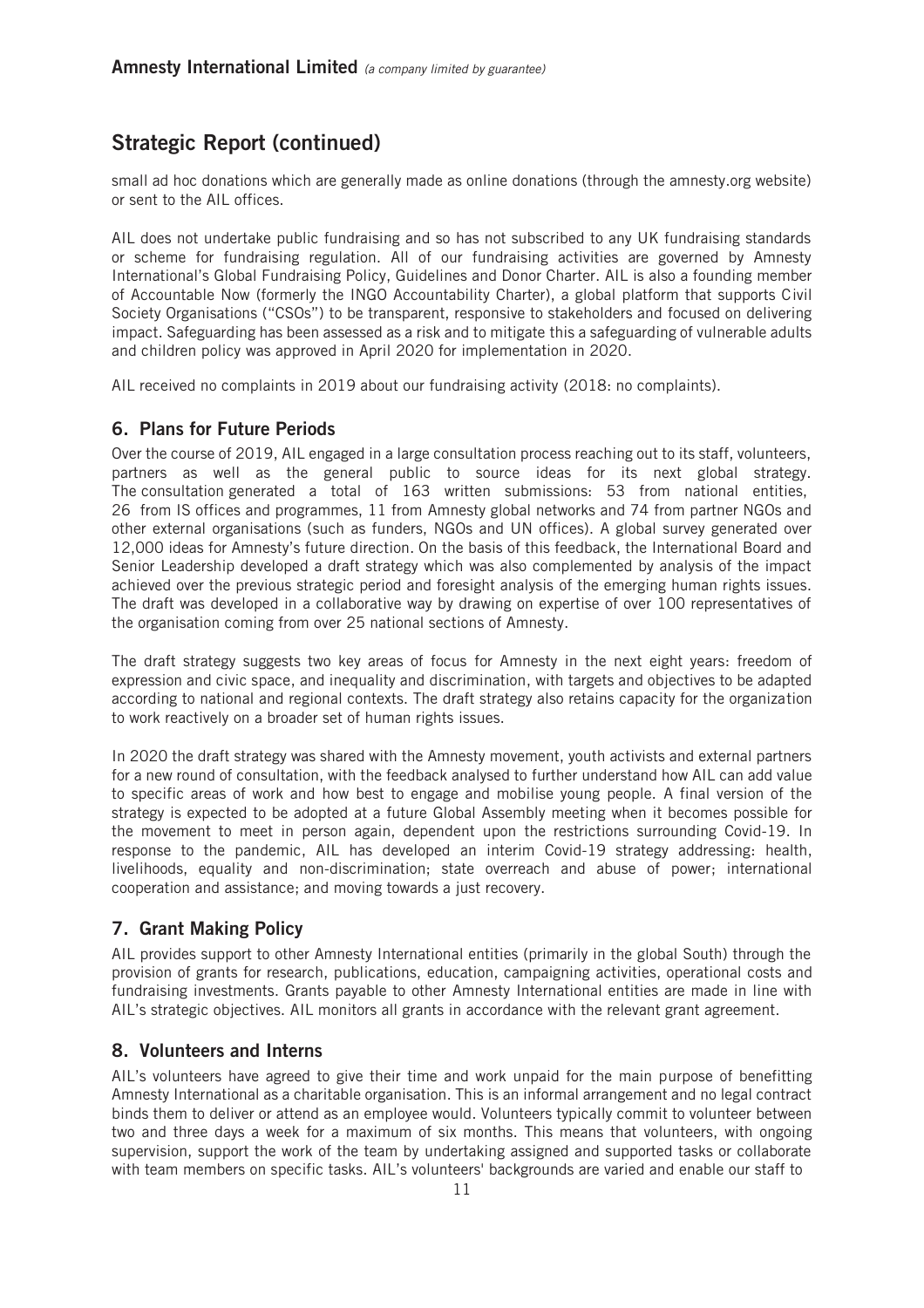benefit from the skills of a diverse range of volunteers composed largely of under and post graduate students, as well as active and retired professionals.

Interns join the organisation as fixed term employees who are paid a salary. They undertake a programme of work and development that supports Amnesty International's objectives while we help the intern develop transferable skills and expertise. An internship is a structured one-off programme of work, training (formal and informal) and development over a 6, 9 or 12-month term and supported throughout. Interns are given accountability for delivering to a defined work-plan.

#### 9. Promotion of the success of the organisation to benefit its members

The Directors confirm that in accordance with Section 172 (1) of the Companies Act they act in a way they consider would be most likely to achieve the purposes of the Company. In making this assessment the Directors have considered the following:

#### a. The likely consequences of any decision in the long term

The long-term sustainability of the operating model is considered by the Directors as set out in the going concern section of the Directors' Report. Specifically, the Directors consider both short- and longer-term financial projections and the key risks that could negatively impact the sustainability of AIL. The Directors review management information, budgets, forecasts, cashflow projections and progress against the financial recovery plan on a regular basis.

Risk management is embedded at all levels across the Company. The most significant risks are discussed at each Board meeting. See section 12 for further details.

The responsibilities of Directors in relation to capital expenditure and investment decisions are set out in the Capital Expenditure and Treasury Management Policies. These policies are reviewed and approved by the Finance and Audit Committee ("FAC") (delegated Board responsibility) on a bi-annual basis.

#### b. The interests of the company's employees

In relation to employee engagement, the Directors receive regular reports from management on the mood of staff which is measured through staff engagement surveys. The Directors held all their 2019 meetings in London enabling staff to engage with them more freely. The Board attended two staff briefings and held several round table discussions with staff in October 2019. With regards to Board Diversity, the Directors are elected by the Amnesty Movement and represent Europe (1), Americas (4), Asia (3) and Africa (1). There are four women and five men.

The Company's Employee Experience Programme ("EEP") Strategy was signed off in February 2020 by the Coalition Leadership Team. The purpose of the EEP is to create beliefs and behaviours that allow Amnesty International to purposefully and positively adapt to internal and external challenges, giving people the opportunity to flourish and belong while delivering human rights impact. The organisational culture and values are a critical component of the EEP and focus on fairness, relationships, psychological safety and commitment.

In terms of staff engagement, the Employee Experience Survey closed in April 2020 with a high (69%) response rate and all staff receive weekly communications on the EEP. Programme and Regional Directors will be required to develop People Plans to demonstrate how they are doing to improve their EEP Survey scores.

The Company has complied with the UK's Equality Act 2010 Regulations 2017 that require the publication of information on the gender pay gap for UK employees annually. The 2018 report is available on the amnesty.org website.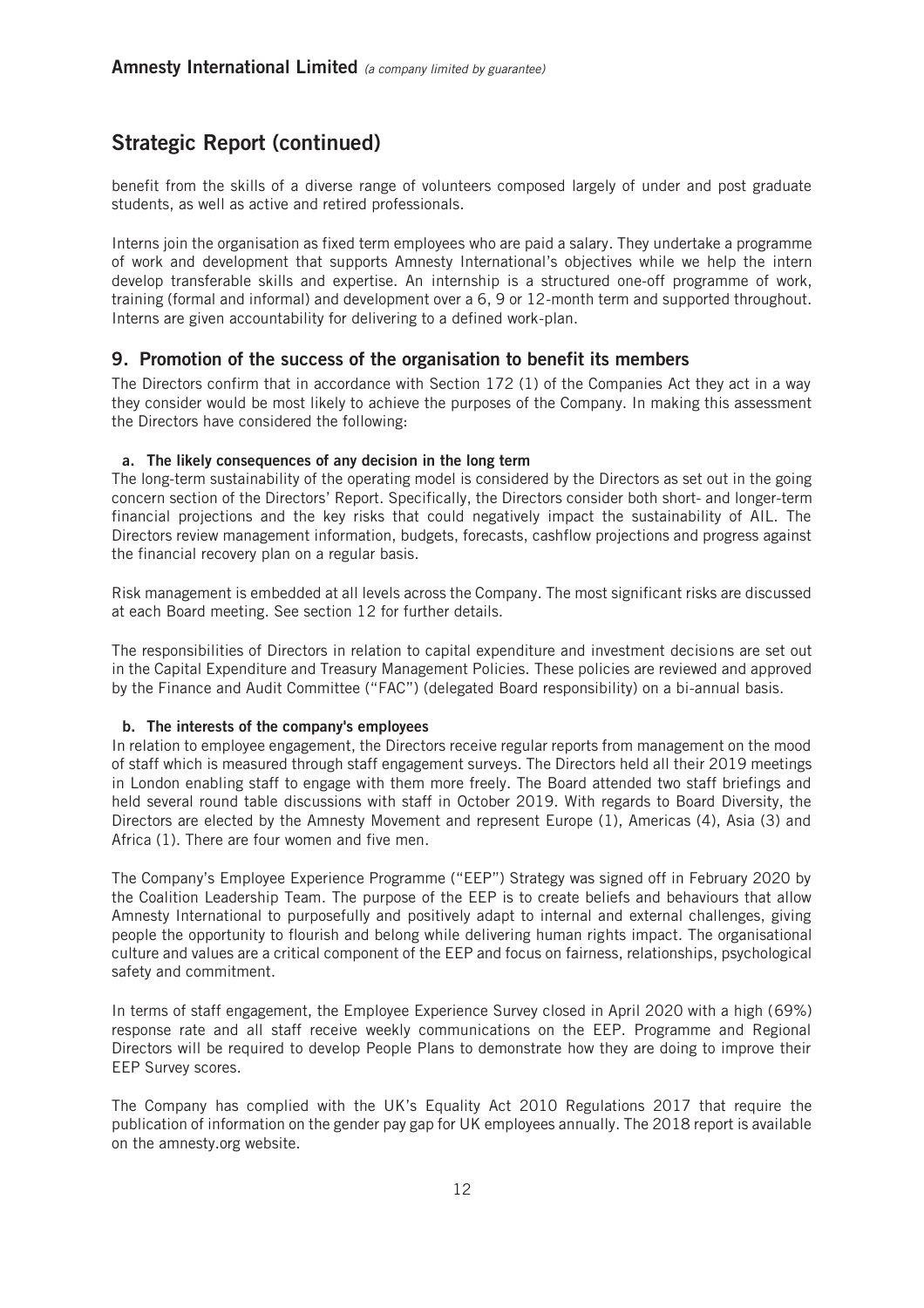Since the beginning of 2019 all staff have been able to be involved in the development of the organisation's global strategy. Between February and August 2019, Amnesty staff could provide their input into the development of the strategy by 1) taking part in a global survey in their individual capacity 2) responding to a staff-only survey collectively with members of their team/programme 3) attending several cross-organisational events to discuss and provide ideas to the strategy.

All input was analysed and summarised and used as a basis to develop the first draft of the strategy. The first draft was developed with the support of a series of task forces made up of staff representatives. Staff were invited to apply through an internal recruitment process. Overall 40 staff representatives were selected. Staff were consequently given an opportunity to provide feedback in two consultation rounds – in November 2019 and one that is currently ongoing at the date of this report.

See section 8 for information regarding volunteers and interns.

c. The need to foster the company's business relationships with suppliers, customers and others In relation to key stakeholder engagement, the Directors consulted with sections through various channels in 2019, including correspondence, webinars, board meeting newsletters and the annual meeting.

In accordance with AIL's standard payment terms, supplier payment is due within 30 days after AIL receives the invoice from the supplier. AIL would seek to resolve any supplier disputes on a case-by-case basis. In accordance with the Company's standard terms:

- · AIL reserves the right to withhold any payments or parts of payments invoiced by the supplier which Amnesty disputes in good faith.
- If AIL fails to pay any amount properly due and payable by it to a supplier, the supplier has the right to charge interest on the overdue amount at the rate of four percent per annum above the base rate for the time being of Barclays Bank PLC.

All procurements must conclude with a written agreement with the chosen supplier in the form of a contract signed by both parties. In particular, the contract must include a detailed specification of the goods/services to be supplied and a set of clear payment terms. The company has developed a set of standard terms and conditions which should be used in all contractual arrangements. These terms and conditions include a Supplier Code of Conduct. Amnesty International is committed to ensuring that its mission and values are reflected in its approach to buying goods and services. In addition to complying with all applicable statutory and legal requirements, AIL's suppliers must comply with the human rights, labour and environmental standards set out in the Code as an absolute minimum and take reasonable steps to ensure that those with whom they have a business relationship do likewise.

AIL works with a range of donors in support of furthering its aims and objectives. AIL's fundraising is bound by a code of conduct, ethical guidelines and a movement-wide fundraising policy. AIL is transparent with information and prides itself on building mutually beneficial relationships.

#### d. The impact of the company's operations on the community and the environment

The Company has completed the Energy Savings Opportunity Scheme (ESOS) reporting requirements and is preparing for reporting under the Streamlined Energy and Carbon Reporting (SECR).

The Company has a draft environmental strategy and policies covering energy, waste, travel and staff engagement that will be approved by the Board in 2020. This framework will be used as guidance for the whole Amnesty movement, as part of the project to reach net zero carbon by 2035.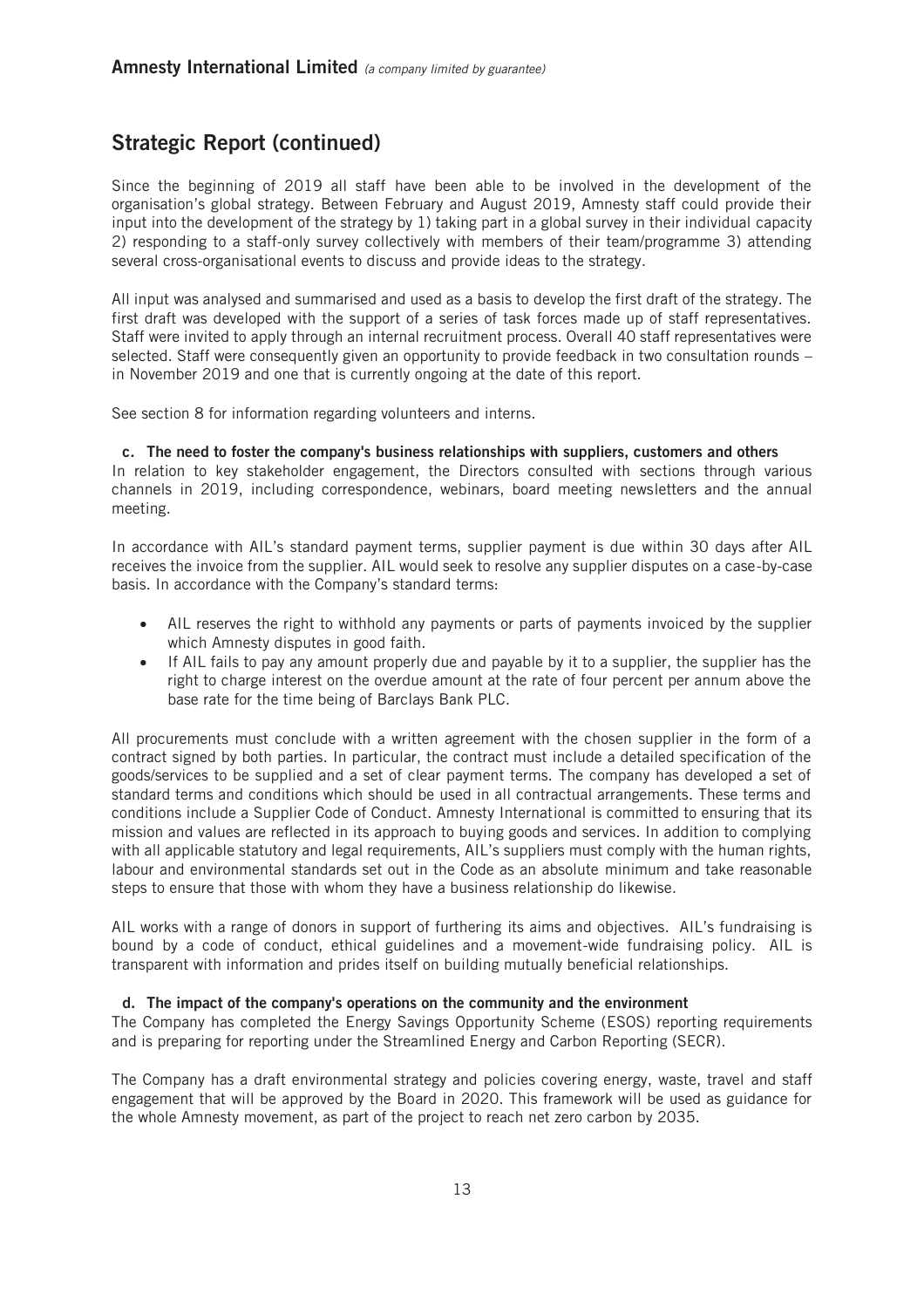#### e. The desirability of the company maintaining a reputation for high standards of business conduct

The Company's Procurement Policy that has been approved by the FAC as delegated by the Board, outlines the responsibility of company employees to undertake procurement processes that demonstrate fairness and integrity, comply with relevant laws and regulations, keep information confidential and secure and ensure procurement best practice is followed. Amnesty International intends to fully comply with the obligations under the Modern Slavery Act 2015 and has published a detailed, annual transparency statement for the year ended 31 December 2019 that has been approved by the International Board. The Company conducted a risk-based audit of relevant supplier categories engaged in 2019 specifically for modern slavery due diligence and published key findings in the annual transparency statement that can be found at www.amnesty.org/en/documents/org20/2632/2020/en/. The Company's Anti-Fraud, Bribery and Corruption Policy that has been approved by the FAC (delegated Board responsibility) sets out the responsibilities of staff to report any incidents or suspicion of fraud, bribery or corruption arising in the course of their work and to cooperate fully with related investigations; and comply with applicable IS Finance policies and procedures. Amnesty International takes a zero tolerance approach towards fraud, bribery and corruption. It is committed to complying with all applicable laws and regulations relating to fraud, bribery and corruption wherever it operates (including the UK Fraud Act 2006 and Bribery Act 2010 which applies to Amnesty International IS operations both in the UK and globally).

The company has an organisational policy on Anti-Terrorism Vetting and Compliance which sets out the requirements for performing an appropriate level of due diligence on organisations and individuals to which it provides funds or support, related decision-making procedures, and procedures for reporting and disclosure of specific situations of concern by IS Staff. The company also uses an Anti-Money Laundering Screening Solution to periodically review all open supplier accounts.

#### f. The need to act fairly as between members of the company.

The Directors have a conflicts of interest policy contained in their working rules. In 2019, one Director stepped back from a personal appointment when a change in ownership presented a potential conflict of interest with Amnesty International Limited.

#### 10. Financial Review

Results for AIL show net incoming funds of £9,855,000 (2018: net outgoing funds of £9,164,000). Free reserves at the start of 2019 were £2,907,000 below the minimum reserves target of £7,600,000 and a budget shortfall was forecast for 2019. As such, the Directors started to implement a financial recovery plan in 2019, continuing into 2020, which aimed to rebalance the IS budget and grow free reserves back to the target level. This was to be achieved through both targeted cost savings and securing additional financial support in the form of additional voluntary contributions from Amnesty sections. Both strategies were successfully implemented with £6,411,000 of additional voluntary contributions received in the year, due to the generous support of sections, and savings targets exceeded. There was unforecast out-performance from certain sections which meant that assessment income was higher than forecast. For these reasons, the Group had total net incoming funds of £9,855,000 and ended 2019 with free reserves of £11,427,000, which was £3,827,000 higher than the 2019 target of £7,600,000.

AIL is principally funded by contributions from country sections as assessed by the Global Assembly, with smaller amounts received through grants from trusts and foundations and donations from the public. Total income has increased to £85,732,000 (2018: £74,538,000) mainly due to the additional voluntary contributions received from sections in response to the IS's call for support from sections as part of the financial recovery plan.

Total expenditure was £78,214,000 (2018: £81,330,000) including restructuring costs incurred in the year of £2,208,000 (2018: £375,000). Restructuring costs in 2019 related to the programme of headcount reductions put in place to reduce staff costs from 2020 onwards as part of the financial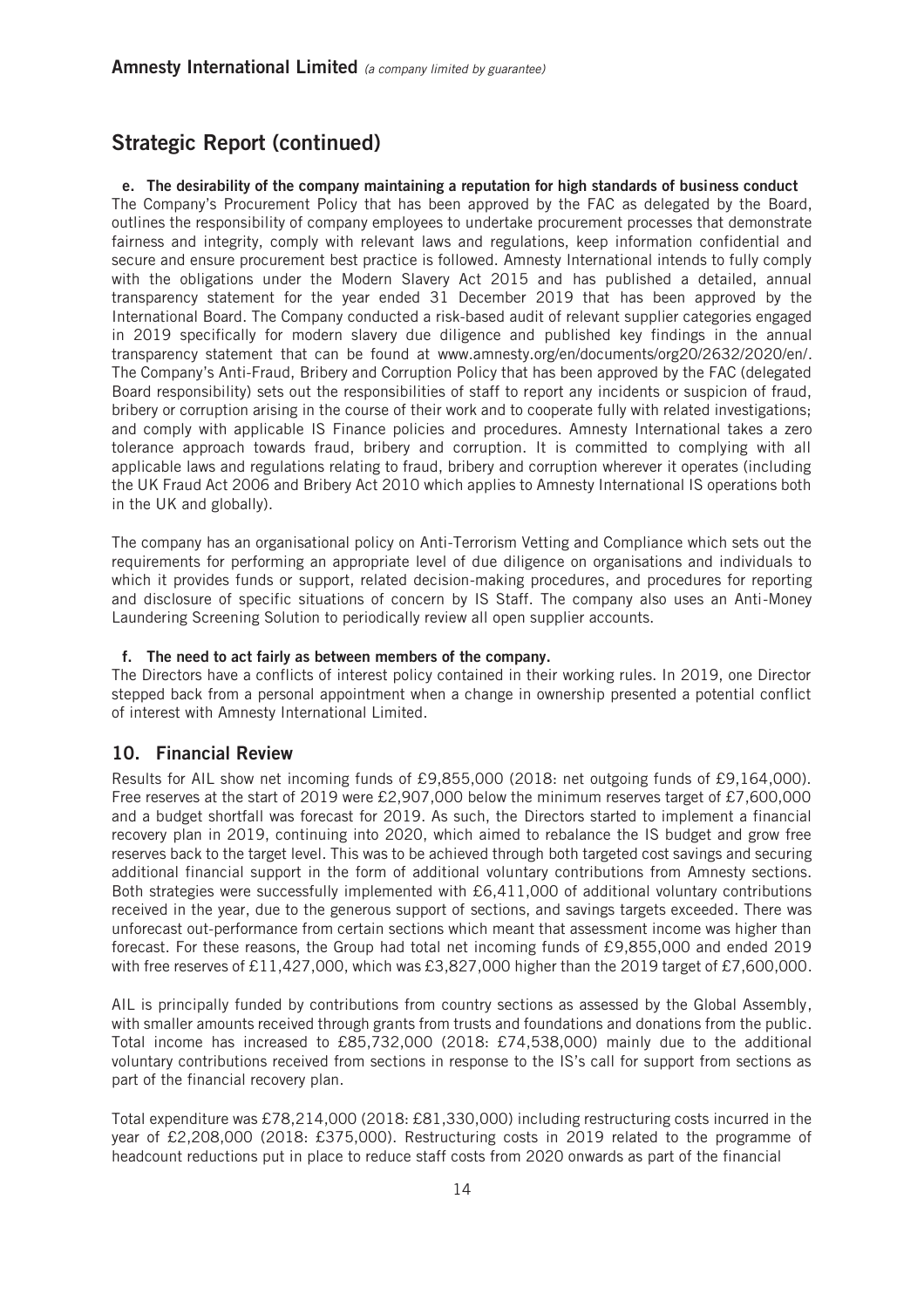recovery plan. Restructuring costs in 2018 related to the final stages of the change in organisational structure and development of regional offices under the Global Transition Programme, which ended in 2018.

AIL has net current assets of £16,513,000 as at 31 December 2019 (31 December 2018: £11,850,000). AIL has unrestricted funds totalling £24,155,000 at the balance sheet date (31 December 2018: £16,511,000). Net cash inflow from operating activities for the year was £1,983,000 (2018 net cash outflow: £6,799,000). AIL has cash at bank and in hand and short term investments totalling £13,503,000 as at 31 December 2019 (31 December 2018: £11,832,000).

In 2018 AIL made a donation of £300,000 to Amnesty International Charity under the Gift Aid scheme but did not make a donation in 2019.



Performance during the financial period, together with historical trend data is set out in Chart 3.

#### 11. Investment and Hedging Policy

AIL has developed a Treasury Management Policy which is intended to achieve the maximum possible return through fund management, whilst operating strictly within a minimum risk framework and in consideration of the ethical standings of banking institutions, with no use of speculative products. To maximise investment returns the IS uses a range of current, call and deposit accounts.

The Treasury Management Policy also aims to minimise the risk arising from exposure to exchange rate fluctuations and the resultant impact on cash flows arising from assets and liabilities held in foreign currencies.

In 2019, AIL continued to refine its hedging strategy, in order to minimise risk of exchange rate movements adversely impacting on the value of foreign currency receipts and payments. See note 29 for a summary of hedging contracts at 31 December 2019.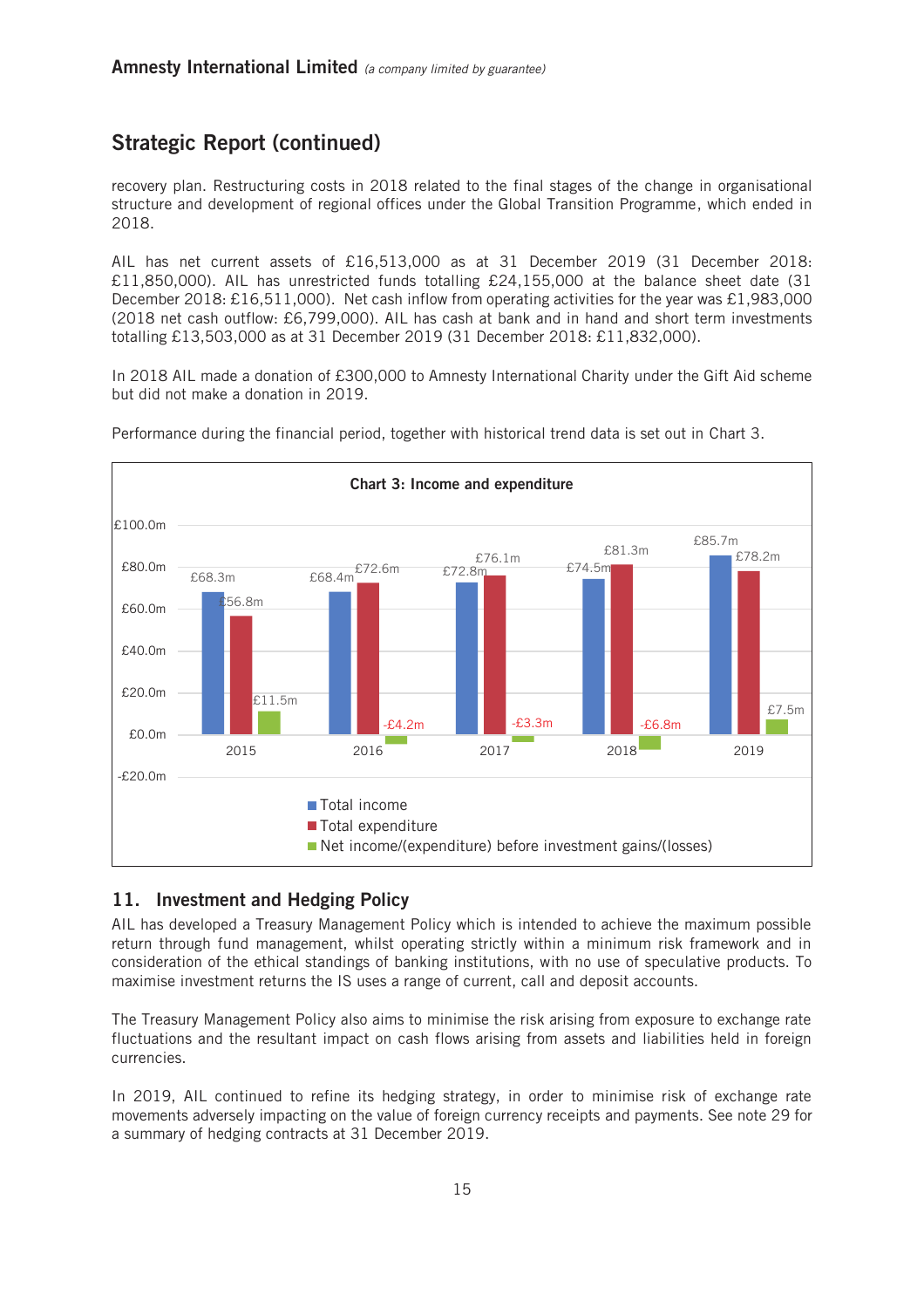#### 12. Principal Risks and Uncertainties

The management of activities and the execution of AIL's strategy are subject to a number of risks.

AIL's risk register is reviewed and discussed by the Coalition Leadership Team and the FAC on a quarterly basis, and the most significant risks are discussed at each Board meeting. Risk management is embedded at all levels, and the risks facing the organisation are identified and documented in the AIL risk register through a quarterly internal process. Mitigating actions are identified and delivery is monitored against milestones and corrective action taken accordingly. The Directors ensure that for each risk:

- · approach to manage that risk, with appropriate mitigation procedures, is developed
- · responsibilities for implementation and review are assigned
- · the status is monitored on a regular and timely basis

The top five risk areas in 2019 were assessed as the following:

#### Covid-19 pandemic

**Human rights:** Many measures to contain the spread of Covid-19 appear to be proposed and implemented without full consideration of potential consequences for the enjoyment of all human rights by all, whether infected, at risk, or part of the wider population. As such the focus of Amnesty International's campaigning work will shift in the short term to respond to the human rights impact of the crisis. Further, the ability of staff to travel to deliver planned work has been substantially curtailed.

Financial: Quarantines, social distancing and shielding policies in place in many countries have severely impacted on Amnesty International sections' ability to secure new donors. Initial updates from sections indicate a 7% reduction in income from sections in 2020 compared to original budget. In addition, the Covid-19 crisis has led to a need for a reallocation of resources at the IS to support the Amnesty organisational response. Therefore, savings have been targeted in travel costs among other areas in order to build a Covid-19 contingency pot. This contingency pot is intended to fulfil the need for short term unbudgeted expenditure arising as a result of the Covid-19 crisis, including, for example, the cost of additional human rights response work and the costs of remote working. The full impact for future years is uncertain, and so four scenarios are being modelled and planned for and will be updated as the situation changes and new information becomes available. A monthly update meeting is held with the top 13 sections (representing 94% of total annual assessment income) where the sections provide monthly monitoring information and updates on future years' income, so the impact of Covid-19 can be assessed in detail. The meetings are also used for sections to provide updates on any expected delays in future payments of assessment income to the IS.

Staff wellbeing: The Covid-19 outbreak may cause significant stress to colleagues for themselves and their loved ones and potentially high rates of sickness absence. This will require changes to usual policies on sickness absence, flexible working, dependants' leave, and holidays. Mandatory home working for most staff will impact on productivity and mental health.

Fraud and security: Cybercriminals are among the first to attempt to spread disinformation and seek financial gain during such wide-spread global crises. New joiners may need to use unsecure personal devices as they may have no access to Amnesty hardware.

#### Staff wellbeing

Organisational culture factors are at risk of exacerbating work-related pressure on staff, with the potential impact of reducing wellbeing and the ability to achieve our goals and resulting in reputational issues. The Board has endorsed the Employee Experience Plan (see Section 9. above) that serves as a blueprint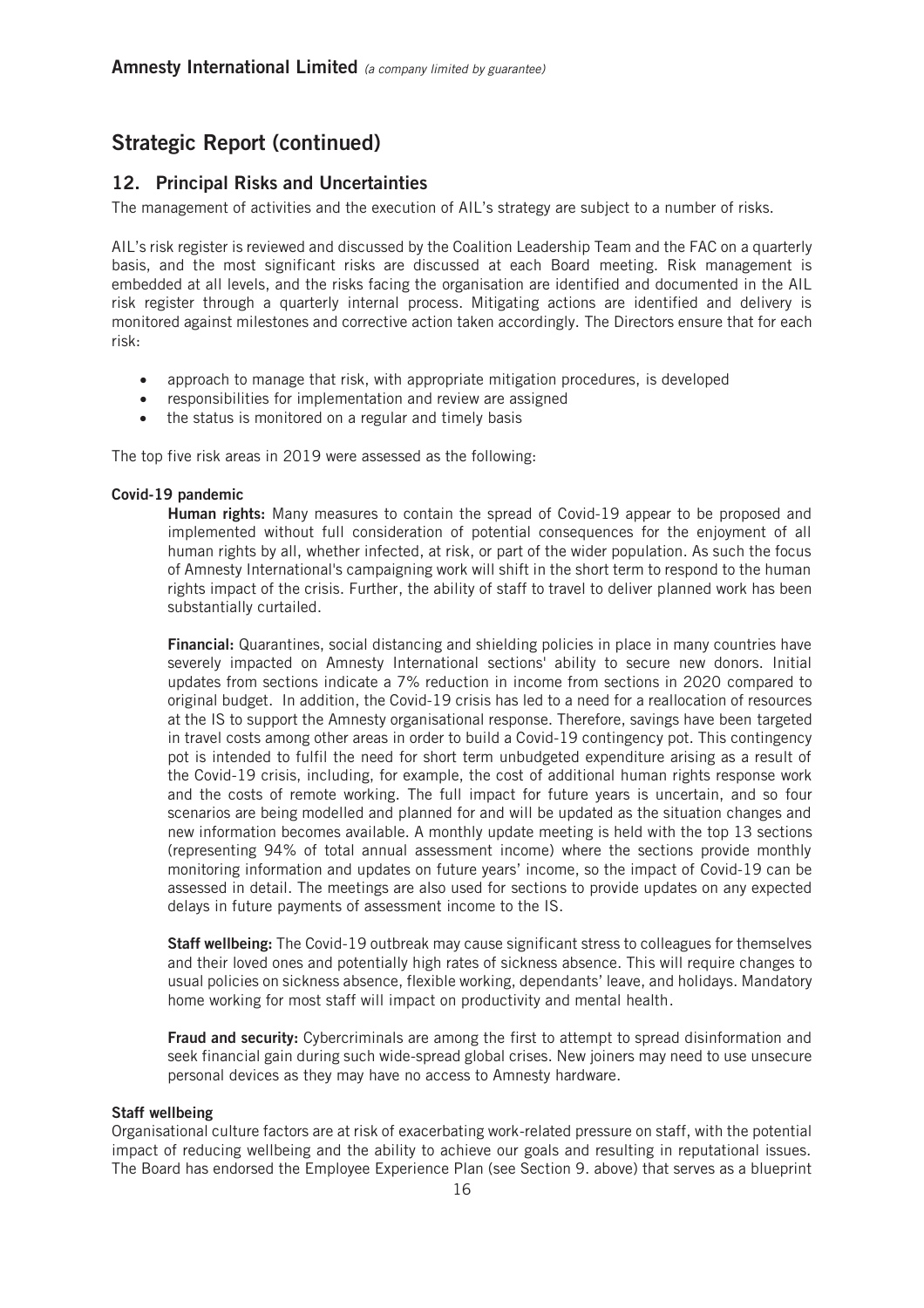for action and the adoption of a new mind-set for a healthier and kinder future. This plan encompasses the implementation of the recommendations of the external reviews carried out in 2018 related to wellbeing, including the surveys focused on #MeToo. This work, its prioritisation, and progress monitoring is being overseen by a Governance Group chaired by the Secretary General and including staff/union, Board and Amnesty section representation.

#### Performance on core human rights work

Inaccurate or untimely research outputs pose a significant risk to Amnesty's reputation, effectiveness and credibility. Amnesty will update the quality assurance framework, and review our research outputs to highlight best practice and identify issues to be addressed.

#### Financial risks

AIL runs a tight budget. It is dependent upon voluntary income from other Amnesty International member entities and from third party donors to fund core human rights work. It is exposed to risks around liquidity, failure to maintain financial viability and the new Covid-19 crisis. Mitigations include regular reforecasting and robust financial modelling, effective cash management, reviewing our assessment mechanism to seek to mitigate the impacts of structural income uncertainty, creating additional contingency within our budget and continuous cost reduction programmes. The long-term plan is to ensure a balanced budget and to increase reserves to an acceptable financially sustainable level.

#### **Security**

Low preparedness and resilience to threats could lead to injury, death, reduced ability to operate and reputational damage. Mitigations include embedding the global security framework through continuous training, communications and reinforcement of policy.

#### 13. Pension Fund

The FRS 102 valuation of the AIL defined benefit pension scheme as at 31 December 2019 supplied by AIL's actuaries showed a deficit figure of £351,000 (31 December 2018: £2,119,000).

The FRS 102 results can change significantly from year to year depending on market conditions. The liabilities are linked to yields on AA-rated corporate bonds, whereas some of the assets of the Scheme are invested in growth assets, such as equities and property. Changing market values in conjunction with discount rate variability can lead to volatility in the funded status of the Scheme and thus to volatility in the net pension liability.

A full actuarial valuation is carried out approximately every three years. The most recent was carried out as at 30 September 2017 which revealed a funding shortfall of £3,958,000 (September 2014: £7,996,000). AIL is currently making annual contributions of £1,616,000, as agreed with the Trustees of the pension scheme, to eliminate this shortfall. The next full actuarial valuation will be carried out as at 30 September 2020, to be completed in 2021, and will therefore incorporate some of the impacts of Covid-19.

In April 2013 the scheme rules were amended and a stand-alone trust created to hold life insurance policies, removing these from the main scheme trust. This was to comply with pensions law requirements requiring pension schemes to be restricted to 'retirement benefit activities'.

#### 14. Reserves

At 31 December 2019 AIL Group (which includes all Company branches and its subsidiaries) had total reserves of £26,366,000 (31 December 2018: £16,511,000) of which £24,155,000 were unrestricted and £2,211,000 restricted (31 December 2018: £16,511,000 unrestricted and £nil restricted). Free reserves were £11,427,000 (31 December 2018: £4,693,000), calculated by excluding the defined benefit pension scheme liability, tangible fixed assets, certain loans to sections and the holiday pay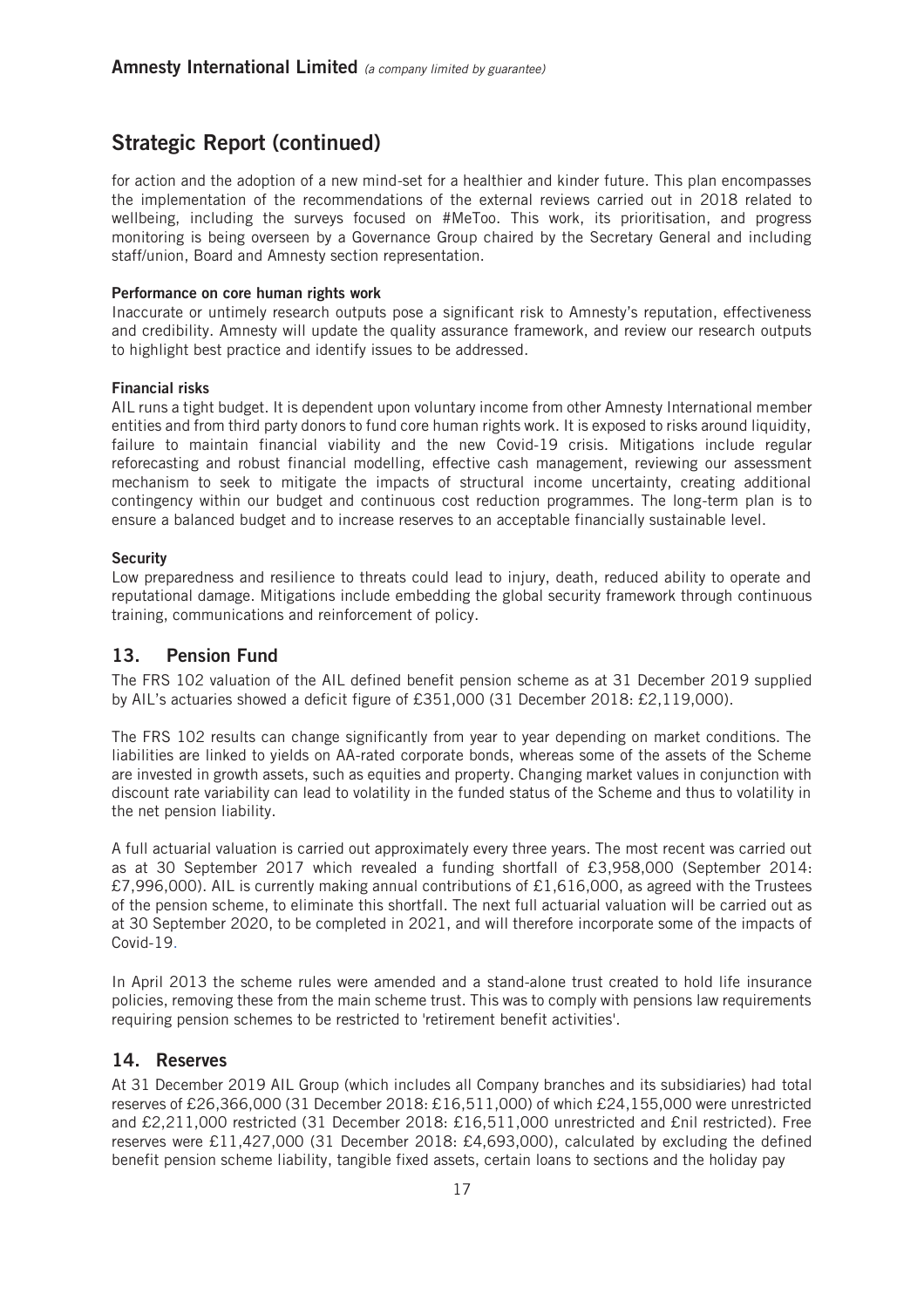provision from AIL Group's unrestricted funds. In line with Charity Commission guidance, free reserves are calculated as the Group's unrestricted fund that are freely available to spend, without negatively impacting the Group's operations.

At 31 December 2019 AIL Company (which includes branches but not subsidiaries) had total reserves of £22,738,000 (31 December 2018: £14,009,000) of which £20,527,000 were unrestricted and £2,211,000 restricted (31 December 2018: £14,009,000 unrestricted and £nil restricted). Free reserves were £8,153,000 (31 December 2018: £2,755,000), calculated by excluding the defined benefit pension scheme liability, tangible fixed assets, certains loans to sections and the holiday pay provision from AIL Company's unrestricted funds.

The Directors have set a minimum target of free reserves based upon an analysis of the potential financial impacts of significant risks identified through the Group's risk management framework, weighted for likelihood and impact.

The principal sources of information which were taken into account when setting the reserves target included:

- 1. The Group's risk management framework;
- 2. Income budgets/forecasts and analyses of the reliance on the stability of future sources of income;
- 3. Monthly expenditure budgets, forecasts, including staff costs, Resource Allocation Mechanism / Fundraising Investment Fund (RAM/FIF) grants to sections/structures, and capital expenditure;
- 4. Cash flow forecasts including the required contributions in respect of the defined benefit pension scheme;
- 5. Levels of reserves held by IS branches and subsidiaries, including any practical restrictions on access to those reserves and the appropriate levels which are required for liquidity and the mitigation of financial risk at the level of the branch or subsidiary.

In consideration of these factors and the Covid-19 crisis, the FAC and International Board are in the process of reviewing the free reserves minimum target as it is recognised that the current target minimum of £7,600,000 should be increased in the future. At 31 December 2019, the Group's free reserves were £3,827,000 above the minimum target. During 2020 AIL will continue to implement the financial recovery plan put in place in 2019 in order to grow free reserves further bearing in mind the likely effects of the Covid-19 pandemic on future income and related expenditure. It is recognised that the level of future reserves will not be able to increase significantly in 2021 and 2022 due to the effects of the pandemic.

#### 15. Going Concern

AIL is dependent on income from the global Amnesty sections to fund its activities. The Directors prepare annual budgets and forecasts in order to ensure that they have enough funds in place to manage working capital on an annual basis. The Directors also prepare longer-term high-level budgets in order to plan the future strategy, development and sustainability of the organisation.

The key risks and uncertainties that impact upon the immediate liquidity and longer-term solvency of the organisation are:

· Underachievement on assessment income from sections. The amount of assessment income received is based on the assessment system, known as the Distribution Model. The "real time" basis of this model means that changes in performance or strategy of sections can have immediate detrimental impacts to AIL's assessment income. Any variation from the assessment income payment schedule would present additional risk.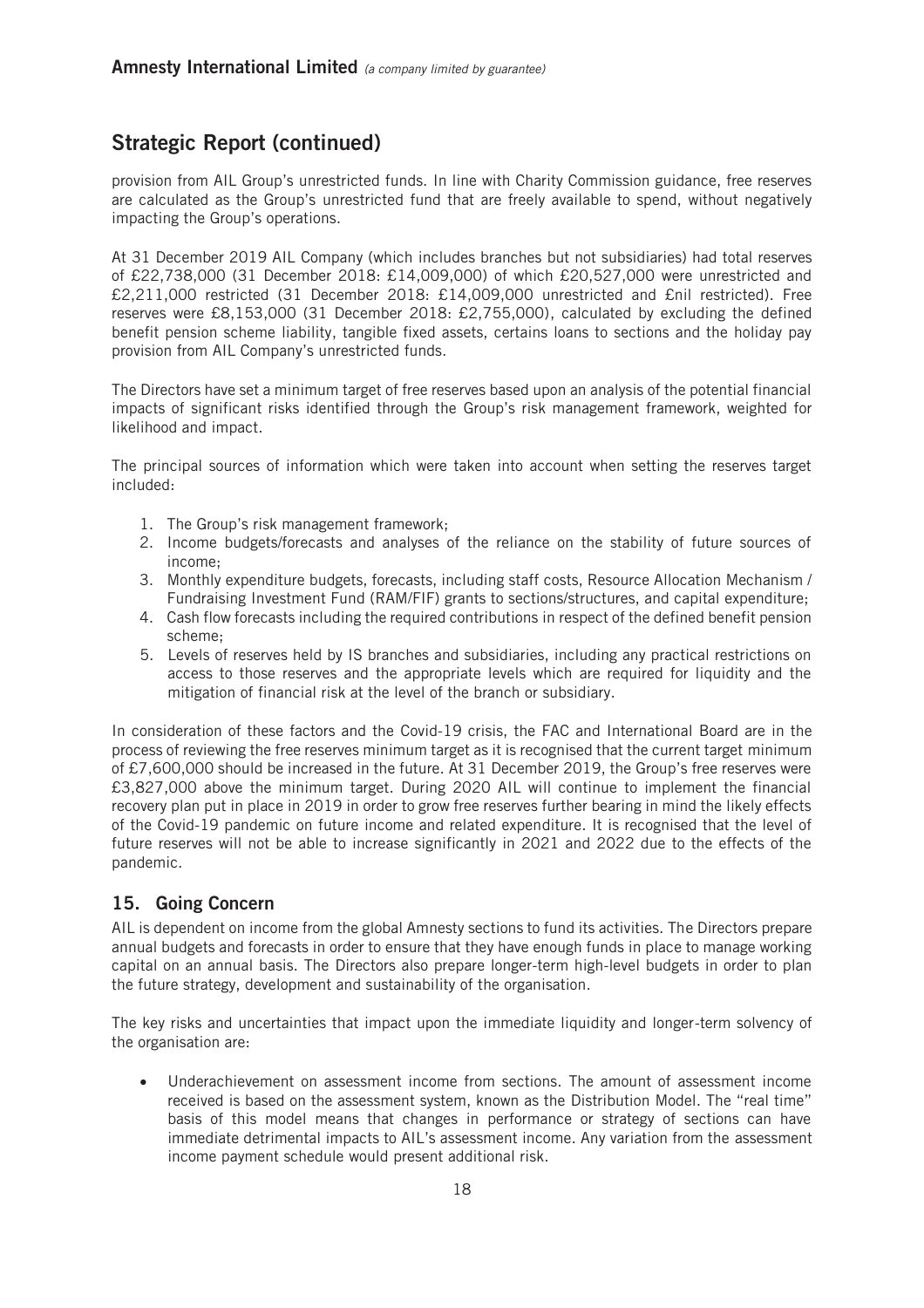- AIL has a large and inflexible cost base which cannot be reduced easily.
- · AIL must manage considerable foreign currency exchange rate risk, with the majority of AIL's income received in foreign currencies.

The nature of income and operations means the company envisages it will be less affected by the Covid-19 pandemic than many other organisations in the short term. The company has responded to the impacts of the pandemic and is confident it can continue its operations. Longer term impacts to the company's financial performance are considered probable. Most significantly, an impact on fundraising activities and the broader possible economic impacts on charitable giving, may see Amnesty sections' income decrease resulting in AIL's assessment income reducing.

Considering the impact that Covid-19 may have on the company, the Directors have carried out further financial modelling incorporating risk averse assumptions based on the latest updates received from Amnesty sections. The Directors have modelled four scenarios for different levels of reduction in assessment income in the period from 2020 to 2022 and determined the necessary cost saving actions that would be required in order to maintain the minimum target free reserves and ensure liquidity.

Recognising the uncertainty surrounding the financial impacts of Covid-19, the Board have considered several factors when forming their conclusion as to whether the use of the going concern basis is appropriate when preparing these financial statements.

These include:

- The targeted cost savings strategies identified that can be implemented under differing scenarios.
- The successful implementation of cost saving strategies over the previous year as part of the ongoing financial recovery plan.
- · The close monitoring of sections' financial performance and forecasts and consideration of a collective response with sections.
- The cash management controls in place to ensure sufficient working capital at all times. This includes the rescheduling of grant payments and income invoicing.
- · Additionally, AIL has an overdraft facility in place until 30 June 2021 and there is the option to extend to 31 December 2021 should this be required. Cash flow forecasting has been completed to the end of 2021.

After considering these factors, the Directors have concluded that the company has a reasonable expectation that there are adequate resources to continue in operational existence for the foreseeable future and have continued to prepare the financial statements on the going concern basis.

#### 16. Auditors

Insofar as each of the Directors of the Company at the date of approval of this report is aware, there is no relevant audit information (information needed by the Company's auditor in connection with preparing the audit report) of which the Company's auditor is unaware. Each Director has taken all of the steps that they should have taken as a Director in order to make themselves aware of any relevant audit information and to establish that the Company's auditor is aware of that information. Crowe U.K. LLP has indicated its willingness to be reappointed as statutory auditor for the next financial year.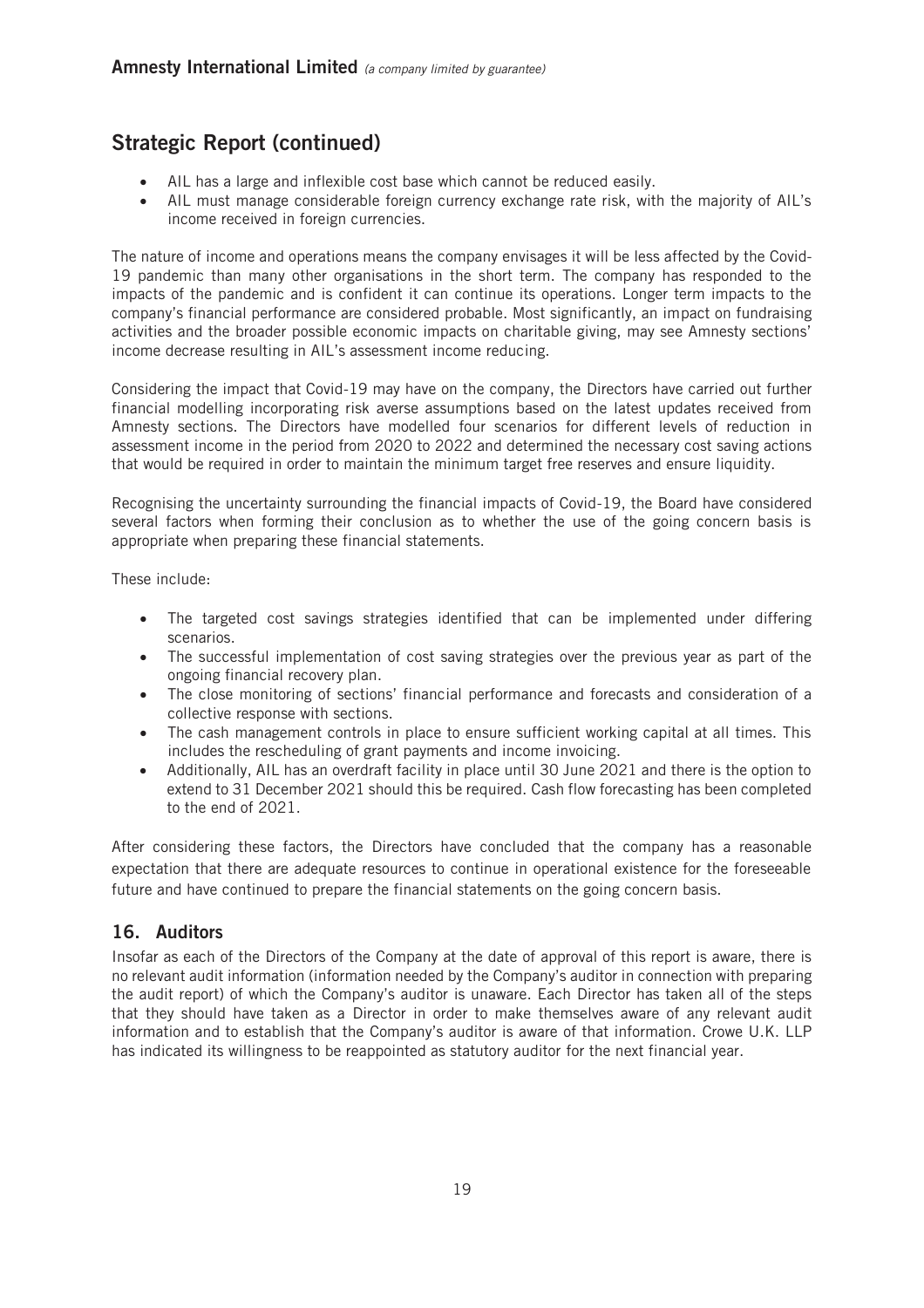### Statement of Directors' Responsibilities

The Directors are responsible for preparing the Strategic Report, the Directors' Report and the financial statements in accordance with applicable law and regulations.

Company law requires the Directors to prepare financial statements for each financial year. Under that law the Directors have elected to prepare the financial statements in accordance with FRS 102, the Financial Reporting Standard applicable in the United Kingdom and Republic of Ireland, and applicable law.

Under company law the Directors must not approve the financial statements unless they are satisfied that they give a true and fair view of the state of affairs of the company and AIL and of the profit or loss of AIL for that period. In preparing these financial statements, the Directors are required to:

- · select suitable accounting policies and then apply them consistently;
- · make judgments and accounting estimates that are reasonable and prudent;
- state whether applicable UK Accounting Standards have been followed, subject to any material departures disclosed and explained in the financial statements;
- · prepare the financial statements on the going concern basis unless it is inappropriate to presume that the company will continue in business.

The Directors are responsible for keeping adequate accounting records that are sufficient to show and explain the company's transactions and disclose with reasonable accuracy at any time the financial position of the company and enable them to ensure that the financial statements comply with the Charities Act 2011, the Companies Act 2006, the Memorandum and Articles of Association, and Accounting and Reporting by Charities: Statement of Recommended Practice applicable to charities preparing their accounts in accordance with the Financial Reporting Standard applicable in the UK and Republic of Ireland (FRS 102, effective 1 January 2015). They are also responsible for safeguarding the assets of the company and hence for taking reasonable steps for the prevention and detection of fraud and other irregularities.

The Directors' Report was approved by the board of trustees including the strategic report contained therein, and is signed as authorised on its behalf:

BY ORDER OF THE BOARD

Sarah Beamish

Director

22 August 2020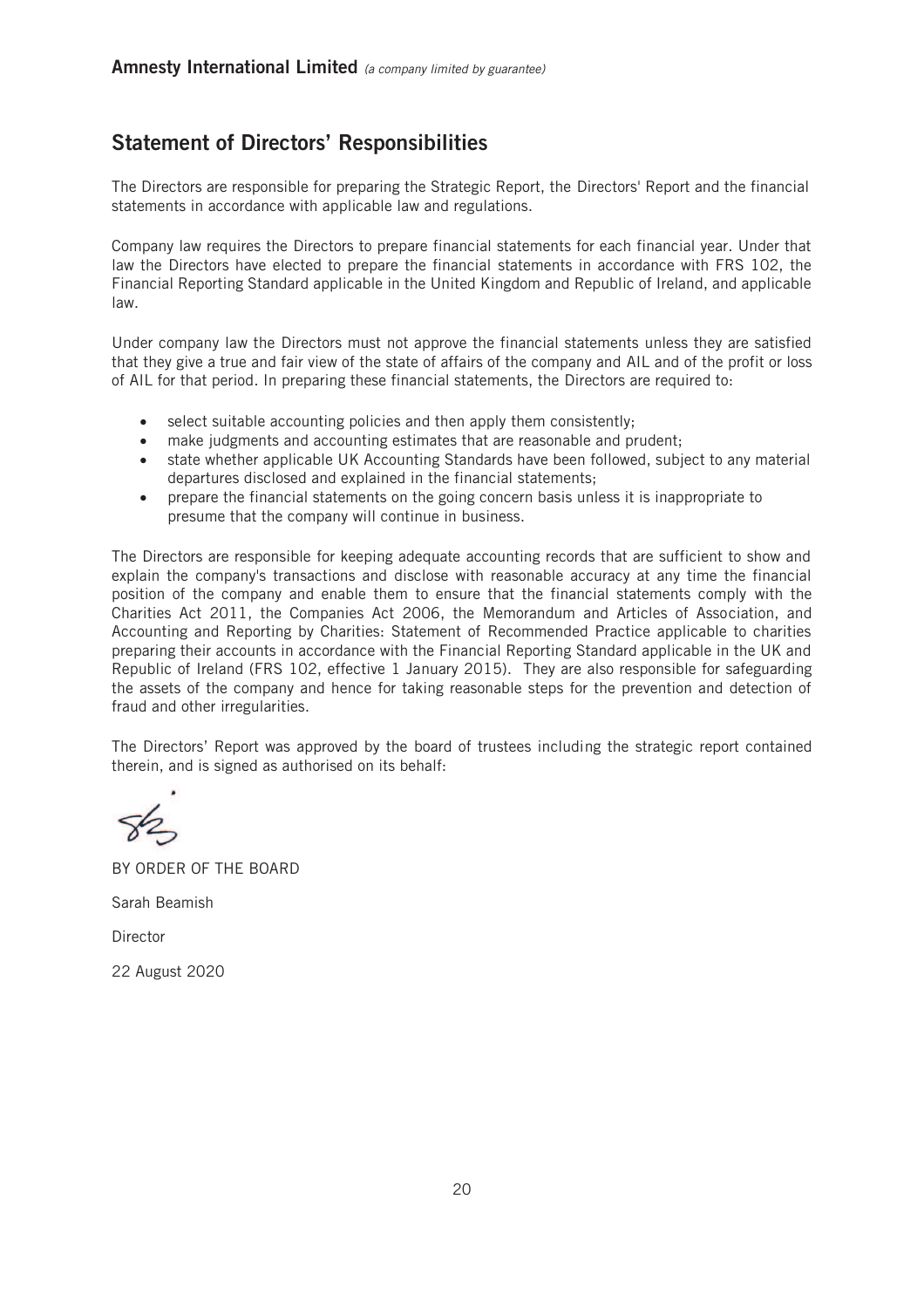## Independent Auditor's Report to the Members of Amnesty International **Limited**

#### **Opinion**

We have audited the financial statements of Amnesty International Limited (the "parent company") and its subsidiaries (the "group") for the year ended 31 December 2019 which comprise Consolidated Statement of Financial Activities (incorporating the Income and Expenditure Account), Consolidated and Company Balance Sheets, Consolidated Cash Flow Statement and notes to the financial statements, including a summary of significant accounting policies. The financial reporting framework that has been applied in their preparation is applicable law and United Kingdom Accounting Standards, including Financial Reporting Standard 102 The Financial Reporting Standard applicable in the UK and Republic of Ireland (United Kingdom Generally Accepted Accounting Practice).

In our opinion, the financial statements:

- give a true and fair view of the state of the group's and of the parent company's affairs as at 31 December 2019 and of the group's profit for the year then ended;
- · have been properly prepared in accordance with United Kingdom Generally Accepted Accounting Practice;
- · have been prepared in accordance with the requirements of the Companies Act 2006.

#### Basis for opinion

We conducted our audit in accordance with International Standards on Auditing (UK) (ISAs (UK)) and applicable law. Our responsibilities under those standards are further described in the Auditor's responsibilities for the audit of the financial statements section of our report. We are independent of the group in accordance with the ethical requirements that are relevant to our audit of the financial statements in the UK, including the FRC's Ethical Standard, and we have fulfilled our other ethical responsibilities in accordance with these requirements. We believe that the audit evidence we have obtained is sufficient and appropriate to provide a basis for our opinion.

#### Conclusions relating to going concern

We have nothing to report in respect of the following matters in relation to which the ISAs (UK) require us to report to you where:

- the Directors' use of the going concern basis of accounting in the preparation of the financial statements is not appropriate; or
- · the Directors have not disclosed in the financial statements any identified material uncertainties that may cast significant doubt about the group's or the parent company's ability to continue to adopt the going concern basis of accounting for a period of at least twelve months from the date when the financial statements are authorised for issue.

#### Other information

The Directors are responsible for the other information. The other information comprises the information included in the annual report, other than the financial statements and our auditor's report thereon. Our opinion on the financial statements does not cover the other information and, except to the extent otherwise explicitly stated in our report, we do not express any form of assurance conclusion thereon.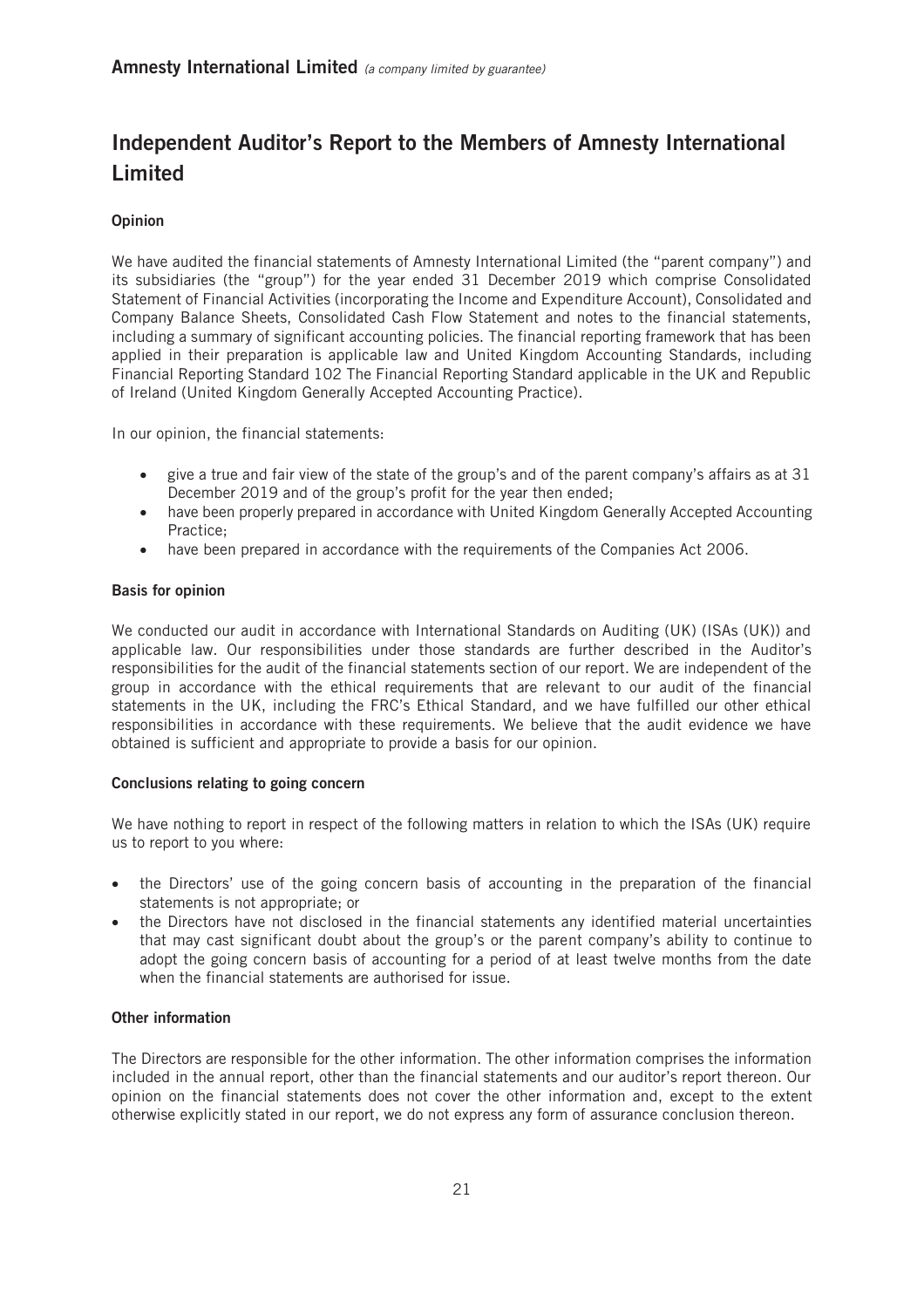In connection with our audit of the financial statements, our responsibility is to read the other information and, in doing so, consider whether the other information is materially inconsistent with the financial statements or our knowledge obtained in the audit or otherwise appears to be materially misstated. If we identify such material inconsistencies or apparent material misstatements, we are required to determine whether there is a material misstatement in the financial statements or a material misstatement of the other information. If, based on the work we have performed, we conclude that there is a material misstatement of this other information, we are required to report that fact.

We have nothing to report in this regard.

#### Opinion on other matter prescribed by the Companies Act 2006

In our opinion based on the work undertaken in the course of our audit

- · the information given in the strategic report and the Directors' report for the financial year for which the financial statements are prepared is consistent with the financial statements; and
- · the strategic report and the Directors' report have been prepared in accordance with applicable legal requirements.

#### Matters on which we are required to report by exception

In the light of the knowledge and understanding of the group and the parent company and their environment obtained in the course of the audit, we have not identified material misstatements in the strategic report or the Directors' Report.

We have nothing to report in respect of the following matters in relation to which the Companies Act 2006 requires us to report to you if, in our opinion:

- · adequate accounting records have not been kept by the parent company, or returns adequate for our audit have not been received from branches not visited by us; or
- the parent company financial statements are not in agreement with the accounting records and returns; or
- · certain disclosures of Directors' remuneration specified by law are not made; or
- · we have not received all the information and explanations we require for our audit

#### Responsibilities of Directors

As explained more fully in the Directors' responsibilities statement, the Directors are responsible for the preparation of the financial statements and for being satisfied that they give a true and fair view, and for such internal control as the Directors determine is necessary to enable the preparation of financial statements that are free from material misstatement, whether due to fraud or error.

In preparing the financial statements, the Directors are responsible for assessing the group's and the parent company's ability to continue as a going concern, disclosing, as applicable, matters related to going concern and using the going concern basis of accounting unless the Directors either intend to liquidate the group or the parent company or to cease operations, or have no realistic alternative but to do so.

#### Auditor's responsibilities for the audit of the financial statements

Our objectives are to obtain reasonable assurance about whether the financial statements as a whole are free from material misstatement, whether due to fraud or error, and to issue an auditor's report that includes our opinion. Reasonable assurance is a high level of assurance, but is not a guarantee that an audit conducted in accordance with ISAs (UK) will always detect a material misstatement when it exists.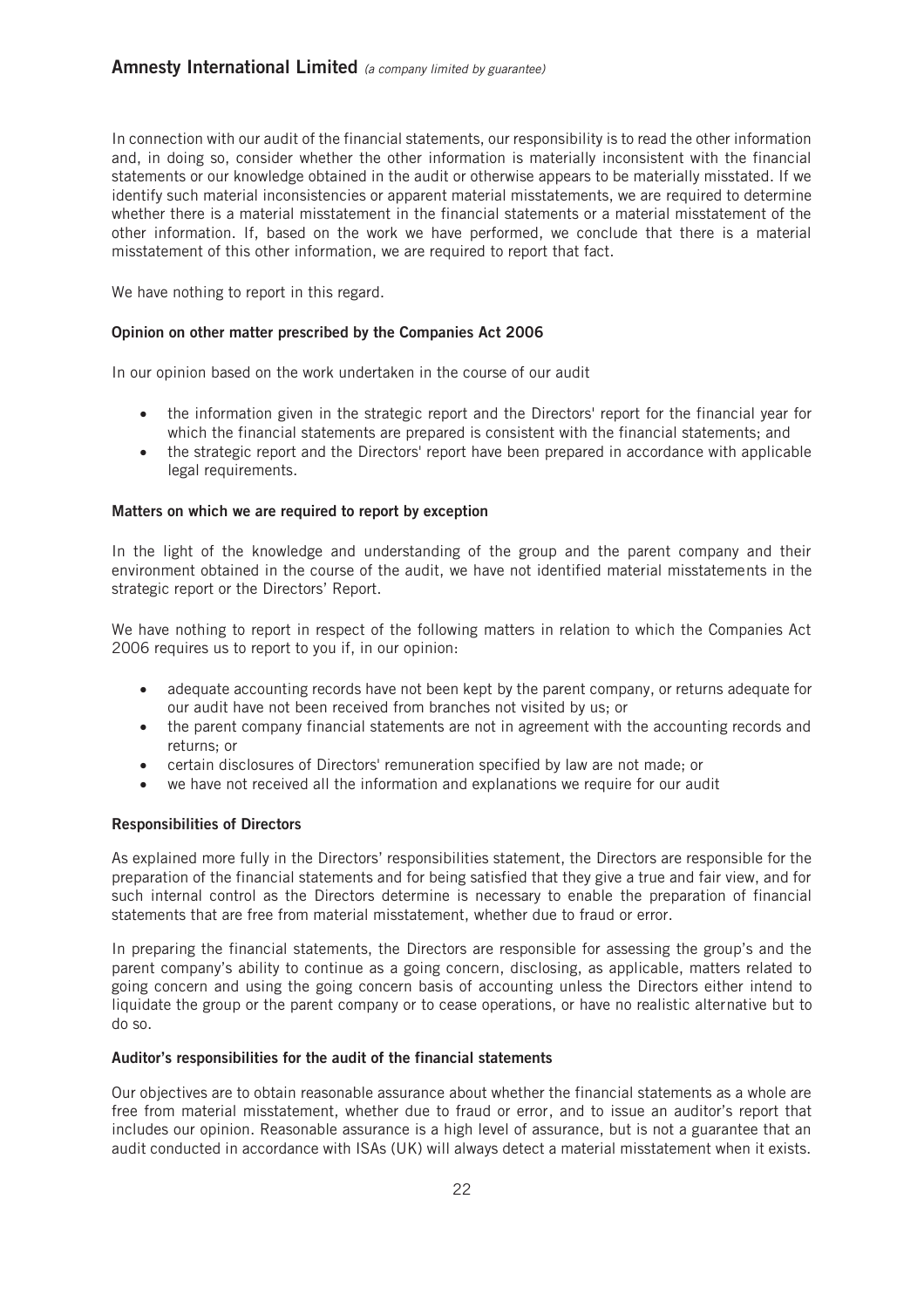Misstatements can arise from fraud or error and are considered material if, individually or in the aggregate, they could reasonably be expected to influence the economic decisions of users taken on the basis of these financial statements.

A further description of our responsibilities for the audit of the financial statements is located on the

Financial Reporting Council's website at: www.frc.org.uk/auditorsresponsibilities. This description forms part of our auditor's report.

#### Use of our report

This report is made solely to the company's members, as a body, in accordance with Chapter 3 of Part 16 of the Companies Act 2006. Our audit work has been undertaken so that we might state to the company's members those matters we are required to state to them in an auditor's report and for no other purpose. To the fullest extent permitted by law, we do not accept or assume responsibility to anyone other than the company and the company's members as a body, for our audit work, for this report, or for the opinions we have formed.

Nexhay

Nicola May Senior Statutory Auditor For and on behalf of Crowe U.K. LLP Statutory Auditor London

2 September 2020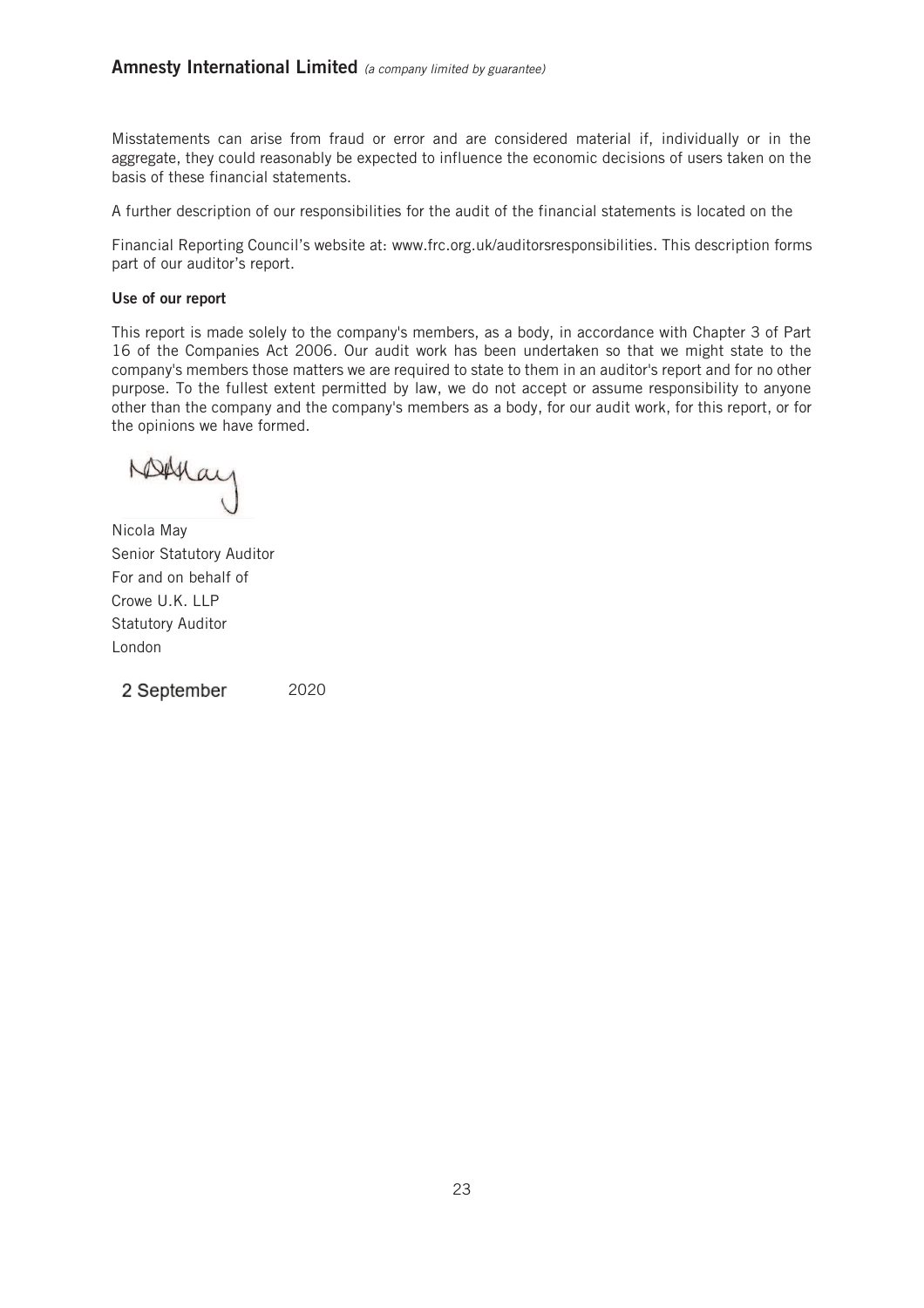### Consolidated Statement of Financial Activities (Incorporating the Income and Expenditure Account) For the year ended 31 December 2019

|                                            |              | <b>Unrestricted Funds</b> | <b>Restricted Funds</b> | <b>Total Funds</b> | <b>Total Funds</b> |
|--------------------------------------------|--------------|---------------------------|-------------------------|--------------------|--------------------|
|                                            | <b>Notes</b> | 2019<br>£'000             | 2019<br>£'000           | 2019<br>£'000      | 2018<br>£'000      |
| Income from                                |              |                           |                         |                    |                    |
| Donations and legacies                     | 5,6          | 76,442                    | 340                     | 76,782             | 67,216             |
| Charitable activities                      | 7            | 2,397                     | 6,254                   | 8,651              | 7,092              |
| Other trading activities                   |              | 168                       |                         | 168                | 98                 |
| Investment income                          | 8            | 131                       |                         | 131                | 132                |
| <b>Total income</b>                        |              | 79,138                    | 6,594                   | 85,732             | 74,538             |
| Expenditure on                             |              |                           |                         |                    |                    |
| Raising funds                              | 10           | 3,858                     |                         | 3,858              | 4,674              |
| Charitable activities                      | 10           | 67,765                    | 4,383                   | 72,148             | 76,281             |
| Restructuring costs                        | 10           | 2,208                     |                         | 2,208              | 375                |
| <b>Total expenditure</b>                   |              | 73,831                    | 4,383                   | 78,214             | 81,330             |
| Net income/(expenditure) before investment |              |                           |                         |                    |                    |
| gains/(losses)                             |              | 5,307                     | 2,211                   | 7,518              | (6, 792)           |
| Net gains/(losses) on investments          |              | 2,149                     |                         | 2,149              | (60)               |
| Net income/(expenditure)                   |              | 7,456                     | 2,211                   | 9,667              | (6, 852)           |
| Other recognised gains/(losses)            |              |                           |                         |                    |                    |
| Actuarial gains/(losses)                   | 14           | 188                       |                         | 188                | (2,312)            |
| Net movement in funds                      |              | 7,644                     | 2,211                   | 9,855              | (9, 164)           |
| <b>Reconciliation of funds</b>             |              |                           |                         |                    |                    |
| Total funds brought forward                |              | 16,511                    |                         | 16,511             | 25,675             |
| <b>Total funds carried forward</b>         |              | 24.155                    | 2,211                   | 26,366             | 16,511             |

The notes on pages 27 to 59 form part of these financial statements.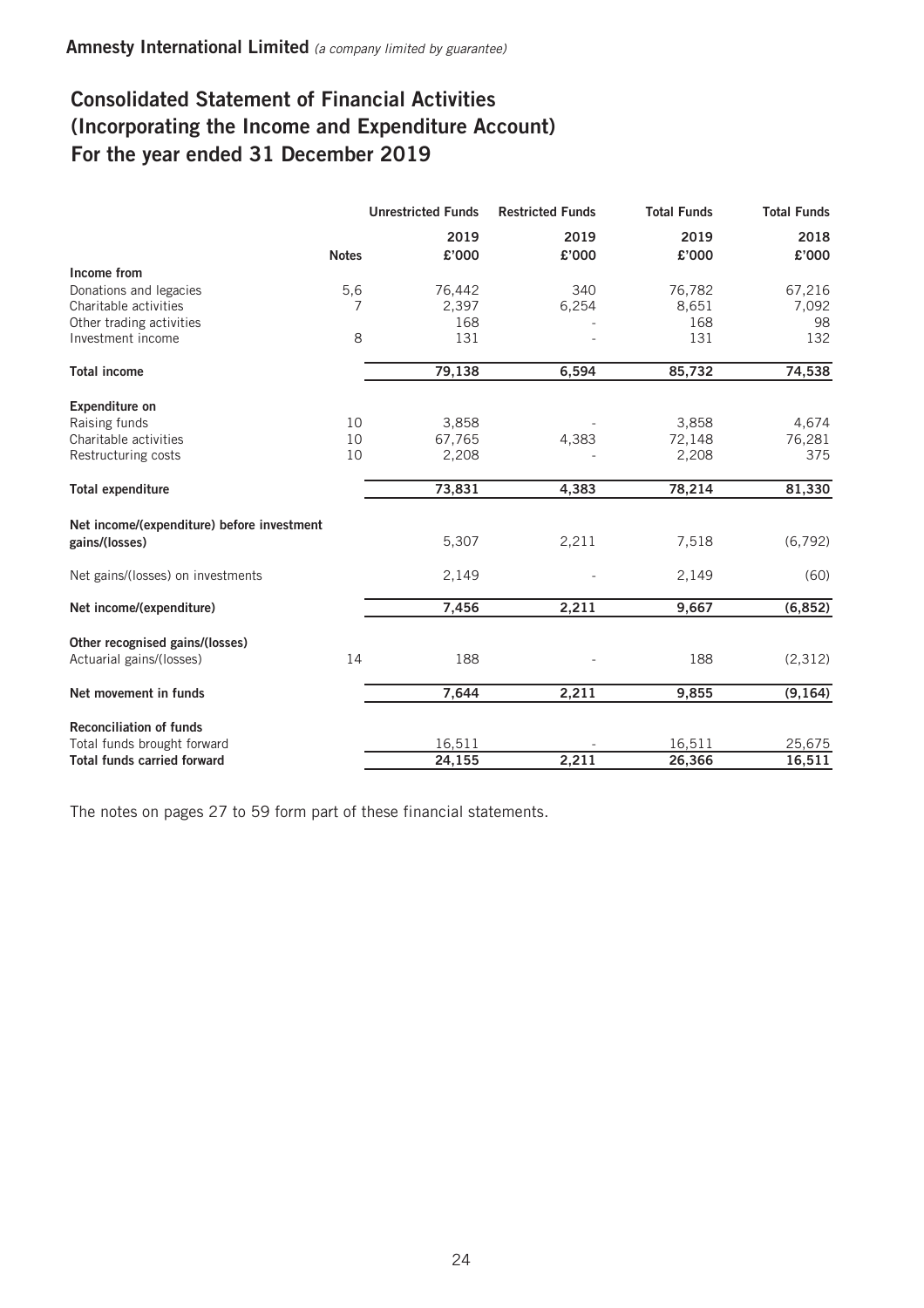### Consolidated and Company Balance Sheets as at 31 December 2019

Company no: 1606776

|                                                            |              | Group    |           |          | Company  |
|------------------------------------------------------------|--------------|----------|-----------|----------|----------|
|                                                            | <b>Notes</b> | 2019     | 2018      | 2019     | 2018     |
|                                                            |              | £'000    | £'000     | £'000    | £'000    |
| <b>Fixed assets</b>                                        |              |          |           |          |          |
| Tangible assets                                            | 17           | 13,531   | 14,714    | 12,974   | 13,938   |
| Investments                                                | 17,18,19     | 1,466    | 1,477     | 447      | 508      |
| <b>Total fixed assets</b>                                  |              | 14,997   | 16,191    | 13,421   | 14,446   |
| <b>Current assets</b>                                      |              |          |           |          |          |
| Debtors: amounts falling due within<br>one year            | 20           | 11,844   | 12,173    | 11,702   | 11,299   |
| Debtors: amounts falling due after<br>one year             | 20           | 120      | 20        | 120      |          |
| Short term investments                                     | 21           | 1,592    | 91        |          |          |
| Cash at bank and in hand                                   | 22           | 11,911   | 11,741    | 9,305    | 9,496    |
| <b>Total current assets</b>                                |              | 25,467   | 24,025    | 21,127   | 20,795   |
| Creditors: amounts falling due within<br>one year          | 23           | (8,954)  | (12, 175) | (6, 875) | (9,921)  |
| Net current assets                                         |              | 16,513   | 11,850    | 14,252   | 10,874   |
| Total assets less current liabilities                      |              | 31,510   | 28,041    | 27,673   | 25,320   |
|                                                            |              |          |           |          |          |
| Creditors: amounts falling due after<br>more than one year | 24           | (1,580)  | (5,810)   | (1, 574) | (5,803)  |
| Provisions for liabilities and charges                     |              |          |           |          |          |
| Provisions                                                 | 26           | (3, 213) | (3,601)   | (3,010)  | (3,389)  |
| Defined benefit pension scheme<br>liability                | 14           | (351)    | (2, 119)  | (351)    | (2, 119) |
| Net assets                                                 |              | 26,366   | 16,511    | 22,738   | 14,009   |
| <b>Funds</b>                                               | 27           |          |           |          |          |
| Unrestricted funds excluding pension<br>reserve            |              | 10,975   | 3,916     | 7,904    | 2,190    |
| Designated funds - fixed assets                            |              | 13,531   | 14,714    | 12,974   | 13,938   |
| Pension reserve                                            | 14           | (351)    | (2, 119)  | (351)    | (2, 119) |
| <b>Total unrestricted funds</b>                            |              | 24,155   | 16,511    | 20,527   | 14,009   |
| <b>Restricted funds</b>                                    |              | 2,211    |           | 2,211    |          |
| <b>Total funds</b>                                         |              | 26,366   | 16,511    | 22,738   | 14,009   |

The parent Company's net incoming resources for the year ended 31 December 2019 totalled £8,729,000 (2018: net outgoing resources of £9,372,000).

The financial statements were approved and authorised by the Board of Directors on 22 August 2020 and signed on their behalf by

Sarah Beamish, Chair. The notes on pages 27 to 59 form part of these financial statements.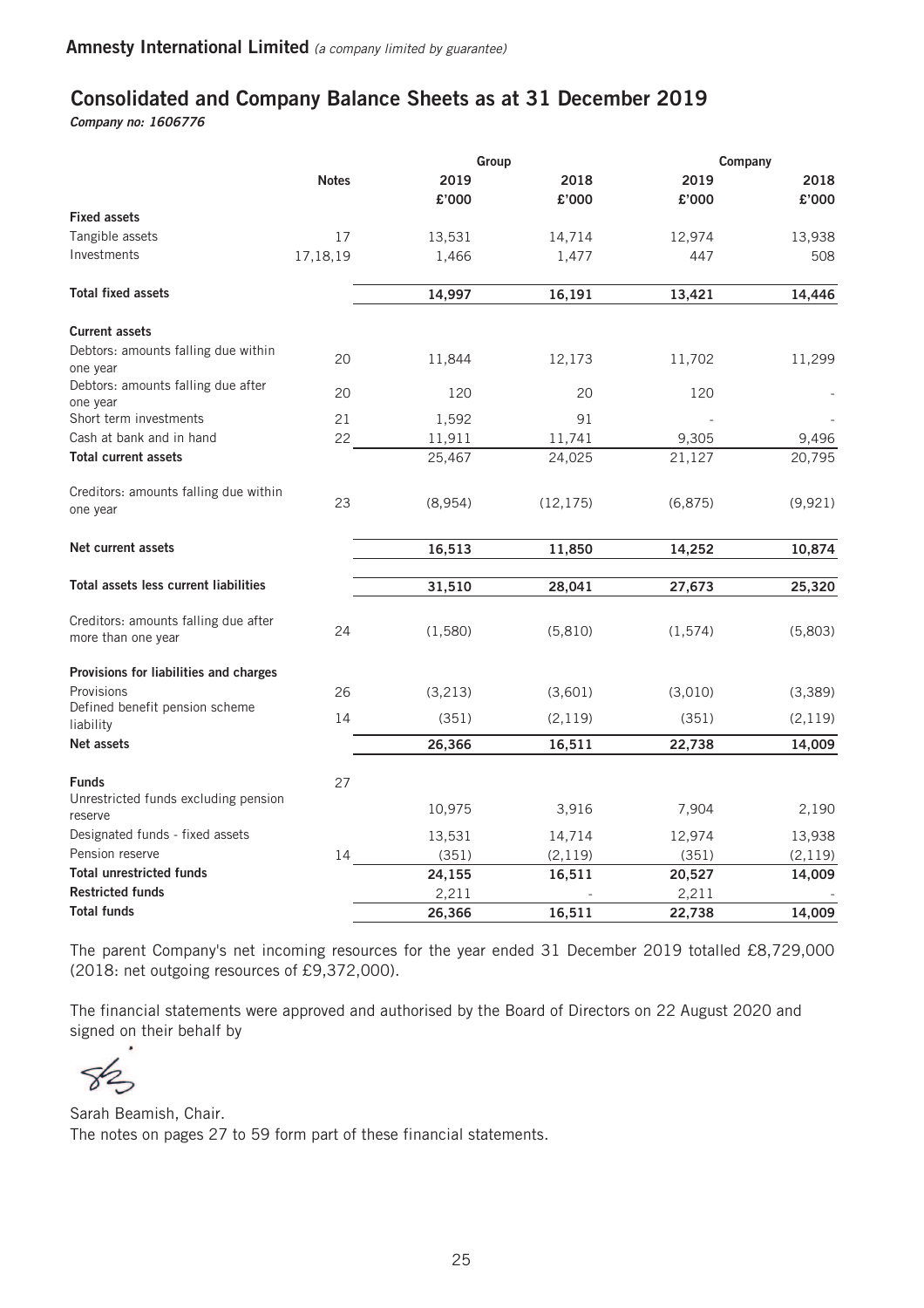### For the year ended 31 December 2019 Consolidated Cash Flow Statement

|                                                      | <b>Note</b> | 2019   | 2018     |
|------------------------------------------------------|-------------|--------|----------|
|                                                      |             | £'000  | £'000    |
| Cash inflows/(outflows) from operating activities    | 32          | 1,983  | (6,799)  |
| Cash (outflows)/inflows from investing activities    |             |        |          |
| Purchase of tangible fixed assets                    |             | (299)  | (1,320)  |
| Proceeds on disposal of fixed assets                 |             | 16     |          |
| Disposal of subsidiary cash                          |             | (113)  |          |
| Interest received                                    |             | 131    | 132      |
|                                                      |             | (265)  | (1, 188) |
| Cash outflows from financing activities              |             |        |          |
| Interest paid                                        |             | (47)   | (87)     |
|                                                      |             | (47)   | (87)     |
| Increase/(decrease) in cash & cash equivalents       |             | 1,671  | (8,074)  |
| Cash & cash equivalents as at 31 December 2018       |             | 11,832 | 19,906   |
| Increase/(decrease) in cash & cash equivalents       |             | 1,671  | (8,074)  |
| Total cash & cash equivalents as at 31 December 2019 |             | 13,503 | 11,832   |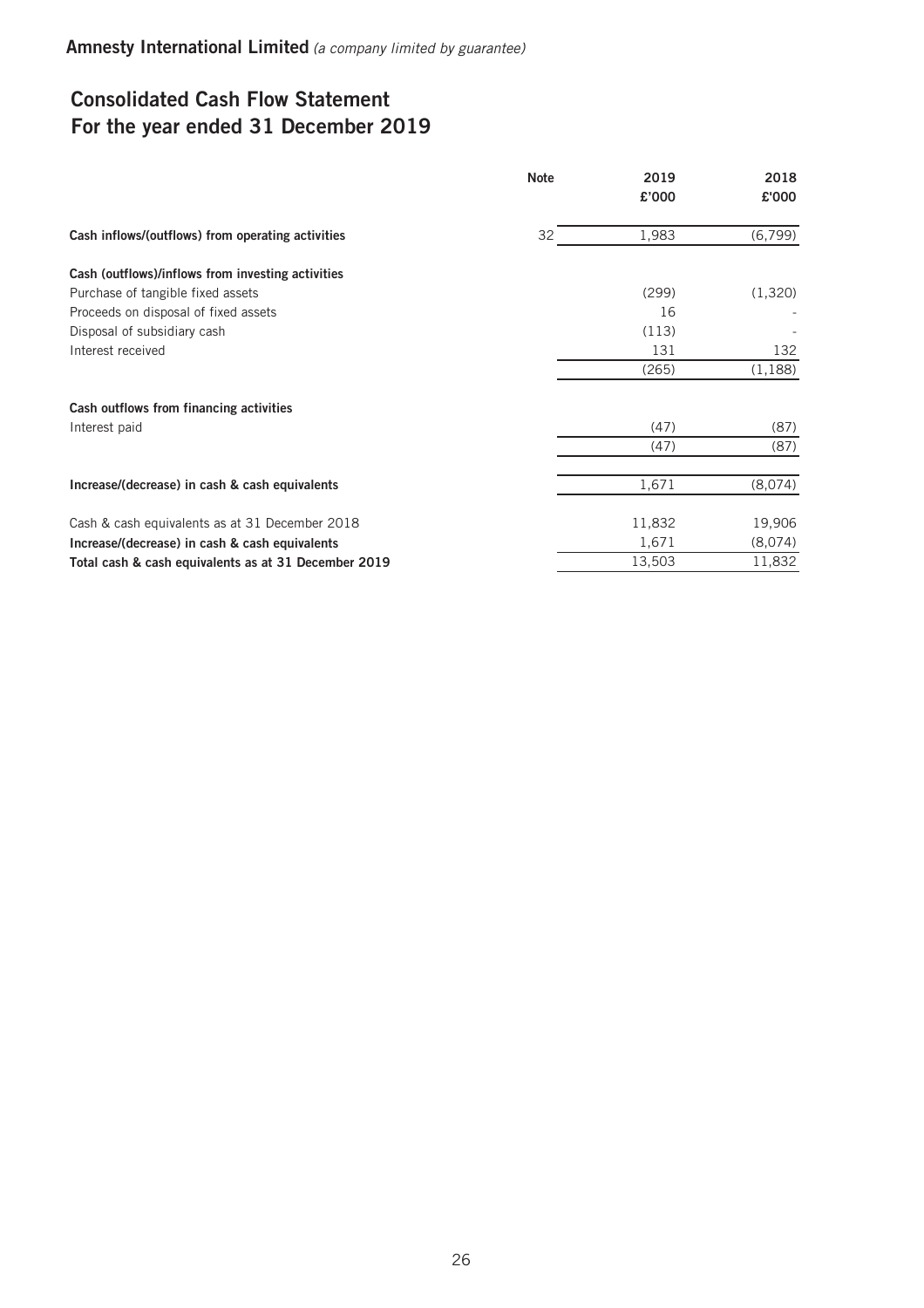### Notes to the Financial Statements For the year ended 31 December 2019

#### 1 Company information

Amnesty International Limited ("AIL") is a company limited by guarantee in England and Wales under number 1606776 and its registered office is 1 Easton Street, London, WC1X 0DW. AIL is a not for profit organisation whose activities meet the definition of a Public Benefit Entity under FRS102.

#### 2 Basis of accounting

#### Basis of preparation

The financial statements have been prepared under the historical cost convention in accordance with the Financial Reporting Standards, applicable in the United Kingdom and Republic of Ireland (FRS 102), the Companies Act 2006 and, voluntarily, the Statement of Recommended Practice (SORP) applicable to charities preparing their accounts in accordance with the Financial Reporting Standard in the UK and Republic of Ireland (FRS 102) effective 1 January 2015. The Directors have voluntarily adopted the substantive requirements of this SORP as if the Company were a charity as they consider that this is the most appropriate format to give a true and fair view of the Company's and Group's activities. AIL has taken advantage of the exemptions in FRS 102 from the requirements to present a charity only Cash Flow Statement and certain disclosures about AIL's financial instruments. In accordance with the provisions of s408 of the Companies Act 2006, AIL is exempt from the requirement to present its own Income and Expenditure Account and Statement of Financial Activities.

#### Going concern

AIL is dependent on income from the global Amnesty sections to fund its activities. The Directors prepare annual budgets and forecasts in order to ensure that they have enough funds in place to manage working capital on an annual basis. The Directors also prepare longer-term high-level budgets in order to plan the future strategy, development and sustainability of the organisation.

The key risks and uncertainties that impact upon the immediate liquidity and longer-term solvency of the organisation are:

• Underachievement on assessment income from sections. The amount of assessment income received is based on the assessment system, known as the Distribution Model. The "real time" basis of this model means that changes in performance or strategy of sections can have immediate detrimental impacts to AIL's assessment income. Any variation from the assessment income payment schedule would present additional risk.

• AIL has a large and inflexible cost base which cannot be reduced easily.

• AIL must manage considerable foreign currency exchange rate risk, with the majority of AIL's income received in foreign currencies.

The nature of income and operations means the company envisages it will be less affected by the Covid-19 pandemic than many other organisations in the short term. The company has responded to the impacts of the pandemic and is confident it can continue its operations. Longer term impacts to the company's financial performance are considered probable. Most significantly, an impact on fundraising activities and the broader possible economic impacts on charitable giving, may see Amnesty sections' income decrease resulting in AIL's assessment income reducing.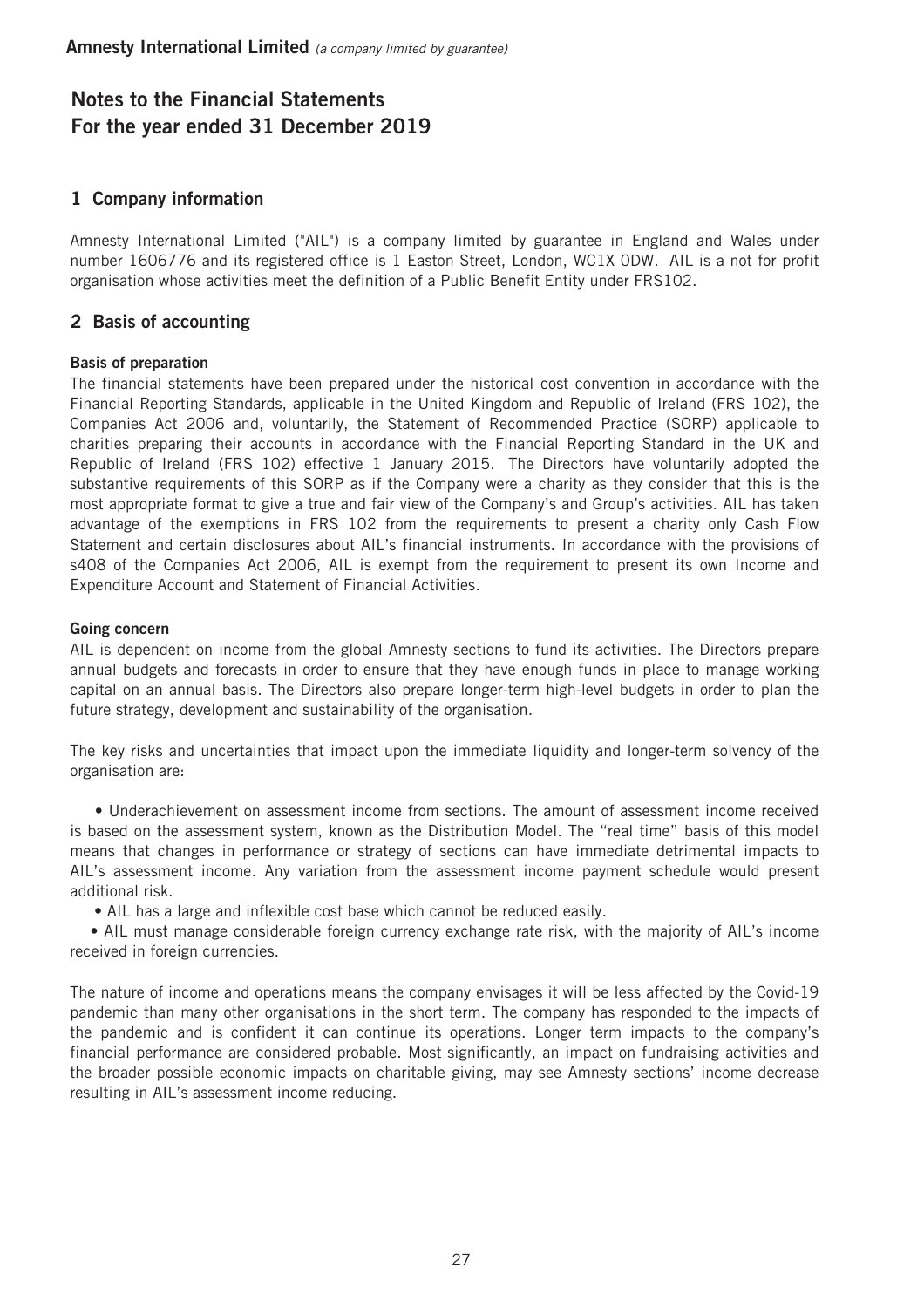#### 2 Basis of accounting (continued)

Considering the impact that Covid-19 may have on the company, the Directors have carried out further financial modelling incorporating risk averse assumptions based on the latest updates received from Amnesty sections. The Directors have modelled four scenarios for different levels of reduction in assessment income in the period from 2020 to 2022 and determined the necessary cost saving actions that would be required in order to maintain the minimum target free reserves and ensure liquidity.

Recognising the uncertainty surrounding the financial impacts of Covid-19, the Board have considered several factors when forming their conclusion as to whether the use of the going concern basis is appropriate when preparing these financial statements.

#### These include:

• The targeted cost savings strategies identified that can be implemented under differing scenarios.

• The successful implementation of cost saving strategies over the previous year as part of the ongoing financial recovery plan.

 • The close monitoring of sections' financial performance and forecasts and consideration of a collective response with sections.

• The cash management controls in place to ensure sufficient working capital at all times. This includes the rescheduling of grant payments and income invoicing.

• Additionally, AIL has an overdraft facility in place until 30 June 2021 and there is the option to extend to 31 December 2021 should this be required. Cash flow forecasting has been completed to the end of 2021.

After considering these factors, the Directors have concluded that the company has a reasonable expectation that there are adequate resources to continue in operational existence for the foreseeable future and have continued to prepare the financial statements on the going concern basis.

#### Basis of consolidation

All companies over which AIL is able to exercise control are consolidated as subsidiary undertakings. Control is defined as the right to give directions as to operational and financial policies. Therefore Centro de Lenguas de Amnistia Internacional (CLAI), Centre de Resources Linguistiques d'Amnesty International – Unité Chargeé de la Langue Française (AILRC-Fr), Amnesty International Asia-Pacific Regional Office Limited (AIAPROL), Oficina Regional de Amnistía Internacional (Mexico), Amnesty International - European Association, a Belgian international not for profit association (EIO), Amnesty International Afrique du Nord (Tunisia), Amnesty International South Asia (Colombo) and Amnesty International Limited Sucursal Peru (Lima) have been consolidated into these group financial statements. It is considered that AIL exercises control over Amnesty International Charity (a registered charity) as AIL is the sole member of Amnesty International Charity ("AIC") and AIL as the Sole Member has the final decision and complete discretion in respect of the appointment of new Trustees of AIC.

Since 2016, the Centre for the Protection of Human Rights and Social Justice of Amnesty Intl Nigeria (AI Nigeria) has been consolidated into the Group on the basis of AIL having control of AI Nigeria. On 17th July 2019 the composition of the Board of Trustees changed and as a consequence AIL is no longer considered to have management control. Therefore on 17th July 2019 the AIL Group recorded a disposal of the subsidiary and the acquisition of an associate on the basis that AIL retained partial control. See Note 18 for further detail. The associate has been accounted for using the equity accounting method.

The accounting reference date of the Company and its subsidiaries is 31 December.

The Company carries out some operations overseas through a number of overseas offices that it controls as branches. These are located in New York, Dakar, East Jerusalem, Kiev, Johannesburg, Nairobi, Beirut, Washington DC, Bangkok and Moscow. The company only financial statements include the results, assets and liabilities of these offices.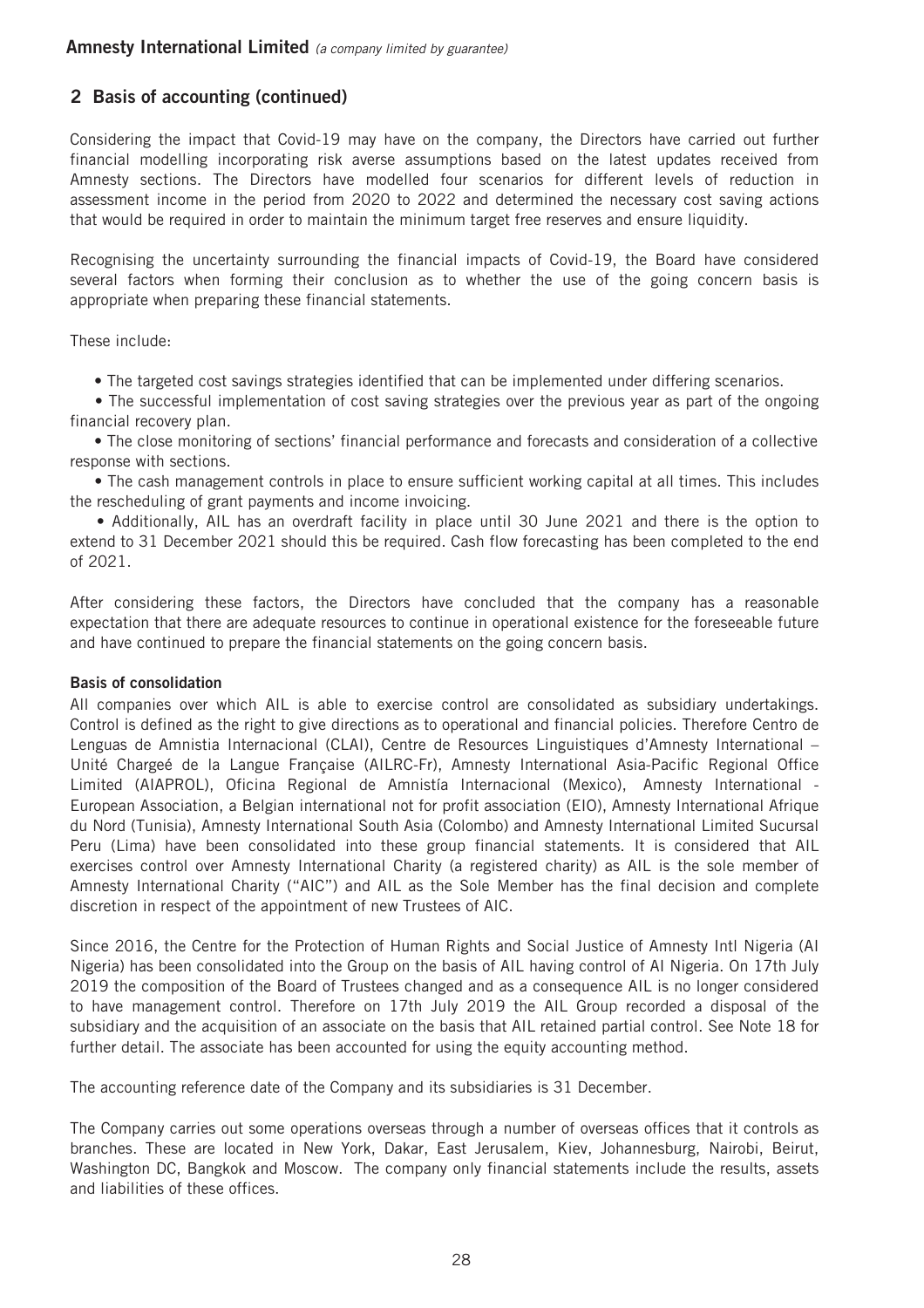### 2 Basis of accounting (continued)

AIL also has control of two dormant entities: Amnesty International South Asia Foundation and Amnesty International, Secretariat International, Bureau Français. These entities are not consolidated into these group financial statements on the grounds of immateriality.

The financial statements do not include the activities of the sections of the Amnesty International movement, as these are separate legal entities that are neither owned nor controlled by the Company.

#### 3 Accounting policies

The principal accounting policies adopted, judgements and key sources of estimation uncertainty in the presentation of the financial statements are as follows:

#### Presentation currency

The functional currency of the Group is considered to be pounds sterling because that is the currency of the primary economic environment in which the group operates. The consolidated financial statements are also presented in pounds sterling.

#### Foreign exchange risk

Amnesty International enters into forward rate currency contracts to manage its exposure to fluctuations in exchange rates throughout the year. These contracts are recognised at fair value with gains or losses recognised in the Statement of Financial Activities.

#### Significant sources of estimation

In the application of the Company's accounting policies, Directors are required to make judgements, estimates and assumptions about the carrying values of assets and liabilities that are not readily apparent from other sources. The estimates and underlying assumptions are based on historical experience and other factors that are considered to be relevant. Actual results may differ from these estimates.

The estimates and underlying assumptions are reviewed on an ongoing basis. Revisions to accounting estimates are recognised in the period in which the estimate is revised if the revision affects only that period or in the period of the revision and future periods if the revision affects the current and future periods.

In the view of the Directors, no assumptions concerning the future or estimation uncertainty affecting assets and liabilities at the Balance Sheet date are likely to result in a material adjustment to their carrying amounts in the next financial year.

Key sources of estimation uncertainty that have a significant effect on the accounts are:

- Defined benefit pension scheme actuarial assumptions
- Provisions
- Depreciation
- Valuation of donated goods, facilities and services

Please refer to the relevant accounting policy notes below for more information.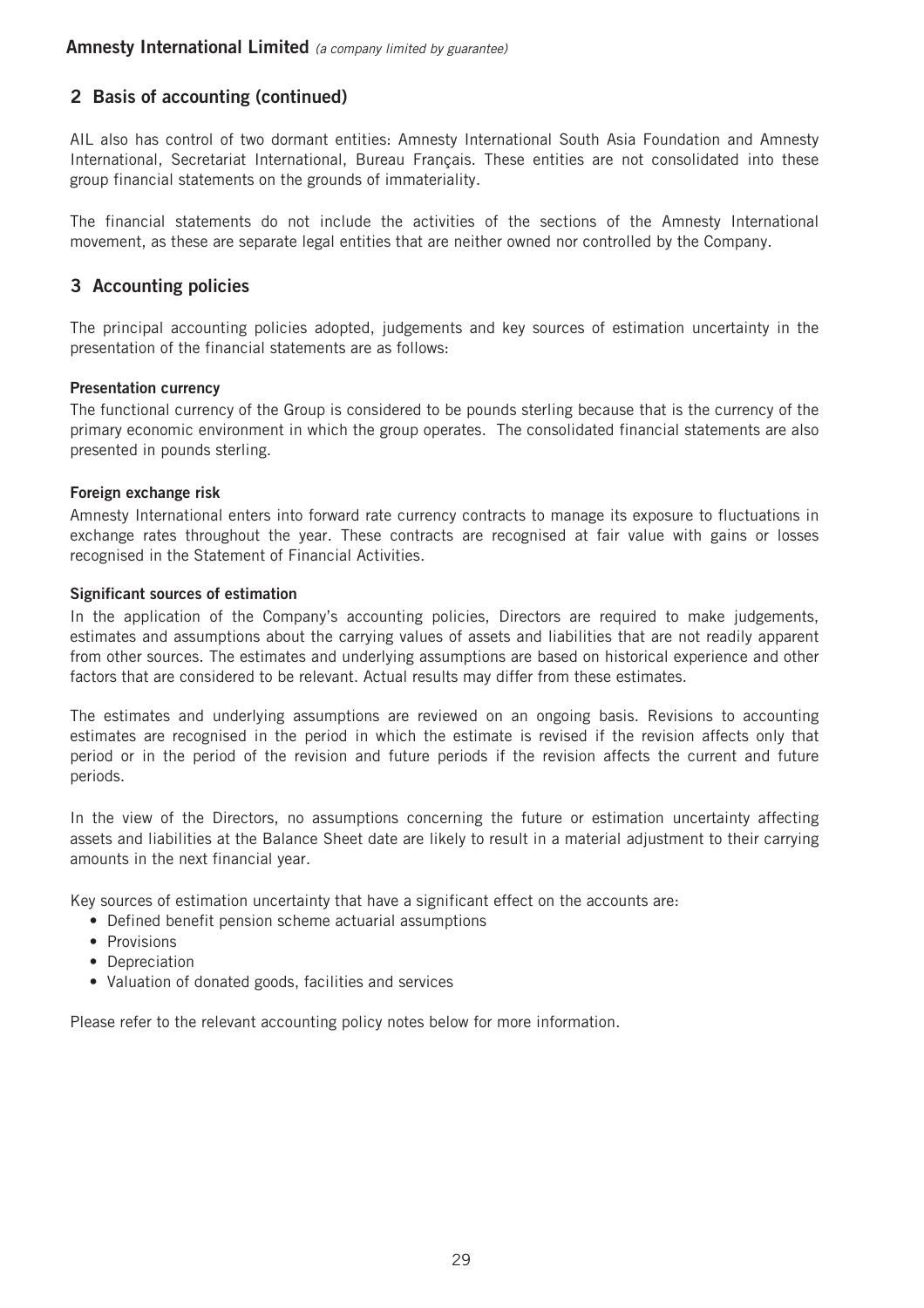#### Fund accounting

The Group maintains two types of fund:

Unrestricted: Restricted: For use by the Directors to further the general objects of the Group. The Directors, at their discretion, may set aside funds to cover specific future costs. Such funds are shown as designated funds within unrestricted funds. Where the Directors decide such funds are no longer required for the purposes intended, they may be released by transfer to general unrestricted funds. Where income is received from donors for use on specific projects, including relief.

#### Income

#### Assessment income

The assessment contributions are calculated based on a section's results for the current year and applying a scale of contribution rates.

Assessment contributions are invoiced throughout the year, on a quarterly or monthly basis in the financial year to which they relate. Payment plans are agreed on a section-by-section basis, with the majority of payments being made quarterly in arrears.

Any differences in the pound sterling value of income recognised and the pound sterling value at receipt date is recognised as assessment income as opposed to foreign exchange gains and losses.

Contributions are treated as deferred income and recorded on the Balance Sheet, until released to income over the period to which they relate.

Provisions are made against assessment contributions that are deemed unlikely to be met, either due to agreed assessment relief arrangements or by the opinion of the IS. The movement in provision during the period is offset against the assessment income. Contributions from sections are payable quarterly or monthly.

#### Additional voluntary contributions

Where there are no section imposed conditions relating to the time period in which Additional Voluntary Contributions ("AVCs") may be spent, AVCs will be recognised as income on receipt.

Where sections impose conditions relating to the time period(s) in which the expenditure of AVCs can take place, incoming resources are matched with expenditure such that AVCs relating to expenditure in future periods will be recorded as deferred revenue on receipt.

#### Donation income

Donations are recognised when legal entitlement to them first arises and when the amount can be quantified with reasonable clarity. Where there is no notification from the donor prior to cash being received, income is recognised on a cash receipt basis.

#### Legacy income

Legacies are recognised when the Company has entitlement, receipt is probable and the amount can be measured with reasonable accuracy.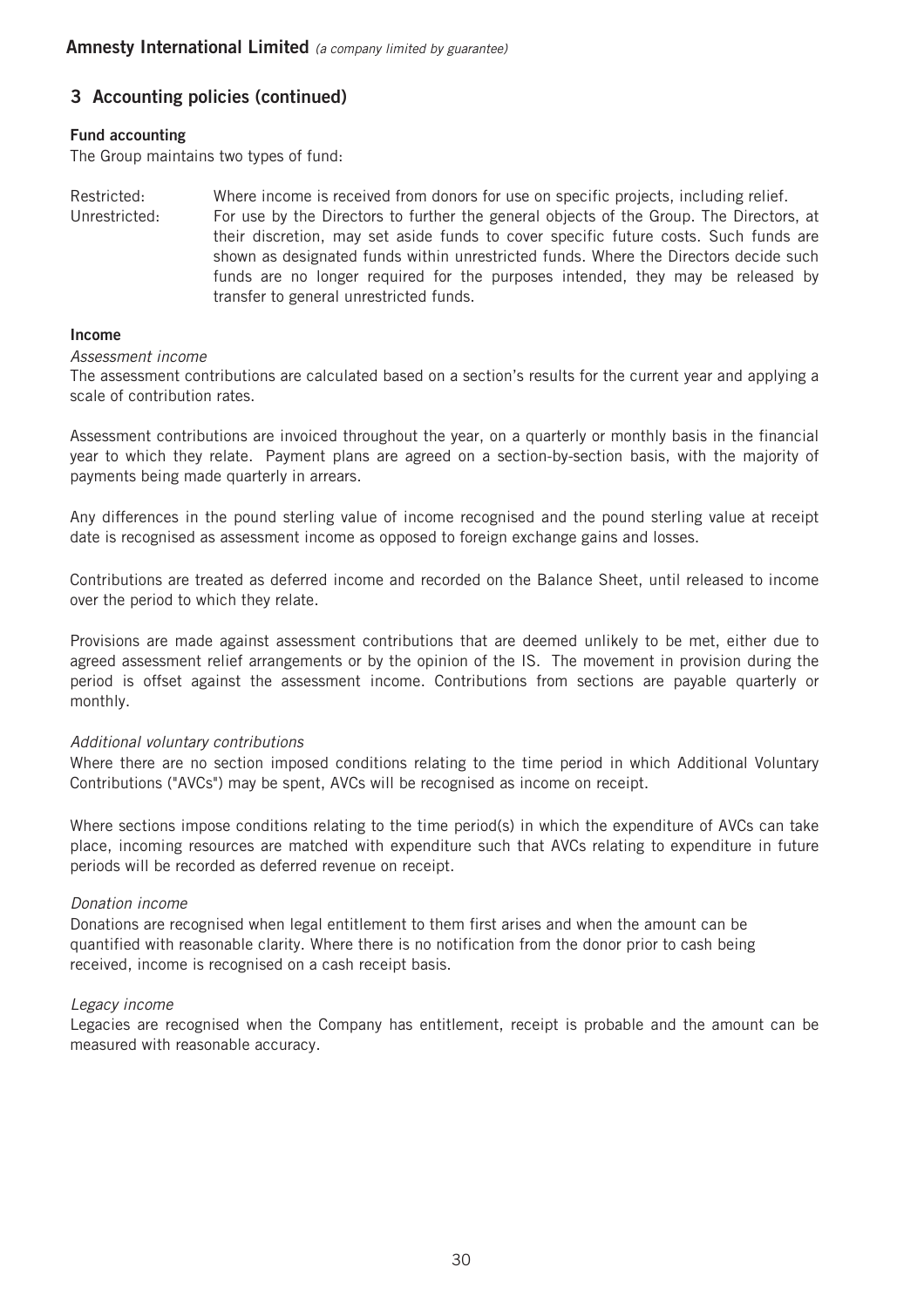#### External grants

Where no performance conditions relating to the receipt of incoming resources are set then restricted grant revenue is recognised when receivable (when the conditions of entitlement, probability and measurement have been met).

Where the receipt of incoming resources relating to a restricted grant is dependent on certain contractual performance conditions, revenue is only recognised when these conditions have been met. Where grants are subject to donor imposed conditions which specify the time period in which expenditure can take place and there exist detailed expenditure budgets with explicit timescales (that have been agreed by the grantor and grantee), then incoming resources are matched with expenditure such that revenue relating to expenditure in future periods is recorded as deferred revenue when received.

Where there is uncertainty over the period to which the revenue grant relates or where the period is not yet known, revenue grants are recognised when received.

External grants are classified as income from charitable activities.

#### Sales income

Sales income is derived from the sale of broadcast and video rights, publications and audio visual products, net of applicable VAT, to various organisations through the world and is accounted for on an accruals basis.

#### Donated goods, facilities and services

Donated goods, facilities and services are included as income (with an equivalent amount in expenditure) at the estimated value to the Group where this is reasonably quantifiable, measurable and material. Donated goods, facilities and services relate predominantly to the considerable support received from legal firms on a pro bono basis. The value to the Group has been estimated based on hours donated multiplied by the hourly rate of in-house counsel. The Group has also benefitted from the contribution of unpaid volunteers. These contributions are not recognised in the accounts because of the absence of a reliable measurement basis.

#### **Expenditure**

Resources expended are accounted for on an accruals basis and are recognised in the period in which they relate, and include attributable VAT which cannot be recovered. Liabilities are recognised as resources expended as soon as there is a legal or constructive obligation committing the Group to the expenditure.

Resources expended are classified into raising funds, campaigning, research and publication activities, and movement support and growth. Where expenditure cannot be directly attributed to particular headings (such as support costs) it is allocated based upon the proportion of direct costs incurred in each area.

#### Raising funds

Cost of raising funds comprises costs incurred by the Group relating to the submission of funding proposals (including letters of interest, concept notes and full proposals) to grant giving bodies and support provided to sections for their own fundraising applications.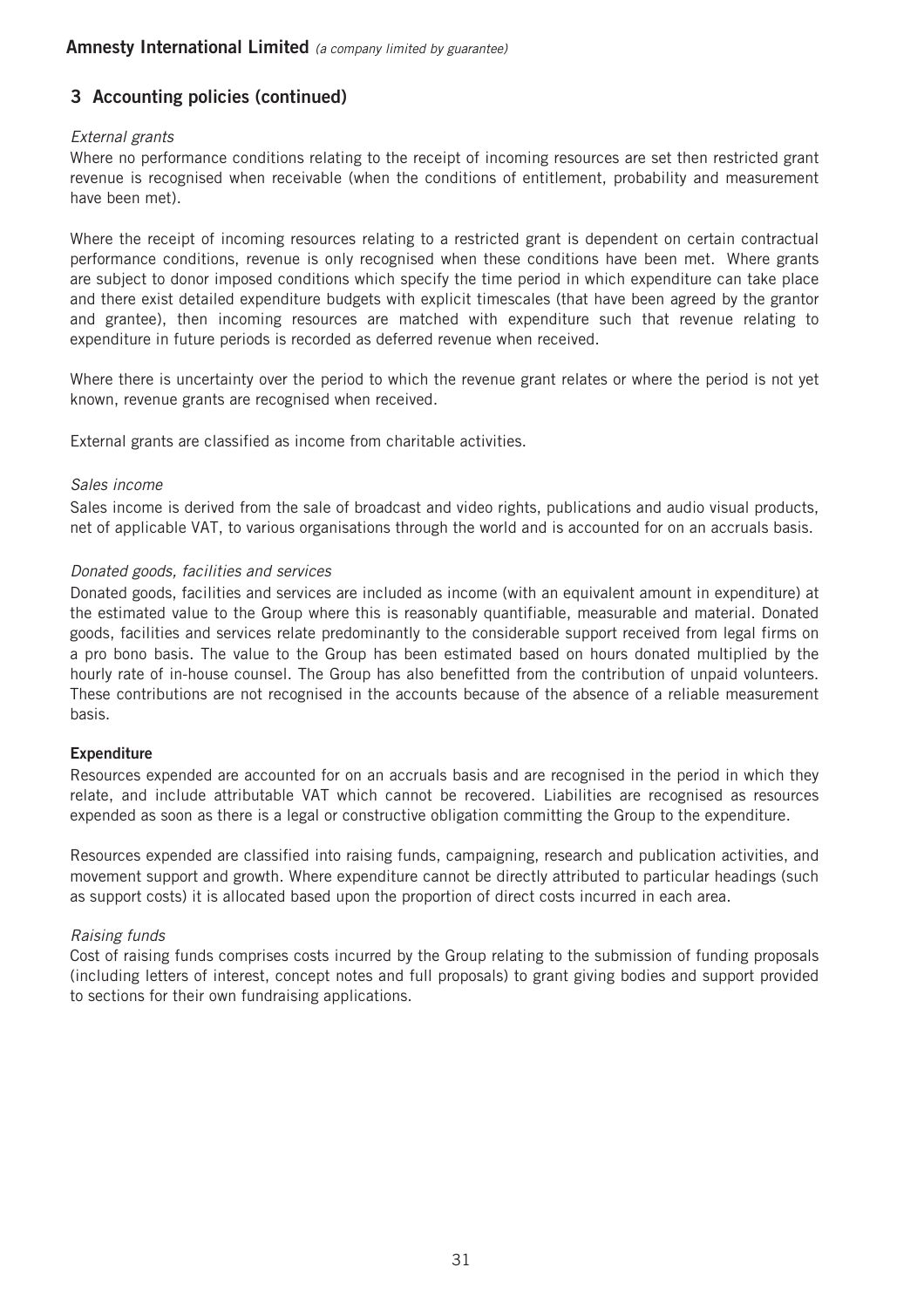#### Activities in pursuance of the Group's objectives comprise:

1. Charitable activities, including those undertaken on behalf of AIC which include:

- Monitoring abuses of human rights
- Obtaining redress for the victims of human rights abuse
- Relieving need among the victims of human rights abuse
- Research into human rights issues
- Providing technical advice to government and others on human rights matters
- Contributing to the sound administration of human rights law
- Commenting on proposed human rights legislation
- Raising awareness of human rights issues
- Promoting public support for human rights
- Promoting respect for human rights among individuals and corporations
- International advocacy of human rights
- Eliminating infringements of human rights

2. Activities in pursuance of securing the observance of the Universal Declaration of Human Rights throughout the world which would not be considered to be charitable under United Kingdom law. Such activities principally comprise campaigns undertaken with a view to influencing actions taken by sovereign governments.

#### Governance costs

Governance costs represent costs that relate to the general running of the Group as opposed to the direct management functions inherent in the activities of the Group.

#### Restructuring costs

Restructuring costs are included in the Consolidated Statement of Financial Activities with the item to which they relate, except where they relate to a fundamental restructuring, in which case they are identified separately from net income/expenditure before investment gains/losses. In 2019 redundancy costs related to the programme of headcount reductions implemented in the year as part of a financial recovery plan put in place to balance expenditure against income and restore free reserves. In 2018 redundancy costs were associated with the reorganisation of the departments relating to the Global Transition Programme that took place from 2012 to 2018. These costs were considered to represent a fundamental restructure, along with subsequent costs of relocation to new Regional Offices and the related project management costs.

#### **Grants**

Amounts payable to sections and partners to support fundraising, research, publications and campaigning activities are charged to the Statement of Financial Activities when an obligation exists.

Grants to sections made to support sections' operations are considered to be part of the costs of activities in furtherance of the Group's objectives as grants are used by recipients to undertake campaigning, research and publication activities. They are classified as campaigning or research and publication activity costs. Grants to sections made to support sections' fundraising activities are considered to be part of the costs of activities in the furtherance of the Group's objectives as they support the growth of the Amnesty movement. These grants are classified as movement support and growth costs.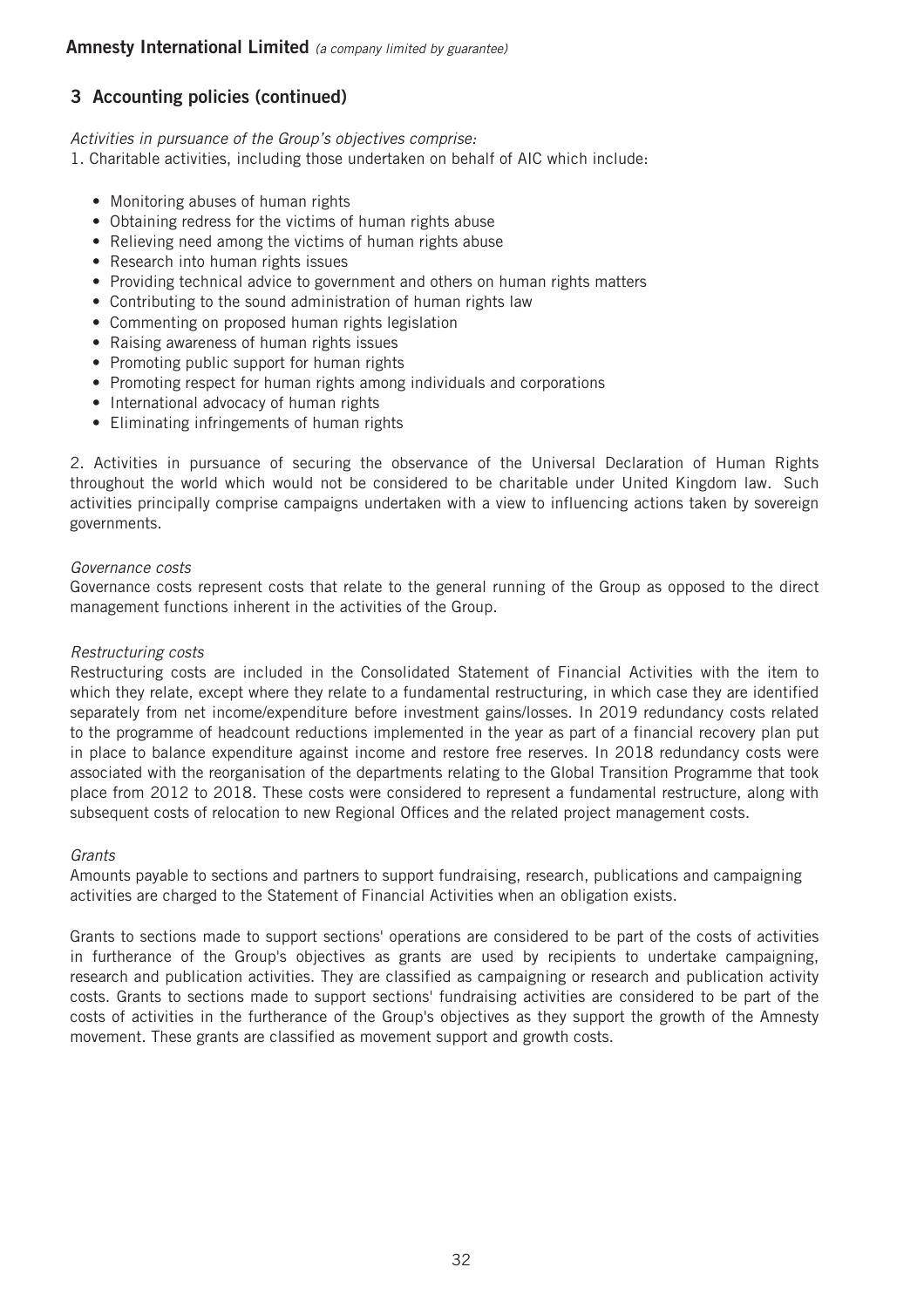#### Tangible fixed assets

Tangible fixed assets are stated at cost less accumulated depreciation. Assets costing less than £1,000 are written off in the period of acquisition.

Depreciation is provided so as to write off the cost of fixed assets less their estimated residual value on a straight line basis over the expected useful lives of the assets concerned. Freehold land is not depreciated.

The estimated useful lives used for this purpose, which are consistent with those of the prior year, are:

| Freehold buildings                         | - 50 years             | Computer equipment     | - 3 years              |
|--------------------------------------------|------------------------|------------------------|------------------------|
| Leasehold land and buildings               | - Over length of lease | Leasehold improvements | - Over length of lease |
| Office furniture and equipment $-10$ years |                        |                        |                        |

#### Leased assets

Operating lease rentals are charged to expense on a straight line basis over the term of the lease.

#### Investments in subsidiaries, associates and other companies

Investments in subsidiaries and other companies are shown in the Company Balance Sheet at historical cost.

#### Investment properties

Investments in properties are shown in the Group Balance Sheet at the agreed sale price. Sale price is deemed to be the fair value.

#### Cash and cash equivalents

Cash and cash equivalents include deposits repayable on demand without penalty. Short term money market deposits, and fixed term cash deposits which do not meet this criterion are held under current assets as short term investments.

#### **Provisions**

A provision is recognised in the balance sheet when there is a present legal or constructive obligation as a result of a past event, and it is probable that an outflow of economic benefits will be required to settle the obligation. Provisions are measured at the Directors' best estimate of the expenditure required to settle the obligation at the Balance Sheet date. With the exception of the defined benefit pension scheme deficit, provisions are not discounted to the present value as they are expected to be settled within 12 months of the Balance Sheet date.

#### Foreign currency

Assets and liabilities denominated in foreign currencies are translated at the rate of exchange ruling at the Balance Sheet date. Transactions in foreign currencies are translated at the rate of exchange ruling at the date of the transaction.

Foreign exchange gains and losses arise mainly on the conversion and translation of income. As such the net gain or loss is included within income in the Statement of Financial Activities.

The results of overseas subsidiaries are translated at the average rates of exchange during the period and their Balance Sheets at the rates ruling at the Balance Sheet date. Exchange differences arising on translation of the opening net assets and results of overseas subsidiaries are reported in the Statement of Financial Activities as gains/losses on investment.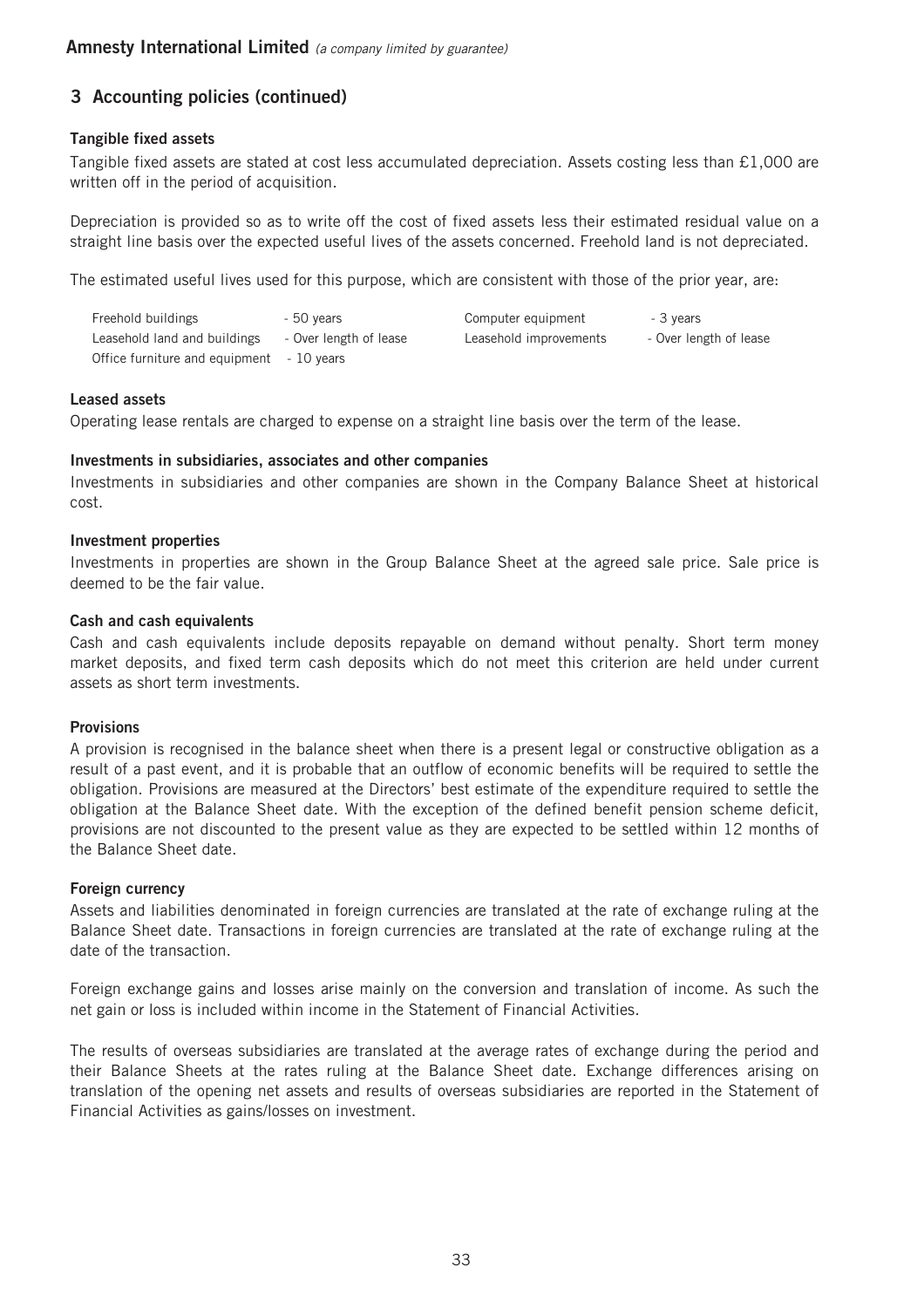#### Pension costs

The Group operates defined benefit and defined contribution pension schemes.

Under the defined benefit scheme, the pension liabilities and assets are recorded in line with FRS 102, with a valuation undertaken by an independent actuary. FRS 102 measures the value of pension assets and liabilities at the Balance Sheet date, determines the benefits accrued in the period and the interest on assets and liabilities. The expected return on scheme assets and interest cost on scheme liabilities are allocated across the appropriate incoming/outgoing resource categories in the Statement of Financial Activities. The change in value of assets and liabilities arising from asset valuation, changes in benefits, actuarial assumptions, or change in the level of deficit attributable to members is recognised within actuarial gains/losses in the Statement of Financial Activities. The resulting pension liability is shown on the Balance Sheet.

Under the defined contribution scheme, pension contributions are charged to the Statement of Financial Activities as incurred.

#### **Debtors**

Prepayments and other debtors are recognised at the settlement amount due to the Group at the end of the period less provision for any doubtful debts. Most debtor balances are amounts due from sections, arising from loans to sections or assessment income due but unpaid at the end of the period.

#### **Creditors**

Creditors are recognised when the Group has a present obligation arising from a past event that will result in the transfer of funds to a third party and the amount due can be estimated reliably.

The loans from sections are unsecured and interest bearing – see note 25 for further information.

#### Financial instruments

The Group has financial assets and financial liabilities of a kind that qualify as basic financial instruments. Basic financial instruments are initially recognised at transaction value and subsequently measured at the present value of future cash flows (amortised cost). Financial assets held at amortised cost comprise cash at bank and in hand, short term cash deposits and the Group's debtors excluding prepayments. Financial liabilities held at amortised cost comprise the Group's short and long term creditors excluding deferred income and taxation payable. No discounting has been applied to these financial instruments on the basis that the periods over which amounts will be settled are such that any discounting would be immaterial.

Investments, including bonds and cash held as part of the investment portfolio, are held at fair value at the Balance Sheet date, with gains and losses being recognised within the Statement of Financial Activities. Investments in subsidiary undertakings are held at cost less impairment.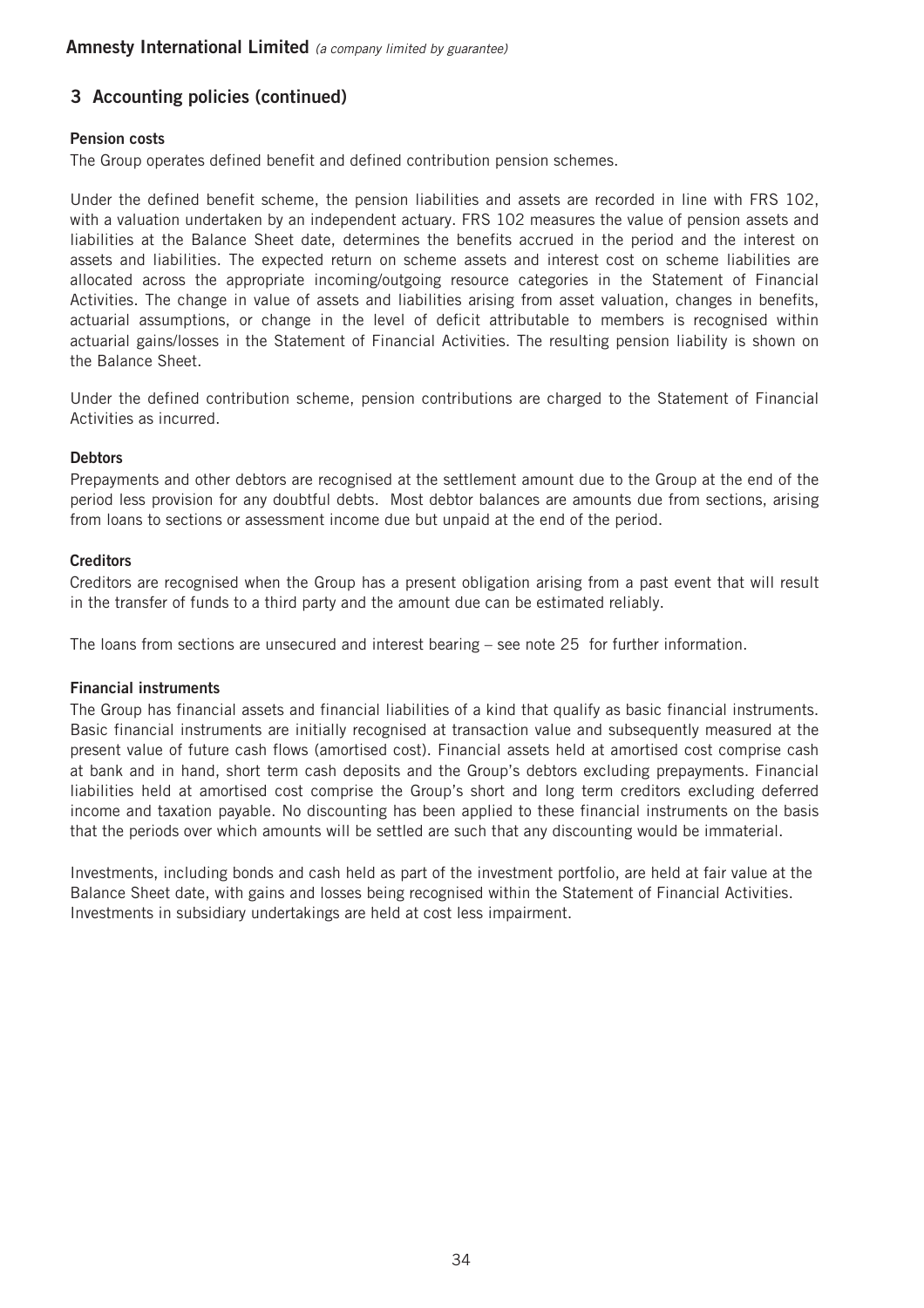### 4 Comparative Consolidated Statement of Financial Activities (Incorporating the Income and Expenditure Account) For the year ended 31 December 2018

|                                                       | <b>Unrestricted Funds</b><br>2018<br>£'000 | <b>Restricted Funds</b><br>2018<br>£'000 | <b>Total Funds</b><br>2018<br>£'000 |
|-------------------------------------------------------|--------------------------------------------|------------------------------------------|-------------------------------------|
| <b>Income from</b>                                    |                                            |                                          |                                     |
| Donations and legacies                                | 67,216                                     |                                          | 67,216                              |
| Charitable activities                                 | 4,055                                      | 3,037                                    | 7,092                               |
| Other trading activities                              | 98                                         |                                          | 98                                  |
| Investment income                                     | 132                                        |                                          | 132                                 |
| <b>Total income</b>                                   | 71,501                                     | 3,037                                    | 74,538                              |
| Expenditure on                                        |                                            |                                          |                                     |
| Raising funds                                         | 4,674                                      |                                          | 4,674                               |
| Charitable activities                                 | 73,244                                     | 3,037                                    | 76,281                              |
| Restructuring costs                                   | 375                                        |                                          | 375                                 |
| <b>Total expenditure</b>                              | 78,293                                     | 3,037                                    | 81,330                              |
| Net expenditure before investment losses              | (6, 792)                                   |                                          | (6, 792)                            |
| Net losses on investments                             | (60)                                       |                                          | (60)                                |
| Net expenditure                                       | (6, 852)                                   | $\qquad \qquad \blacksquare$             | (6, 852)                            |
| Other recognised gains and losses<br>Actuarial losses | (2, 312)                                   |                                          | (2,312)                             |
| Net movement in funds                                 | (9, 164)                                   | $\blacksquare$                           | (9, 164)                            |
| <b>Reconciliation of funds</b>                        |                                            |                                          |                                     |
| Total funds brought forward                           | 25,675                                     |                                          | 25,675                              |
| <b>Total funds carried forward</b>                    | 16,511                                     | $\blacksquare$                           | 16,511                              |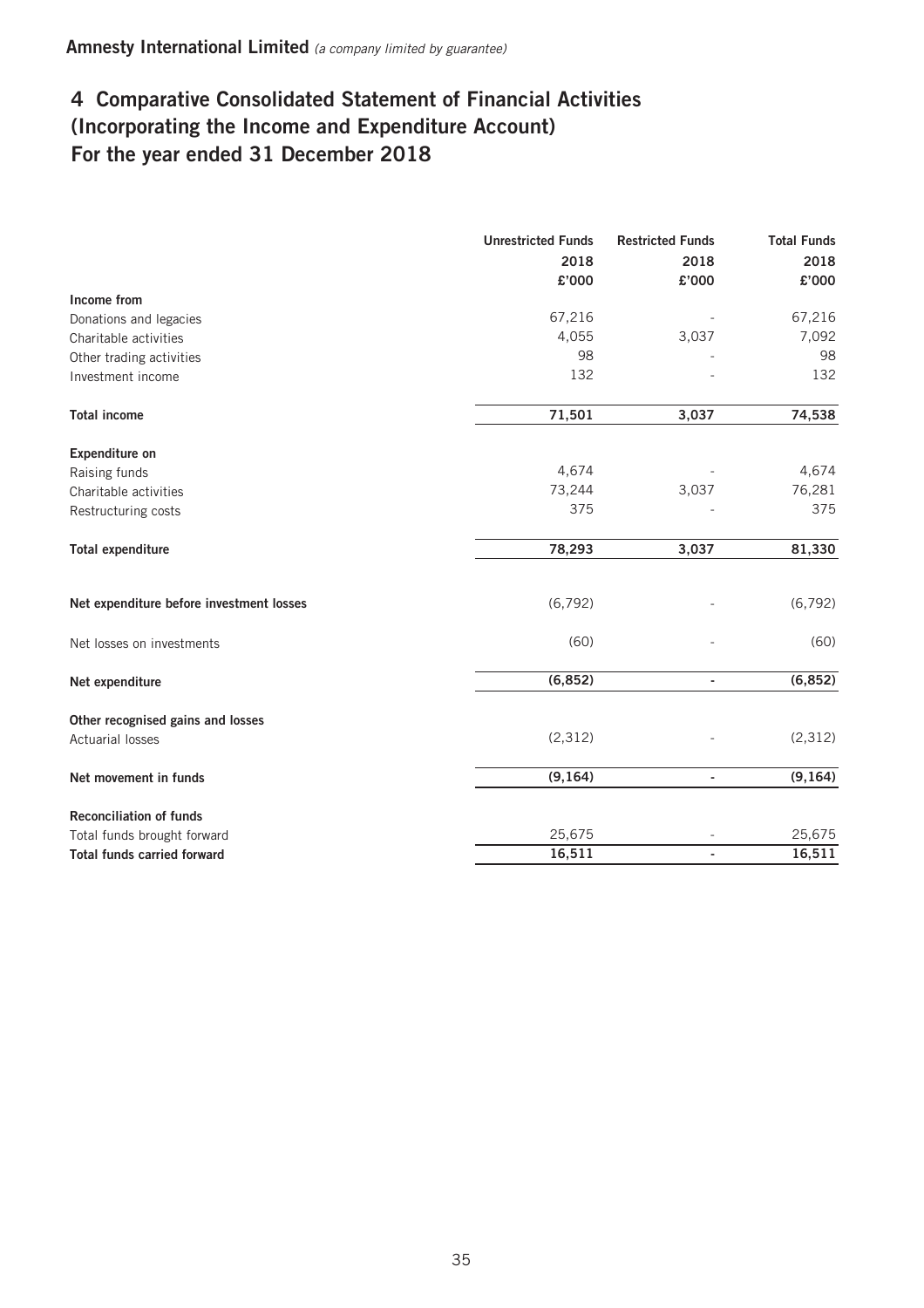### 5 Segmental analysis

The Directors are of the opinion that the Group has only one class of business namely securing throughout the world the observance of the provisions of the Universal Declaration of Human Rights by undertaking research and action focused on preventing and ending grave abuses of these rights.

| <b>Geographical segments</b> |        | 2019     |         |        |        | 2018     |         |        |
|------------------------------|--------|----------|---------|--------|--------|----------|---------|--------|
|                              |        |          | Rest of |        |        |          | Rest of |        |
|                              | Europe | Americas | world   | Total  | Europe | Americas | world   | Total  |
|                              | £'000  | £'000    | £'000   | £'000  | £'000  | £'000    | £'000   | £'000  |
| Donations and legacies       | 62.307 | 12.308   | 2.167   | 76.782 | 52.854 | 12.109   | 2.253   | 67.216 |

### 6 Donations and legacies

|                                                  | <b>Unrestricted</b> | <b>Restricted</b>        | <b>Total</b> | Total        |
|--------------------------------------------------|---------------------|--------------------------|--------------|--------------|
|                                                  | <b>Funds</b>        | <b>Funds</b>             | <b>Funds</b> | <b>Funds</b> |
|                                                  | 2019                | 2019                     | 2019         | 2018         |
|                                                  | £'000               | £'000                    | £'000        | £'000        |
| Contributions from sections                      | 66,933              | $\overline{\phantom{a}}$ | 66,933       | 65,801       |
| Additional voluntary contributions from sections | 6,148               | 263                      | 6,411        | 916          |
| Donations and legacies                           | 3,361               | 77                       | 3.438        | 499          |
| <b>Total donations and legacies</b>              | 76,442              | 340                      | 76,782       | 67,216       |

Contributions from sections are stated net of amounts written off or provided against during the year. In 2019, £128,000 of contributions due from section were written off whilst £442,000 of provisions from prior periods were released. In 2018 no amounts were written off or provided against income and £58,000 of provisions from prior periods were released.

As at 31 December 2019 the Group had a legacy pipeline of £318,000.

### 7 Charitable activities

|                                    | <b>Unrestricted</b><br><b>Funds</b><br>2019<br>£'000 | <b>Restricted</b><br><b>Funds</b><br>2019<br>£'000 | <b>Total</b><br><b>Funds</b><br>2019<br>£'000 | <b>Total</b><br><b>Funds</b><br>2018<br>£'000 |
|------------------------------------|------------------------------------------------------|----------------------------------------------------|-----------------------------------------------|-----------------------------------------------|
| Grants                             | 2,389                                                | 6,254                                              | 8,643                                         | 7,080                                         |
| Other income                       | 8                                                    | $\overline{\phantom{a}}$                           | 8                                             | 12                                            |
| <b>Total charitable activities</b> | 2,397                                                | 6,254                                              | 8,651                                         | 7,092                                         |

### 8 Investment income

|                         | <b>Unrestricted</b><br><b>Funds</b><br>2019<br>£'000 | <b>Restricted</b><br><b>Funds</b><br>2019<br>£'000 | Total<br><b>Funds</b><br>2019<br>£'000 | <b>Total</b><br><b>Funds</b><br>2018<br>£'000 |
|-------------------------|------------------------------------------------------|----------------------------------------------------|----------------------------------------|-----------------------------------------------|
| Interest income         | 131                                                  | $\overline{\phantom{a}}$                           | 131                                    | 132                                           |
| Total investment income | 131                                                  | ۰                                                  | 131                                    | 132                                           |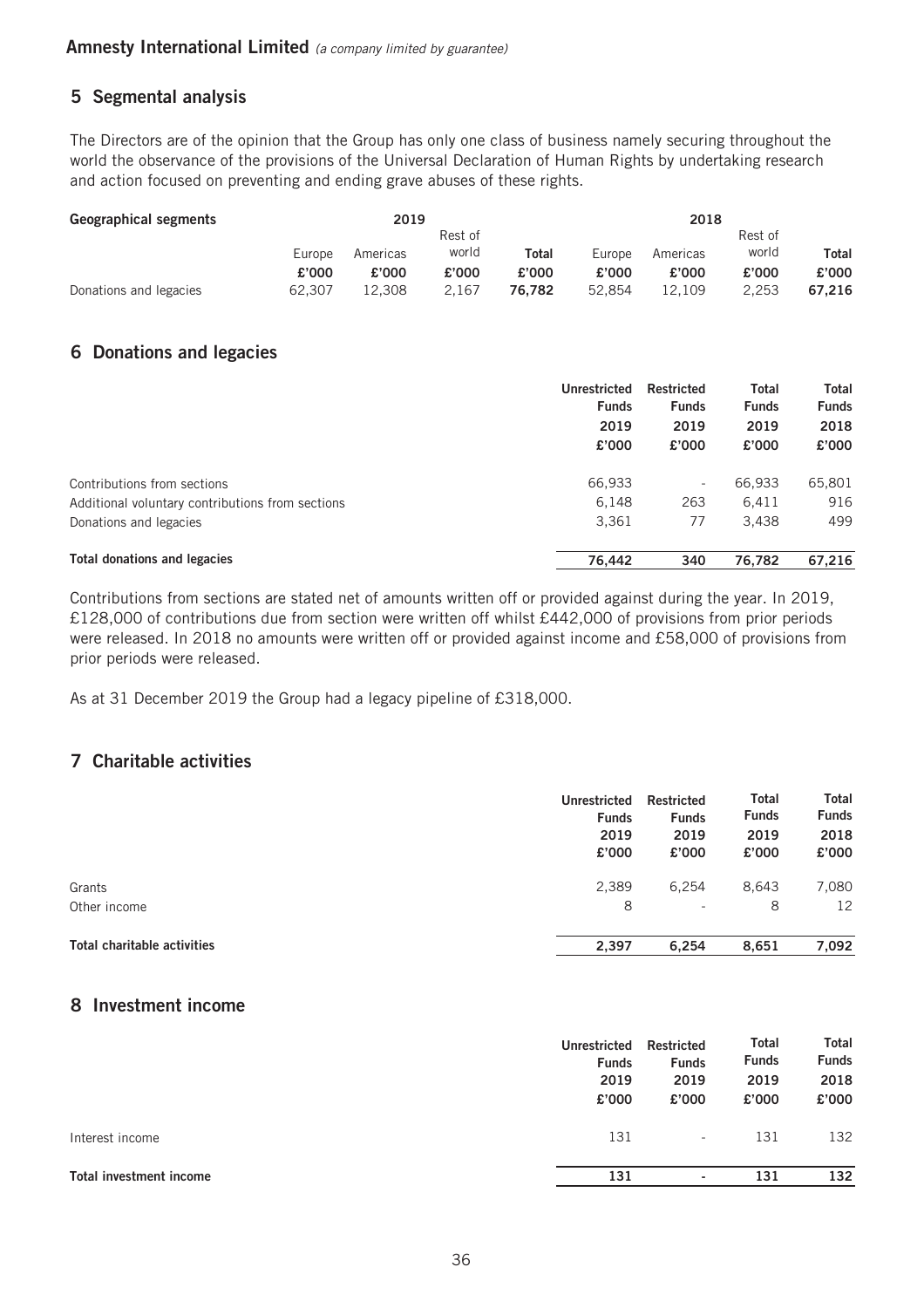### 9 Donated services

Donated services are included as income (with an equivalent amount in expenditure) at the estimated value to the Group where this is reasonably quantifiable, measurable and material. In 2019 this totalled £47,000 (2018: £109,000) and related to pro bono services provided by legal firms.

### 10 Expenditure

|                                            | Grants<br>payable<br>Note 11 | <b>Direct</b><br>costs | Support<br>costs<br>Note 12 | Total<br><b>Funds</b> | Total<br><b>Funds</b> |
|--------------------------------------------|------------------------------|------------------------|-----------------------------|-----------------------|-----------------------|
|                                            | 2019                         | 2019                   | 2019                        | 2019                  | 2018                  |
|                                            | £'000                        | £'000                  | £'000                       | £'000                 | £'000                 |
| <b>Expenditure on raising funds</b>        |                              |                        |                             |                       |                       |
| Grant fundraising                          |                              | 2,893                  | 965                         | 3,858                 | 4,674                 |
| Total expenditure on raising funds         |                              | 2,893                  | 965                         | 3,858                 | 4,674                 |
| Expenditure on charitable activities       |                              |                        |                             |                       |                       |
| Research and publications                  | 167                          | 30,680                 | 10,238                      | 41,085                | 41,794                |
| Campaigning                                | 10.409                       | 12,575                 | 4,196                       | 27,180                | 28,168                |
| Movement support and growth                | 2,727                        | 866                    | 290                         | 3,883                 | 6,319                 |
| Total expenditure on charitable activities | 13,303                       | 44,121                 | 14,724                      | 72,148                | 76,281                |
| Restructuring costs                        |                              | 2,208                  | $\overline{\phantom{a}}$    | 2,208                 | 375                   |
| Total expenditure                          | 13,303                       | 49,222                 | 15,689                      | 78,214                | 81,330                |

AIL is liable for corporation tax on investment income received during the year. The Group pays all of this income to AIC, the charitable subsidiary of the Company, in the form of a donation under Gift Aid.

Restructuring costs were incurred in the year of £2,208,000 in relation to the cost saving measures implemented in the year as part of AIL's financial recovery plan. Restructuring costs in the prior year of £375,000 related to the reorganisation of the South East Asia, South Asia, Americas and Middle East and North Africa programmes of work as part of the Global Transition Programme.

#### 11 Grants

The Group makes grants to certain Amnesty International sections (primarily in the global South) to support the sections' operations. These grants are considered to be part of the costs of activities in furtherance of the Group's objectives as such grants are used by recipients to undertake campaigning, research and publication activities. During the year the Group made grants to support section's operations totalling £10,409,000 (2018: £8,925,000).

The Group also makes grants to certain sections to support the sections' fundraising activities. These grants are considered to be part of the costs of activities in the furtherance of the Group's objectives as they support the growth of the Amnesty movement. During the year the Group made grants to support sections' fundraising activities totalling £2,727,000 (2018: £4,922,000).

The values of grants made to each section are individually immaterial in the context of the Group's total charitable expenditure. Details of individual grants are available from the Group's registered office.

The value of support costs allocated to grant making activities in 2019 is £625,000 (2018: £606,000).

At the Balance Sheet date, the Group had awarded and communicated but not yet fully paid grants to the value of £141,000 (2018: £210,000).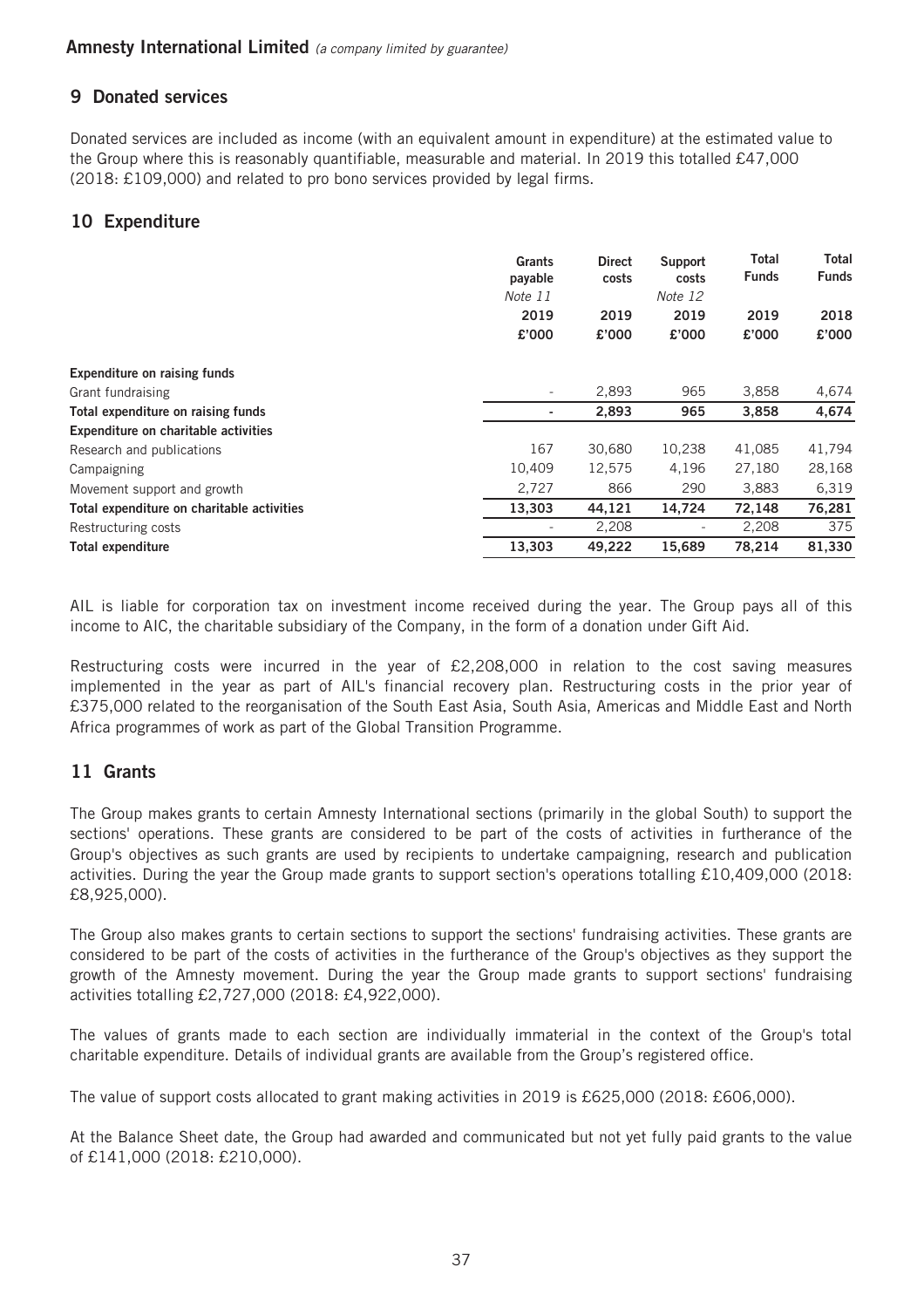### 12 Support costs

|                                  |                      | Research            |             | Movement              |        |        |
|----------------------------------|----------------------|---------------------|-------------|-----------------------|--------|--------|
|                                  | Grant<br>fundraising | and<br>publications | Campaigning | support and<br>growth | Total  | Total  |
|                                  | 2019                 | 2019                | 2019        | 2019                  | 2019   | 2018   |
|                                  | £'000                | £'000               | £'000       | £'000                 | £'000  | £'000  |
| Salaries and employment benefits | 362                  | 3,837               | 1,572       | 108                   | 5,879  | 6,229  |
| Professional fees                | 125                  | 1,330               | 545         | 38                    | 2,038  | 1,949  |
| Information technology costs     | 111                  | 1,183               | 485         | 33                    | 1,812  | 1,694  |
| Insurance                        | 87                   | 924                 | 379         | 26                    | 1,416  | 1,425  |
| Occupancy costs                  | 86                   | 914                 | 375         | 26                    | 1,401  | 1,538  |
| Depreciation                     | 79                   | 841                 | 344         | 24                    | 1,288  | 1,263  |
| Governance costs                 | 36                   | 377                 | 154         | 11                    | 578    | 671    |
| Other costs                      | 34                   | 360                 | 147         | 10                    | 551    | 747    |
| Foreign exchange (gains)/losses  | 23                   | 240                 | 99          | 7                     | 369    | 419    |
| Tax costs                        | 12                   | 128                 | 53          | 4                     | 197    | 1,830  |
| Administration costs             | 8                    | 81                  | 33          | 2                     | 124    | 246    |
| Defined benefit pension scheme   | 2                    | 23                  | 10          |                       | 36     | 783    |
|                                  | 965                  | 10,238              | 4,196       | 290                   | 15,689 | 18,794 |

Support costs include premises, communication, information technology and other general running and management costs of the Group. The support costs are spread over the other categories in proportion to the direct costs incurred by each area. Governance costs consist of the costs of the operation of the Board along with its support staff and international committees, the Finance and Audit Committee and the Global Assembly.

### 13 Employees and Directors

Group employee costs (including Directors' emoluments) accounted for during the year amounted to:

|                                                     | 2019   | 2018   |
|-----------------------------------------------------|--------|--------|
|                                                     | £'000  | £'000  |
| <b>Salaries</b>                                     | 34,168 | 33,776 |
| Redundancy costs                                    | 2,123  | 276    |
| Social security costs                               | 3.847  | 3,735  |
| Employer pension contributions                      | 3,312  | 3.240  |
| Pension scheme interest (income)/cost               | 36     | (2)    |
| Guaranteed minimum pensions equalisation adjustment | -      | 785    |
| Staff health, training and recruitment              | 1,926  | 2,223  |
|                                                     | 45.412 | 44.033 |

The average number of persons employed by the Group during the year was 648 (2018: 661).

|                                | 2019 | 2018 |
|--------------------------------|------|------|
| Fundraising                    | 33   | 38   |
| Research and regions           | 188  | 201  |
| Campaigning and communications | 270  | 263  |
| Movement support and growth    | 28   | 29   |
| Support                        | 129  | 130  |
|                                | 648  | 661  |
|                                |      |      |

The split of staff based in the UK and overseas is as follows:

|          | 2019 | 2018 |
|----------|------|------|
| UK       | 350  | 369  |
| Overseas | 298  | 292  |
|          | 648  | 661  |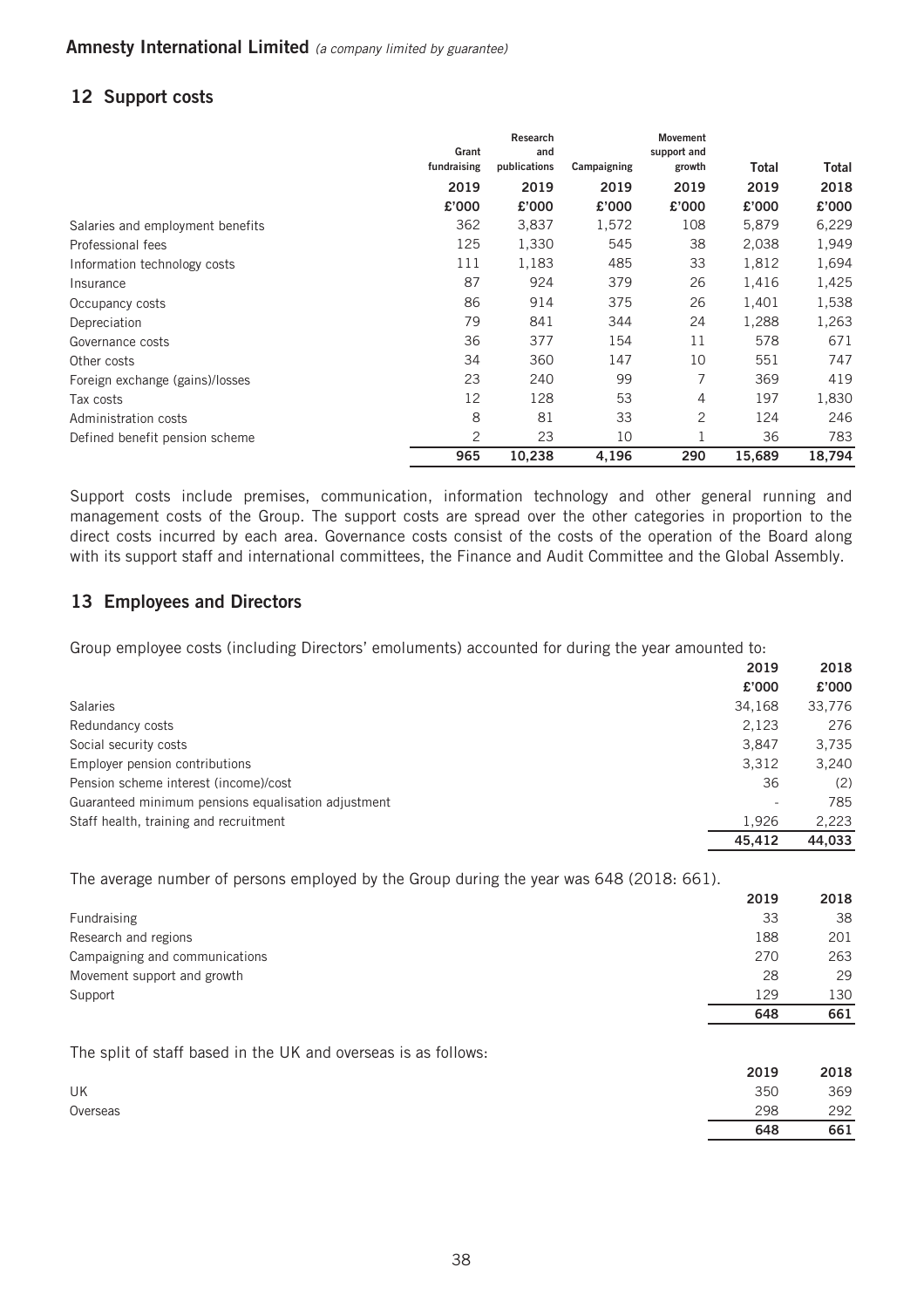### 13 Employees and Directors (continued)

The number of employees whose emoluments paid during the year were over £60,000, when including taxable benefits in kind and redundancy payments but excluding employer pension contributions and National Insurance contributions, is shown below. Numbers in brackets indicate how many of those employees received a redundancy payment. The cost of non-UK salaries when converted to pound sterling is affected by foreign currency exchange movements.

|                     | UK<br>2019 | Non UK<br>2019 | <b>Total</b><br>2019 | UK<br>2018 | Non UK<br>2018           | <b>Total</b><br>2018 |
|---------------------|------------|----------------|----------------------|------------|--------------------------|----------------------|
| $60,000 - 69,999$   | 38(7)      | 55(2)          | 93 (9)               | 36(2)      | 36                       | 72(2)                |
| $70.000 - 79.999$   | 22(8)      | 22(1)          | 44 (9)               | 12         | 33                       | 45                   |
| $80.000 - 89.999$   | 6(1)       | 16(2)          | 22(3)                | 8          | 9                        | 17                   |
| $90,000 - 99,999$   | 1(1)       | 8              | 9(1)                 | ۰          | 5                        | 5                    |
| $100.000 - 109.999$ | 1(1)       | 14(3)          | 15(4)                | 2(1)       | 5                        | 7(1)                 |
| $110.000 - 119.999$ | 5(4)       | 3(1)           | 8(5)                 | 3          |                          | 4                    |
| $120.000 - 129.999$ | Ξ.         | 2(2)           | 2(2)                 |            | $\overline{c}$           | 3                    |
| 130,000 - 139,999   |            |                |                      |            |                          | 2                    |
| 140.000 - 149.999   |            | 1(1)           | 2(1)                 | ۰          | $\overline{\phantom{0}}$ |                      |
| 170.000 - 179.999   |            |                |                      |            |                          |                      |
|                     | 74 (22)    | 123 (12)       | 197 (34)             | 63(3)      | 92                       | 155(3)               |

The above numbers include a number of long-serving staff who received redundancy payments in 2019 and 2018, as a result of the financial recovery plan initiated in 2019 and the final stages of the Global Transition Programme. Total redundancy payments across all employees were £1,497,941 in 2019 (2018: £379,812). The amount paid is less than the amount recognised in the Statement of Financial Activities (page 38) because some redundancy payments were accrued at 31 December 2019 where there was certainty that employees would be made redundant and payment was due to be made in early 2020. At 31 December 2019 the value of redundancy payments accrued was £837,298 (31 December 2018: £144,813). There was one redundancy payment over £100,000 paid during 2019 (2018: none over £100,000). Provisions for redundancy payments are recognised when the reorganisation of certain departments of AIL are formally announced to staff. Accruals for redundancy payments are recognised when there is certainty on the exact redundancy amounts to be paid to individual staff in the future.

The disclosures above include the salaries of the IS key management personnel. Their total remuneration at 31 December 2019 was £968,768 (2018: £1,261,450) when including employer pension contributions and social security. In addition, £40,017 (2018: £nil) of key management personnel time was donated to the organisation during the year. Key management personnel consisted of the Secretary General supported by the leadership team. In 2019 there were three leadership teams: the Senior Leadership Team (SLT) which had been in place from the start of the year to 8 May 2019; the Transition Leadership Team (TLT) which was in place from 9 May 2019 to 8 October 2019; and the Coalition Leadership Team (CLT) which has been in place since 9 October 2019. The SLT consisted of seven members who were all paid employees. The TLT consisted of ten members, of which three were paid employees working wholly on TLT duties, three were paid employees working partially on TLT duties, three were representatives of Amnesty International national entities whose remuneration was mostly incurred by the national entities, and one member was a volunteer later replaced by a paid contractor. The CLT consisted of six members of which three were paid employees, two members were representatives of Amnesty International national entities whose remuneration was mostly incurred by the national entities, and one member was a paid contractor. In calculating the total remuneration of key management personnel for the year, the remuneration of members of each leadership team has been pro-rated for the period of time the teams were in service. For members of the TLT who were employees working only partially on TLT duties, remuneration has been allocated based on estimated time worked on TLT duties. In 2018, key management personnel consisted of the Secretary General supported by the seven member SLT who were all paid employees.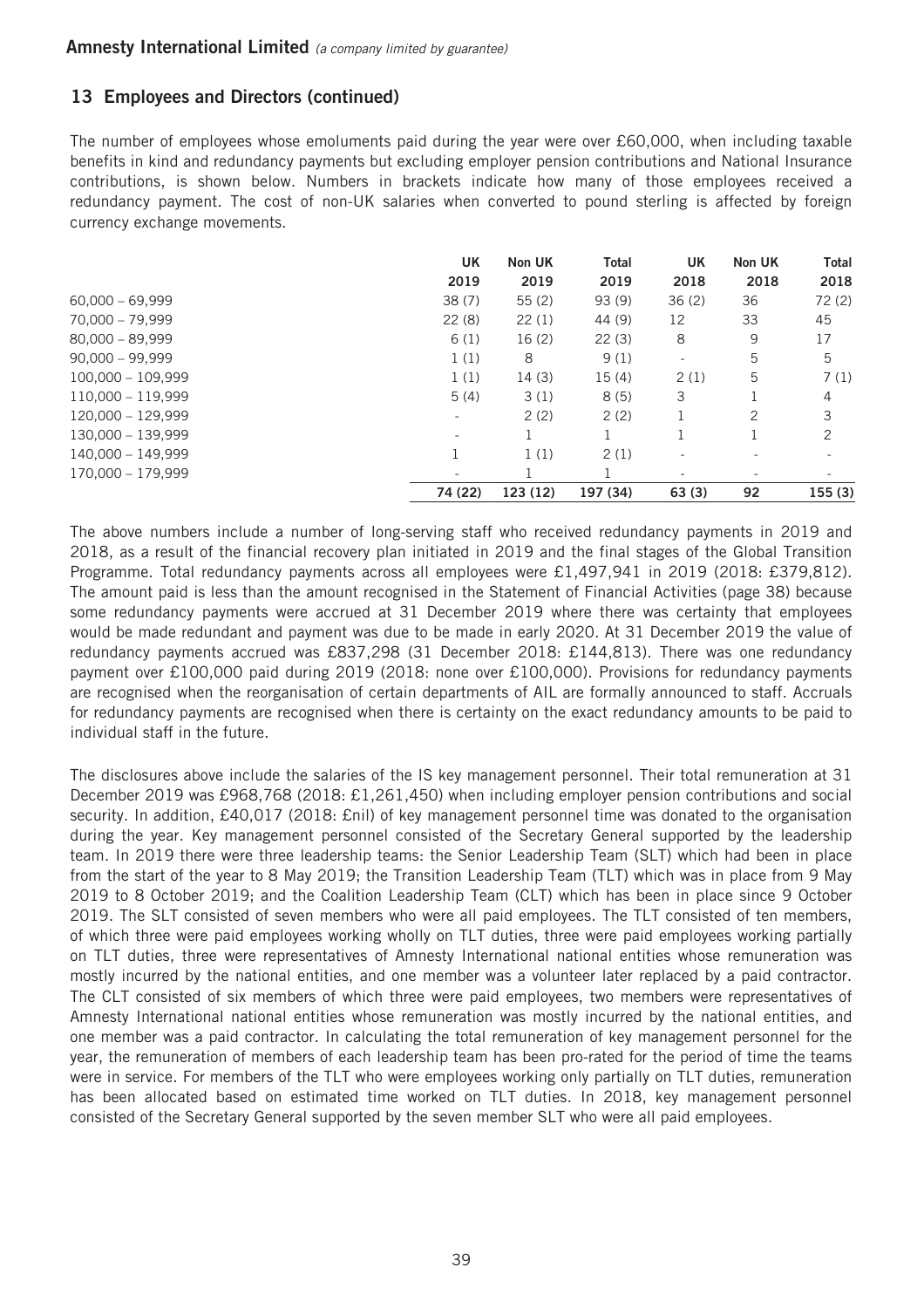### 13 Employees and Directors (continued)

There were two people in the post of Secretary General during the course of 2019 and the total remuneration paid in the year to both individuals when in post was £190,718 (2018: £235,097) when including employer pension contributions and social security. This comprises the remuneration paid to the acting Secretary General from 6 December 2019 to the end of the year and the remuneration paid to the principal Secretary General for the full year. The principal Secretary General received an annual salary of £145,000. The accrued pension cost as at 31 December 2019 for the principal Secretary General and acting Secretary General was £nil. The pension contribution is calculated at a standard 11% of annual salary. During the year no non-executive Director of the Company received compensation.

The total of the five highest salaries in 2019 was £730,363 (2018: £631,531) which included £109,767 of redundancy payments (no redundancy payments paid to the five highest earners in 2018). The total amounts include employees paid outside of the UK and not part of the leadership team. The ratio of the highest salary to the lowest is 5.6 (2018: 4.4). The lowest salary figure used for this calculation is the lowest full time employee paid in the UK. Using the salary of a paid intern position as the lowest salary increases the ratio to 8.9 (2018: 7.0). The ratio of the highest salary to the midpoint salary of the grade structure is 3.3 (2018: 2.6). The midpoint salary figure used for this calculation is the midpoint full time grade paid in the UK.

Volunteers typically commit to volunteer between two and three days a week for a minimum of three months. They help members of staff with a variety of aspects of their work and are involved in activities across the IS. These tasks include monitoring the international press, translating, undertaking research, designing web pages, raising funds and supporting legal, human resources and accounting activities. During 2019 AIL also had volunteer interns undertaking specific projects, generally volunteering their time for three to five days per week for a number of months. In line with the requirements of SORP FRS102, no value is brought into the financial statement for this volunteer time.

#### Transactions with Directors

Travel-related and training and development-related expenses of £87,629 were incurred in relation to fourteen Directors in 2019 (2018: £67,356 in relation to nine Directors). 2018 expenses have been restated to include board development costs which had not previously been disclosed. Other than the above expenditure, there were no transactions with Directors in the year and no Director has any loan amounts outstanding to the Group.

| <b>Board member</b>                     | 2019   | 2018   |
|-----------------------------------------|--------|--------|
|                                         | £      | £      |
| Vincent Adzahlie-Mensah                 | 10,536 | 12,256 |
| Rune Arctander                          | 4,320  | 5,284  |
| Maria De Lourdes Vianney Barrera Campos | 4,937  |        |
| Sarah Jane Beamish                      | 9,244  | 7,518  |
| Nicole Bieske                           | 1,659  | 7,777  |
| Peter Petelo Fa'afiu                    | 6,126  |        |
| Fabiola Gutierrez Arce                  | 16,815 | 8,598  |
| Shahram Hashemi                         | 8,005  | 9,054  |
| Greg Marsh                              | 3,269  | 2,827  |
| Mwikali Nzioka Muthiani                 | 2,655  | 8,357  |
| Nolasco Ritz Lee Iii Santos             | 5,838  |        |
| Aniket Shah                             | 4,591  |        |
| Anjhula Mya Singh-Bais                  | 3,780  |        |
| Jacobus Smit                            | 5,854  | 5,685  |
|                                         | 87,629 | 67,356 |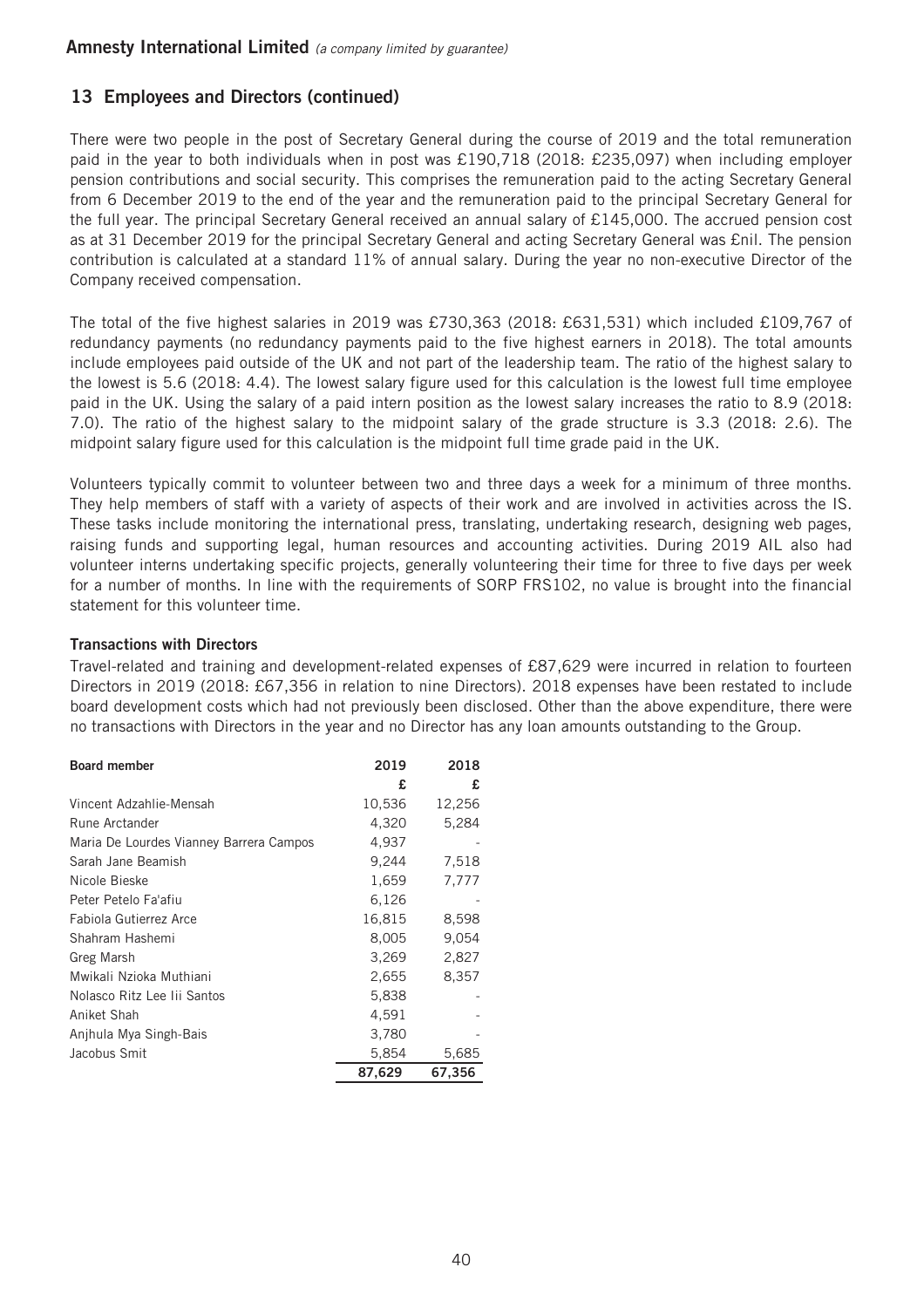### 14 Pension arrangements

The Group operates a pension scheme, the Amnesty International Superannuation Scheme (AISS, the Scheme). The Scheme comprises a defined contribution section and a defined benefit section. The Group also operates an International Savings Plan (ISP). This is a defined contribution saving scheme available for employees based in some overseas offices.

#### Defined contribution - AISS and ISP

The Company contributes to the AISS defined contribution scheme at the standard rate of 8.0% (7.5% prior to April 2019) of pensionable salaries. The Company contributes to the ISP defined contribution schemes at the standard rate of 7.5% of pensionable salaries.

For both defined contribution schemes, employees may make contributions up to a maximum of 15% of their pensionable earnings at their own discretion, these additional contributions being matched by the Company to a maximum of an additional 3%.

The assets of the schemes are held separately from those of the Group. The Group's contributions in the year to the AISS scheme were £1,660,000 (2018: £1,776,000). The Group's contributions in the year to the ISP scheme were £820,000 (2018: £841,000).

#### Defined benefit - AISS

#### Description of the plan, valuation and funding arrangements

AIL (the "Employer") sponsors the funded AISS Scheme. The disclosures below are in respect of the Defined Benefit Section of the Scheme. The pension provided under this section of the Scheme are in respect of benefits earned before 6 April 1997.

The last funding valuation of the Scheme was carried out by a qualified actuary as at 30 September 2017 and contributions of £849,000 are expected to be paid by the Employer to the Scheme during the year ending on 31 December 2020.

The results of the latest funding valuation at 30 September 2017 have been adjusted to the Balance Sheet date taking account of experience over the period since 30 September 2017, changes in market conditions and differences in the financial and demographic assumptions. The present value of the defined benefit obligation was measured using the Projected Unit Credit Method.

The major assumptions used by the actuary for the purposes of the valuation were:

|                                                     | 2019                                                        | 2018                                                        |
|-----------------------------------------------------|-------------------------------------------------------------|-------------------------------------------------------------|
| Pensions increasing in payment at CPI (max 3.0% pa) | 1.80%                                                       | 2.00%                                                       |
| Discount rate                                       | 2.00%                                                       | 2.75%                                                       |
|                                                     | S2 tables projected by<br>year of birth using CMI           | S2 tables projected by<br>year of birth using CMI           |
| Life expectancy                                     | 2018 improvements and<br>a 1% long term<br>improvement rate | 2017 improvements<br>and a 1% long term<br>improvement rate |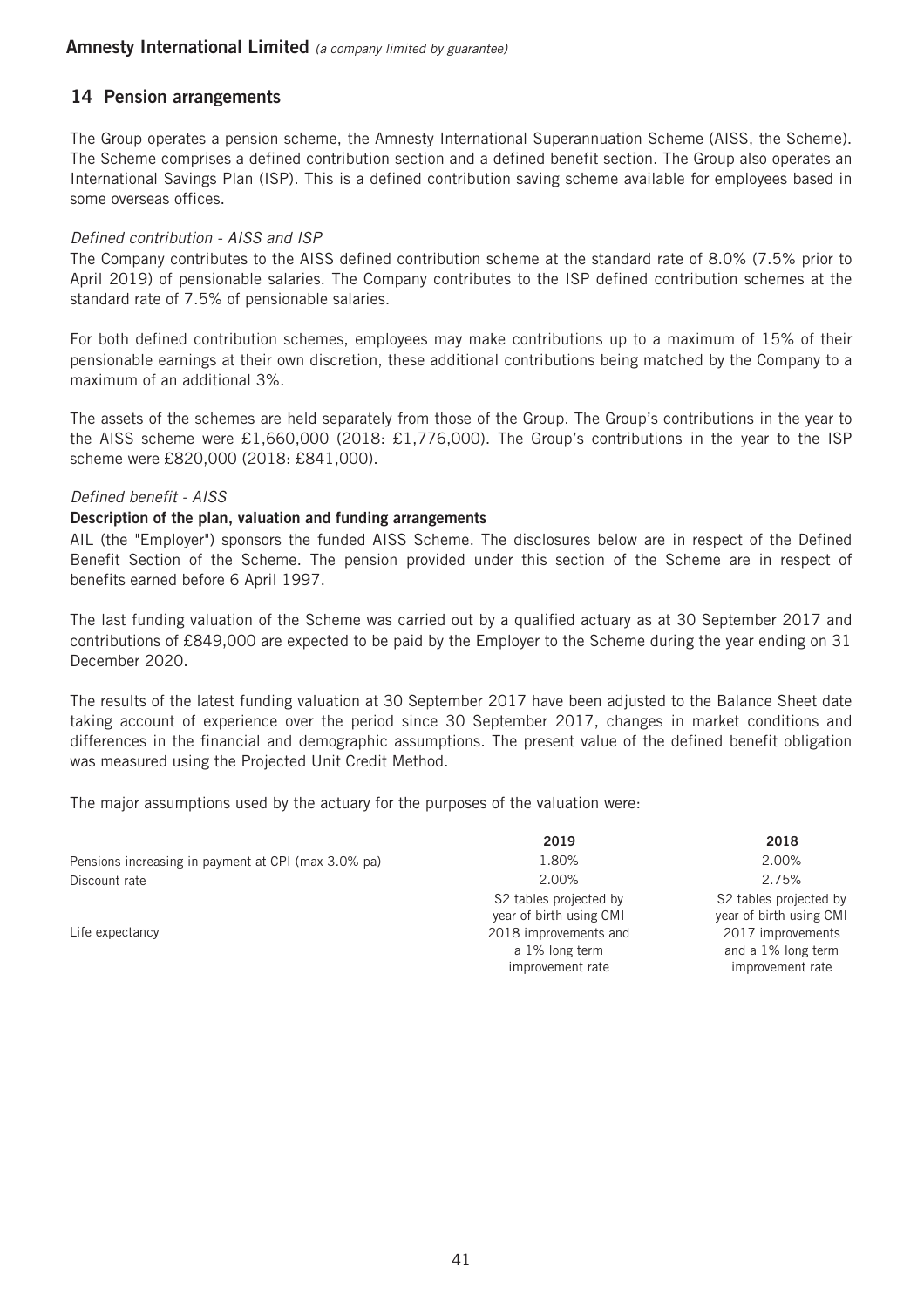### 14 Pension arrangements (continued)

#### Scheme asset allocation

For each major class of plan assets, the amount and percentage that each major class constitutes of the fair value of the total plan assets is presented below:

|                         | 2019   |     | 2018   |     |
|-------------------------|--------|-----|--------|-----|
|                         | £'000  | %   | £'000  | %   |
| Equities                | 12,067 | 34  | 8,937  | 30  |
| Property                | 4,388  | 13  | 4,284  | 14  |
| <b>Bonds</b>            | 7,770  | 22  | 7,110  | 24  |
| Cash                    | 2,234  | 6   | 1,894  | 6   |
| Diversified Growth Fund | 8,748  | 25  | 7,949  | 26  |
| Total                   | 35,207 | 100 | 30,174 | 100 |

None of the scheme assets are invested in financial instruments or in property related to the Employer.

#### Reconciliation of funded status to Balance Sheet

The difference between the market (fair) value of the assets of the Scheme and the present value of accrued pension liabilities is shown as an asset or liability on the Balance Sheet.

|                                                       | 2019     | 2018      |
|-------------------------------------------------------|----------|-----------|
|                                                       | £'000    | £'000     |
| Fair value of assets                                  | 35.207   | 30.174    |
| Present value of funded defined benefit obligations   | (35.558) | (32, 293) |
| Funded status                                         | (351)    | (2, 119)  |
| Present value of unfunded defined benefit obligations | (351)    | (2.119)   |

#### Amounts recognised in the SOFA

The following elements are charged to the SOFA:

• the service cost of pension provision relating to the year, together with the cost of any benefits relating to past service (allocated to staff costs);

• the financing cost which is a gain/(charge) equal to the interest income on scheme assets less the interest payable on scheme liabilities;

• the actuarial gain or loss on the scheme's assets and liabilities (allocated to other recognised gains and losses).

The effect on the Consolidated Statement of Financial Activities for the year to 31 December 2019 was as follows:

|                                                                         | 2019    | 2018          |
|-------------------------------------------------------------------------|---------|---------------|
|                                                                         | £'000   | £'000         |
| Financing cost: interest (cost)/income on net defined benefit liability | (36)    | $\mathcal{P}$ |
| Losses due to benefit changes                                           |         | (785)         |
| Pension expense recognised in the income statement                      | (36)    | (783)         |
| Asset gains/(losses) arising during the year                            | 3.473   | (3,329)       |
| Liability (losses)/gains arising during the year                        | (3.285) | 1,017         |
| Total amount recognised in other gains and losses                       | 188     | (2,312)       |
| Total amount charged to the Statement of Financial Activities           | 152     | (3,095)       |
|                                                                         |         |               |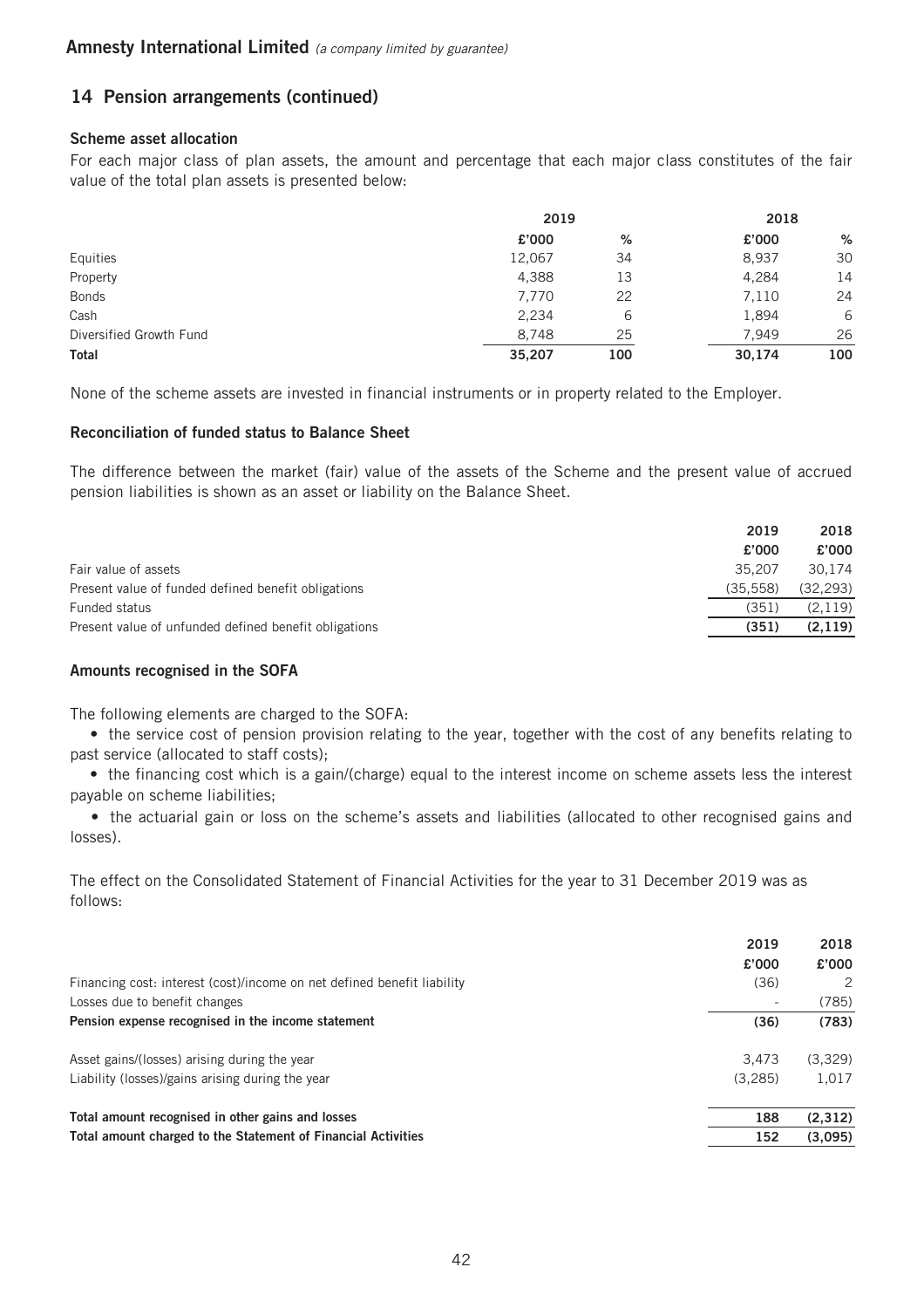### 14 Pension arrangements (continued)

| Changes to the present value of the defined benefit obligation during the year                      | 2019      | 2018                        |
|-----------------------------------------------------------------------------------------------------|-----------|-----------------------------|
|                                                                                                     | £'000     | £'000                       |
| Opening defined benefit obligation                                                                  | (32, 293) | (32, 624)                   |
| Interest expense on defined benefit pension scheme                                                  | (876)     | (788)                       |
| Actuarial (losses)/gains                                                                            | (3,285)   | 1,017                       |
| Net benefits paid out                                                                               | 896       | 887                         |
| Losses due to benefit changes                                                                       |           | (785)                       |
| Closing defined benefit obligation                                                                  | (35, 558) | (32, 293)                   |
| Changes in the fair value of the scheme assets during the year                                      | 2019      | 2018                        |
|                                                                                                     | £'000     | £'000                       |
| Opening fair value of scheme assets                                                                 | 30,174    | 32,061                      |
| Interest income                                                                                     | 840       | 790                         |
| Gains/(losses) on scheme assets                                                                     | 3,473     | (3,329)                     |
| Contributions by the employer                                                                       | 1,616     | 1,539                       |
| Net benefits paid out                                                                               | (896)     | (887)                       |
| Fair value of scheme assets at the year end                                                         | 35,207    | 30,174                      |
| Actual return on the scheme assets during the year                                                  | 2019      | 2018                        |
|                                                                                                     | £'000     | £'000                       |
| Interest income on scheme assets                                                                    | 840       | 790                         |
| Gain on scheme assets                                                                               | 3,473     | (3,329)                     |
| Actual return on scheme assets                                                                      | 4,313     | (2,539)                     |
| Interest payable and similar charges<br>15                                                          |           |                             |
| Group interest payable and similar charges:                                                         |           |                             |
|                                                                                                     | 2019      | 2018                        |
|                                                                                                     | £'000     | £'000                       |
| On loans from sections                                                                              | 47        | 87                          |
| On pension finance costs                                                                            | 36        | (2)                         |
|                                                                                                     | 83        | 85                          |
| 16 Net income and expenditure                                                                       |           |                             |
| The Group's net income and expenditure is arrived at after charging:                                |           |                             |
|                                                                                                     | 2019      | 2018                        |
|                                                                                                     | £'000     | £'000                       |
| Depreciation of tangible fixed assets                                                               | 1,391     | 1,398                       |
| Net (gains)/losses on investment                                                                    | (2, 149)  | 60                          |
|                                                                                                     |           |                             |
| <b>Auditor's remuneration</b>                                                                       | 2019      | 2018                        |
|                                                                                                     | £'000     | £'000                       |
| Fees payable to the Group's auditors for the audit of the Group's statutory accounts for the period | 53        | 51                          |
| Fees payable to the Group's auditors for the audit of AIC for the period                            | 3         | $\mathcal{S}_{\mathcal{S}}$ |
| Total audit fees payable to the Group's auditor                                                     | 56        | 54                          |
| Tax related services from the Group's auditor                                                       | 5         | 9                           |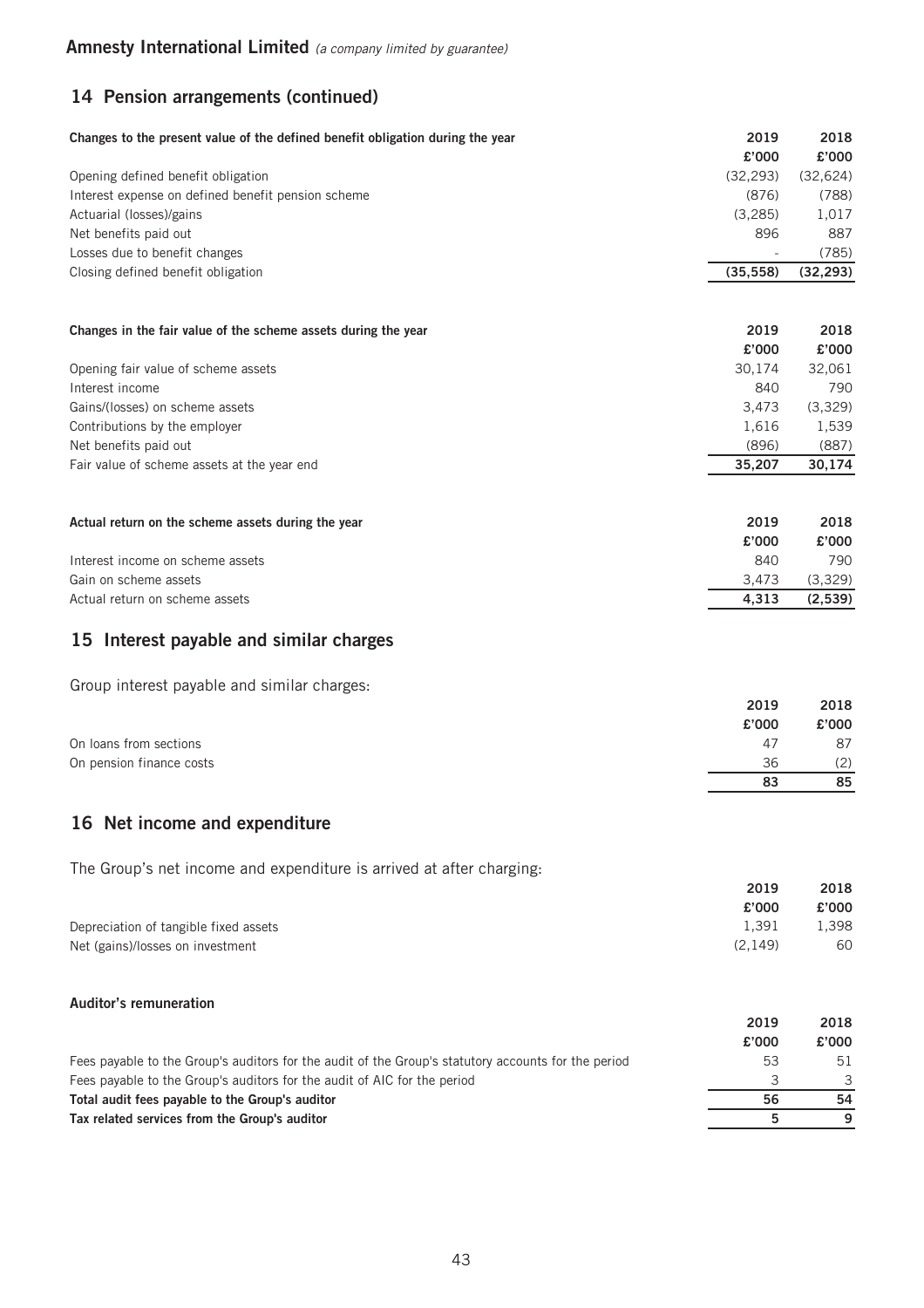### 17 Tangible fixed assets

Movements on the fixed assets during the year were:

| Group                     | <b>Freehold and</b><br>leasehold land<br>and buildings | Office furniture<br>and equipment | Computer<br>equipment | <b>Total</b> |
|---------------------------|--------------------------------------------------------|-----------------------------------|-----------------------|--------------|
|                           | £'000                                                  | £'000                             | £'000                 | £'000        |
| Cost                      |                                                        |                                   |                       |              |
| At beginning of year      | 13,369                                                 | 11,081                            | 6,458                 | 30,908       |
| Currency revaluation      |                                                        | (10)                              | (1)                   | (11)         |
| Additions                 |                                                        | 208                               | 91                    | 299          |
| Disposals                 |                                                        | (131)                             | (105)                 | (236)        |
| Disposal of subsidiary    |                                                        | (33)                              | (35)                  | (68)         |
| At 31 December 2019       | 13,369                                                 | 11,115                            | 6,408                 | 30,892       |
| Depreciation              |                                                        |                                   |                       |              |
| At beginning of year      | (4,710)                                                | (6, 112)                          | (5, 372)              | (16, 194)    |
| Currency revaluation      |                                                        | (7)                               | 1                     | (6)          |
| Charge for the year       | (235)                                                  | (640)                             | (516)                 | (1, 391)     |
| Disposals                 |                                                        | 135                               | 91                    | 226          |
| Disposal of subsidiary    |                                                        | 4                                 |                       | 4            |
| At 31 December 2019       | (4, 945)                                               | (6,620)                           | (5,796)               | (17, 361)    |
| Net book value            |                                                        |                                   |                       |              |
| At beginning of year      | 8,659                                                  | 4,969                             | 1,086                 | 14,714       |
| At 31 December 2019       | 8,424                                                  | 4,495                             | 612                   | 13,531       |
| Company                   | <b>Freehold and</b><br>leasehold land<br>and buildings | Office furniture<br>and equipment | Computer<br>equipment | <b>Total</b> |
|                           | £'000                                                  | £'000                             | £'000                 | £'000        |
| Cost                      |                                                        |                                   |                       |              |
| At beginning of year      | 13,001                                                 | 10,677                            | 6,077                 | 29,755       |
| Additions                 |                                                        | 136                               | 82                    | 218          |
| Disposals                 |                                                        |                                   | (50)                  | (50)         |
| Transfers to subsidiaries |                                                        | 162                               | 21                    | 183          |
| At 31 December 2019       | 13,001                                                 | 10,975                            | 6,130                 | 30,106       |
| Depreciation              |                                                        |                                   |                       |              |
| At beginning of year      | (4, 574)                                               | (6,048)                           | (5, 195)              | (15, 817)    |
| Charge for the year       | (235)                                                  | (613)                             | (439)                 | (1, 287)     |
| Disposals                 |                                                        |                                   | 41                    | 41           |
| Transfers to subsidiaries |                                                        | (47)                              | (22)                  | (69)         |
| At 31 December 2019       | (4,809)                                                | (6,708)                           | (5,615)               | (17, 132)    |
| Net book value            |                                                        |                                   |                       |              |
| At beginning of year      | 8,427                                                  | 4,629                             | 882                   | 13,938       |
| At 31 December 2019       | 8,192                                                  | 4,267                             | 515                   | 12,974       |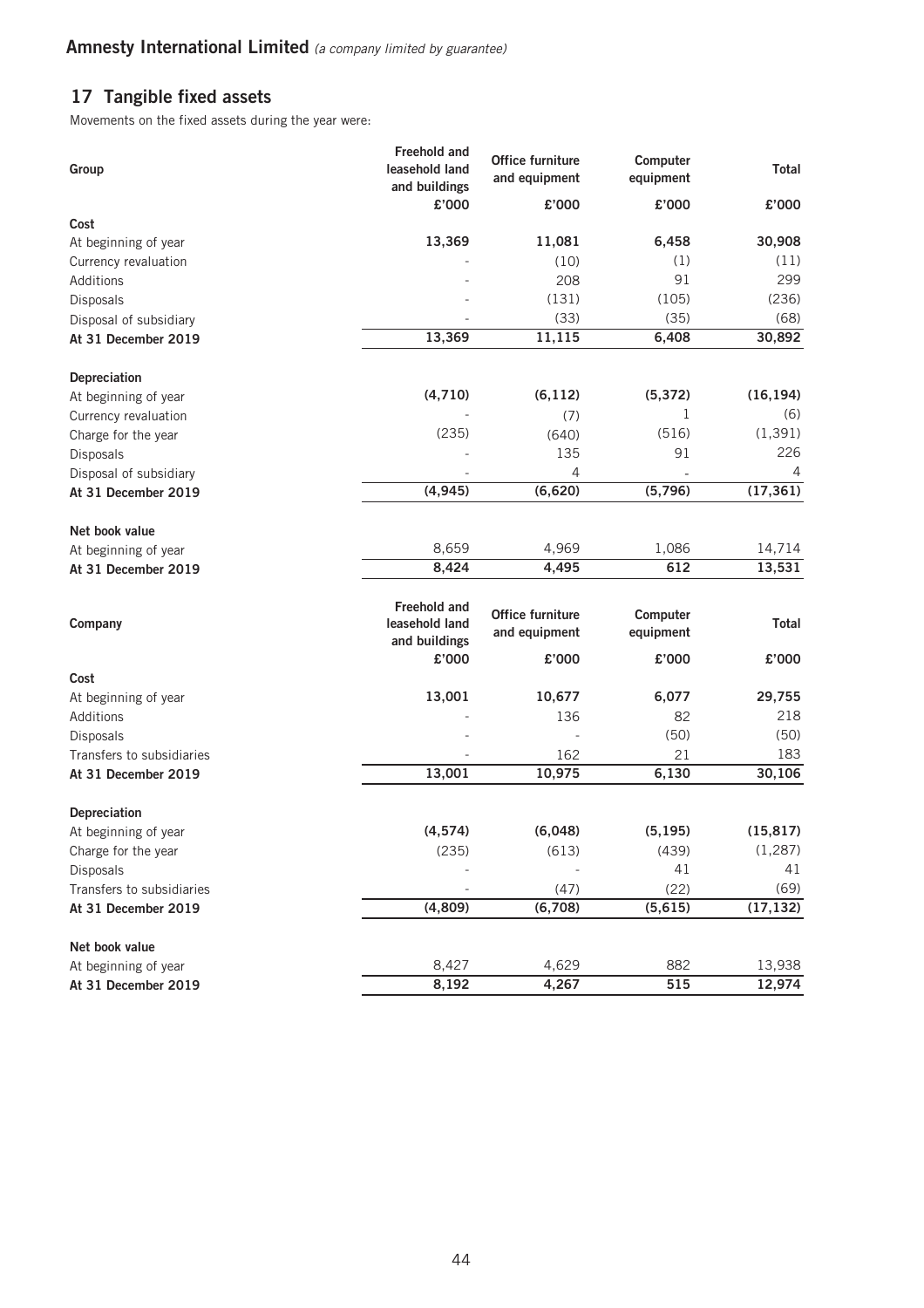### 17 Tangible fixed assets (continued)

#### Fixed asset investments

| Group                    | <b>Freehold land and</b><br>buildings | <b>Associates Other investments</b> |       | <b>Total</b> |  |
|--------------------------|---------------------------------------|-------------------------------------|-------|--------------|--|
|                          | £'000                                 | £'000                               | £'000 | £'000        |  |
| Cost                     |                                       |                                     |       |              |  |
| At beginning of year     | 1,463                                 | ٠                                   | 14    | 1,477        |  |
| Acquisition of associate |                                       | 32                                  |       | 32           |  |
| Loss on foreign exchange | (41)                                  | ٠                                   | (2)   | (43)         |  |
| At 31 December 2019      | 1,422                                 | 32                                  | 12    | 1,466        |  |
| Net book value           |                                       |                                     |       |              |  |
| At beginning of year     | 1,463                                 | ۰                                   | 14    | 1,477        |  |
| At 31 December 2019      | 1,422                                 | 32                                  | 12    | 1,466        |  |

In 2015 the Group transferred a building owned by the Hong Kong subsidiary to investments. The building is currently owned by the Hong Kong subsidiary and will be sold to Amnesty International Hong Kong in 2028. The building was sold on a sale and leaseback basis. At 31 December 2019 the building investment was held at a value of  $£1,422,000$  (31 December 2018: £1,463,000).

#### 18 Investments in subsidiaries and associates

The Company's investments in subsidiaries and associates are:

| £'000<br>Centro de Lenguas de Amnistia Internacional<br>100%<br>Subsidiary<br>19<br>(CLAI)<br>Amnesty International Asia-Pacific Regional<br>100%<br>Subsidiary<br><b>Office Limited (AIAPROL)</b><br>Amnesty International – European Association<br>100%<br>Subsidiary<br>386<br>(EIO)<br>40% (2019)<br>Centre for the Protection of Human Rights and<br>Associate (2019)<br>41<br>Subsidiary (2018)<br>100% (2018)<br>Social Justice of Amnesty Intl Nigeria (Al Nigeria)<br>447 | Name of entity | <b>Classification</b> | Percentage<br>ownership | 2019 | 2018  |
|-------------------------------------------------------------------------------------------------------------------------------------------------------------------------------------------------------------------------------------------------------------------------------------------------------------------------------------------------------------------------------------------------------------------------------------------------------------------------------------|----------------|-----------------------|-------------------------|------|-------|
|                                                                                                                                                                                                                                                                                                                                                                                                                                                                                     |                |                       |                         |      | £'000 |
|                                                                                                                                                                                                                                                                                                                                                                                                                                                                                     |                |                       |                         |      | 19    |
|                                                                                                                                                                                                                                                                                                                                                                                                                                                                                     |                |                       |                         |      |       |
|                                                                                                                                                                                                                                                                                                                                                                                                                                                                                     |                |                       |                         |      | 386   |
|                                                                                                                                                                                                                                                                                                                                                                                                                                                                                     |                |                       |                         |      | 102   |
|                                                                                                                                                                                                                                                                                                                                                                                                                                                                                     |                |                       |                         |      | 508   |

Investments comprise the purchase cost (less any impairment in value) of the share capital of each subsidiary company.

Centro de Lenguas de Amnistia Internacional (CLAI), a company incorporated in Spain (Company number B-78346178), was formed in 1986 for the purpose of translating Amnesty International publications into Spanish and printing, publishing and distributing translated works and other publications within Spanish speaking countries. (Registered office: Editorial Amnistía Internacional, S. L. EDAI Valderribas, 13. 28007 Madrid. España.) Previously called Editorial Amnistía Internacional, S.L. sociedad unipersonal (EDAI).

Amnesty International Charity (AIC) is a registered charity (previously called Amnesty International Charity Limited until it changed its name on 15 July 2020). It was incorporated in 1986 (Company number 2007475, Charity number 294230) to undertake certain aspects of the work of AIL which are charitable under the law of England and Wales. While there is no investment in the Charity, the Charity is a wholly owned subsidiary and consolidated in these statements. (Registered office: 1 Easton Street, London WC1X 0DW.)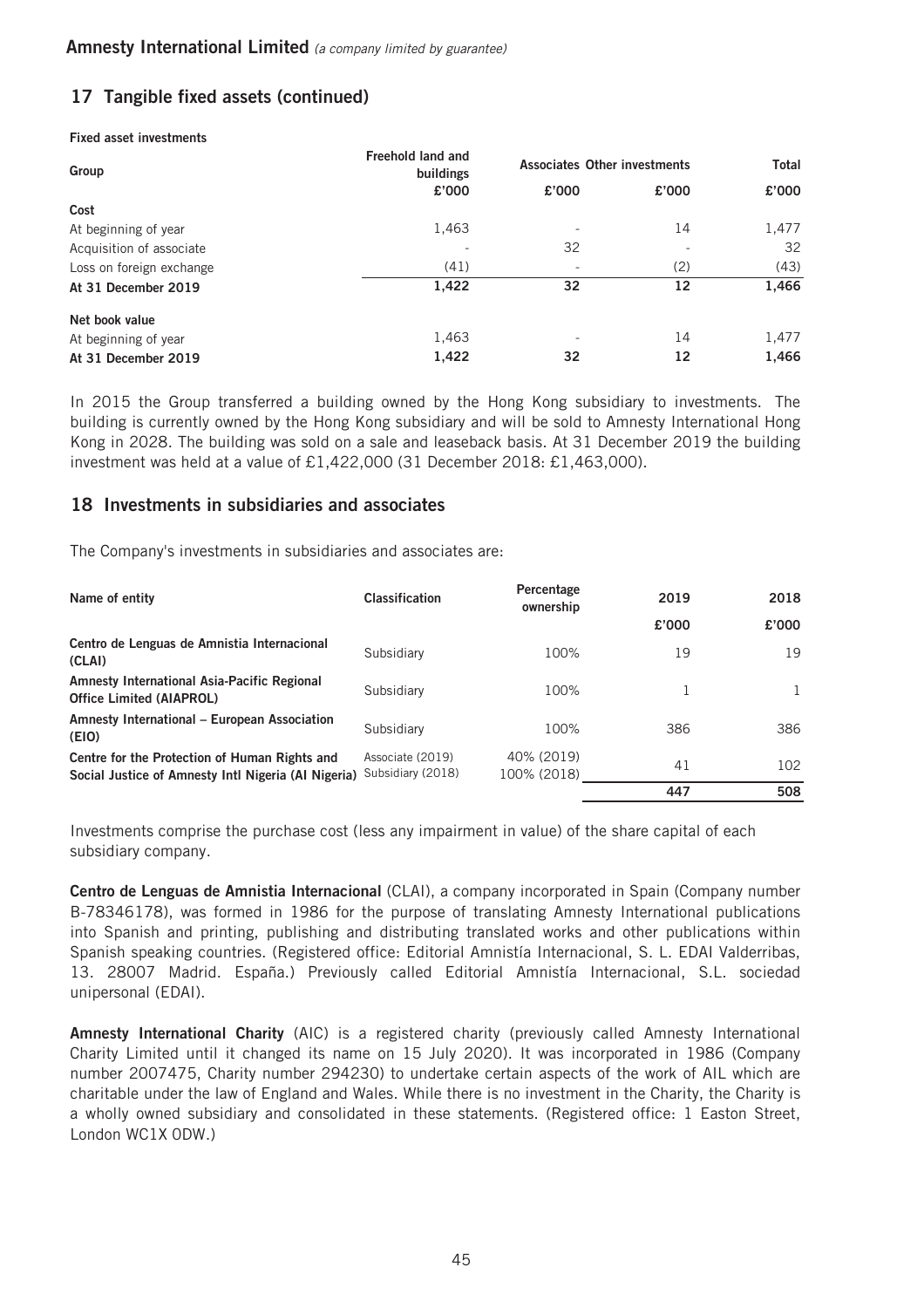### 18 Investments in subsidiaries (continued)

Amnesty International Asia-Pacific Regional Office Limited (AIAPROL), a company incorporated in Hong Kong (Company number 269160), was formed in 1990 for the purpose of organising the local copying and distribution of Amnesty International publications. It also serves as a base for research and development activities. (Registered office: 16th Floor, Siu On Centre, 188 Lockhart Road, Wanchai, Hong Kong.)

Oficina Regional de Amnistía Internacional, (Mexico) was registered in May 2014 as a Mexican association (Company number 122949) for the purpose of co-ordinating AIL's operations in Latin America. Its members and board are controlled by AIL and hence whilst there is no investment it is treated as a subsidiary. (Registered office: Calle Luz Saviñon 519 Colonia del Valle, Benito Juarez 03100 Ciudad de Mexico.)

Centre de Resources Linguistiques d'Amnesty International – Unité Chargeé de la Langue Française (AILRC-FR) or EFAI, an association registered in France, was formed for the purpose of translating Amnesty International publications into French and printing, publishing and distributing translated works and other publications within French speaking countries. While there is no investment in AILRC-FR, the association is effectively controlled by AIL and is treated as a subsidiary (Company number 379617020. Registered office: 47 Rue de Paradis, 75010 Paris, France.)

Amnesty International – European Association (EIO), a Belgian international not for profit association coordinates and promotes lobbying, advocacy and campaigning directed at decision-makers in the European Union (EU) and Council of Europe (CoE). In September 2015, the IS assumed legal control by virtue of both AIL and one of AIL's key management personnel becoming the sole two members. Whilst there is no investment in the European Association, the association is effectively controlled by AIL and is treated as a subsidiary (Company number 1447121696. Registered office: Avenue de Cortenbergh/ Kortenberglaan 71 1000 Brussels, Belgium.)

**Amnesty International South Asia** (Colombo) was registered in May 2017 with the Sri Lankan Companies Registrar as a Sri Lankan company (Company number 3333) for the purpose of co-ordinating AIL's operations in South Asia. Its members and board are controlled by AIL and hence whilst there is no investment it is treated as a subsidiary. (Registered office: De Saram (law firm), No.47, C.W. Kannangara Mawatha, Colombo 7, Sri Lanka.)

Amnesty International Afrique du Nord (Tunis) was registered in February 2016 as a Tunisian association (Company number 2016401419APSF1) for the purpose of co-ordinating AIL's operations in North Africa. Its members and board are controlled by AIL and hence whilst there is no investment it is treated as a subsidiary. (Registered office: Epi Center, Tour C, 1st floor, Rue de Syrie 1000 Tunis.)

Amnesty International Limited Sucursal Peru (Lima) was registered in November 2015 as a Social Corporation (RUC number 20600776917) for the purpose of co-ordinating AIL's operations in South Americas. Its members and board are controlled by AIL and hence whilst there is no investment it is treated as a subsidiary. (Registered office: Calle Manuel A Fuentes 894 San Isidro, Lima – Perú.)

#### Disposal of subsidiary and acquisition of associate

Since 2016, the Centre for the Protection of Human Rights and Social Justice of Amnesty Intl Nigeria – (AI Nigeria), an 'incorporated trustees' entity based in Nigeria has been consolidated into AIL's accounts using the acquisition method of accounting. This was due to the IS having management control, with the Board of Trustees consisting of two senior IS staff members and one local trustee. On 17th July 2019 the composition of the Board of Trustees changed to be three local trustees and two senior IS staff members. As a consequence the IS is no longer considered to have management control and on 17th July 2019 the AIL Group recorded a disposal of the subsidiary and the acquisition of a 40% associate (on the basis of two out of five board members being senior IS staff members). At the same time AIL Company recorded a 60% disposal of its investment in AI Nigeria.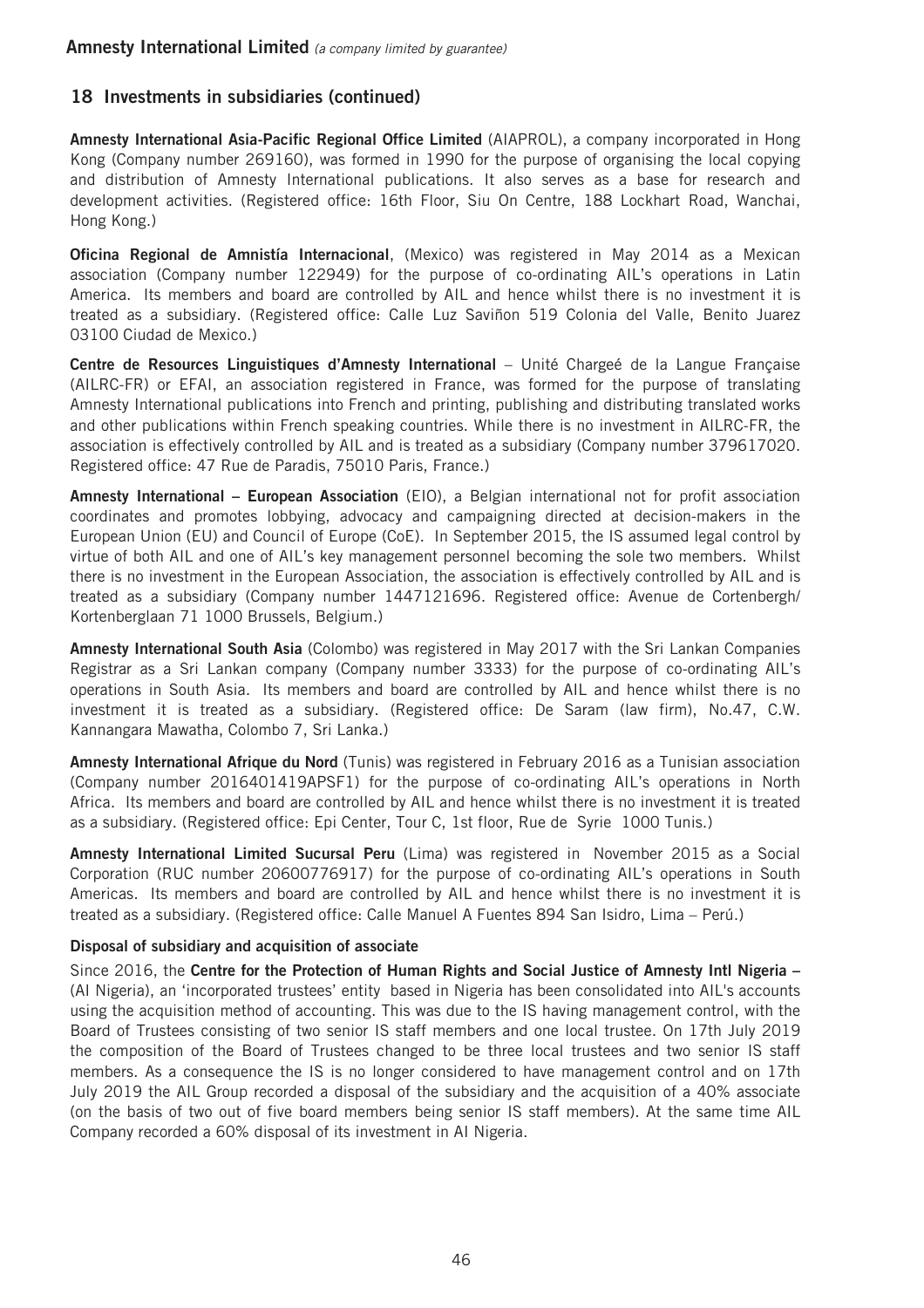### 18 Investments in subsidiaries (continued)

| Al Nigeria                                               | Group<br>£'000 | Company<br>£'000 |
|----------------------------------------------------------|----------------|------------------|
| Net assets disposed of:                                  |                |                  |
| Tangible assets                                          | 64             |                  |
| Investments in subsidiary                                |                | 102              |
| Other debtors                                            | 2              |                  |
| Prepayments and accrued income                           | 29             |                  |
| Cash at bank and in hand                                 | 113            |                  |
| Deferred income                                          | (74)           |                  |
| Taxation & social security                               | (6)            |                  |
| Other creditors                                          | (41)           |                  |
| Accruals                                                 | (6)            |                  |
|                                                          | 81             | 102              |
| <i>Investment</i> in<br>associate<br>$(40\%)$ recognised | 32             | 41               |

A summary of each subsidiary's incoming and outgoing resources and assets and liabilities is presented below:

|                | Income                   | Expenditure | Other recognised<br>gains/(losses) | Net income/<br>(expenditure) |
|----------------|--------------------------|-------------|------------------------------------|------------------------------|
|                | 2019                     | 2019        | 2019                               | 2019                         |
|                | £'000                    | £'000       | £'000                              | £'000                        |
| <b>CLAI</b>    | 869                      | (876)       | (22)                               | (29)                         |
| <b>AIAPROL</b> | 3,136                    | (3, 159)    | (19)                               | (42)                         |
| <b>EFAI</b>    | 1,251                    | (1,268)     | (1)                                | (18)                         |
| <b>Mexico</b>  | 2,997                    | (2,755)     | (3)                                | 239                          |
| <b>EIO</b>     | 1,789                    | (2,000)     | (41)                               | (252)                        |
| <b>AIC</b>     | 2,945                    | (1,373)     | -                                  | 1,572                        |
| Colombo        | 1,689                    | (1,643)     | (7)                                | 39                           |
| <b>Tunis</b>   | 984                      | (1,007)     | 2                                  | (21)                         |
| Lima           | $\overline{\phantom{m}}$ | (853)       | 18                                 | (835)                        |
|                | 15,660                   | (14, 934)   | (73)                               | 653                          |

|                | Income                   | Expenditure | Other recognised<br>gains/(losses) | Net income/<br>(expenditure) |
|----------------|--------------------------|-------------|------------------------------------|------------------------------|
|                | 2018                     | 2018        | 2018                               | 2018                         |
|                | £'000                    | £'000       | £'000                              | £'000                        |
| <b>CLAI</b>    | 859                      | (858)       |                                    | $\overline{c}$               |
| <b>AIAPROL</b> | 2,915                    | (2,870)     | 36                                 | 81                           |
| <b>EFAI</b>    | 1,300                    | (1, 333)    | (1)                                | (34)                         |
| <b>Mexico</b>  | 2,866                    | (3,020)     | (1)                                | (155)                        |
| <b>EIO</b>     | 2,038                    | (1, 964)    | 35                                 | 109                          |
| <b>AIC</b>     | 771                      | (981)       |                                    | (210)                        |
| Al Nigeria     | 657                      | (533)       | 46                                 | 170                          |
| Colombo        | 948                      | (686)       | (18)                               | 244                          |
| <b>Tunis</b>   | 997                      | (1,065)     | (20)                               | (88)                         |
| Lima           | $\overline{\phantom{a}}$ | (825)       | 19                                 | (806)                        |
|                | 13,351                   | (14, 135)   | 97                                 | (687)                        |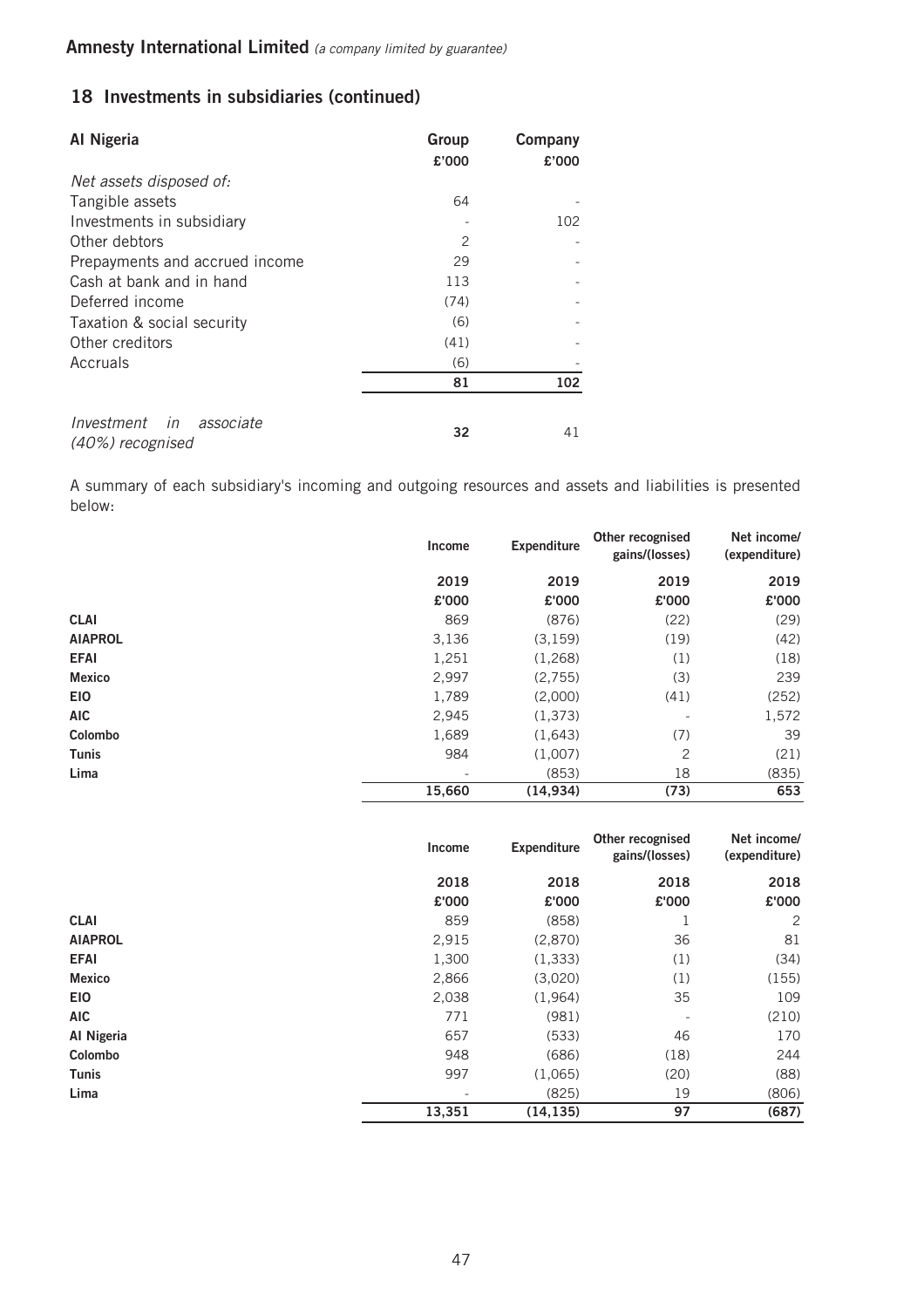### 18 Investments in subsidiaries (continued)

|                          | <b>Total assets</b><br>2019<br>£'000 | <b>Total liabilities</b><br>2019<br>£'000 | <b>Total Funds</b><br>2019<br>£'000 |
|--------------------------|--------------------------------------|-------------------------------------------|-------------------------------------|
| <b>CLAI</b>              | 504                                  | (76)                                      | 428                                 |
| <b>AIAPROL</b>           | 1,962                                | (1, 325)                                  | 637                                 |
| <b>EFAI</b>              | 215                                  | (211)                                     | $\overline{4}$                      |
| <b>Mexico</b>            | 240                                  | (134)                                     | 106                                 |
| <b>EIO</b>               | 867                                  | (241)                                     | 626                                 |
| <b>AIC</b>               | 1,859                                | (106)                                     | 1,753                               |
| Colombo                  | 413                                  | (121)                                     | 292                                 |
| <b>Tunis</b>             | 250                                  | (142)                                     | 108                                 |
| Lima                     | 103                                  | (35)                                      | 68                                  |
|                          | 6,413                                | (2, 391)                                  | 4,022                               |
|                          | <b>Total assets</b>                  | <b>Total liabilities</b>                  | <b>Total Funds</b>                  |
|                          | 2018                                 | 2018                                      | 2018                                |
|                          | £'000                                | £'000                                     | £'000                               |
| <b>CLAI</b>              | 532                                  | (75)                                      | 457                                 |
| <b>AIAPROL</b>           | 1,903                                | (1, 224)                                  | 679                                 |
| <b>EFAI</b>              | 266                                  | (244)                                     | 22                                  |
| <b>Mexico</b>            | 358                                  | (492)                                     | (134)                               |
|                          |                                      |                                           |                                     |
|                          |                                      |                                           |                                     |
| <b>EIO</b>               | 1,154                                | (276)                                     | 878                                 |
| <b>AIC</b><br>Al Nigeria | 183<br>437                           | (3)                                       | 180<br>437                          |
| Colombo                  | 299                                  | (46)                                      | 253                                 |
| <b>Tunis</b>             | 195                                  | (66)                                      | 129                                 |
| Lima                     | 135                                  | (47)                                      | 88                                  |

Each subsidiary's intercompany income and expenditure is presented below:

|                | Income<br>from AIL<br>2019<br>£'000 | Expenditure<br>to AIL<br>2019<br>£'000 | <b>Net</b><br>intercompany<br>2019<br>£'000 |
|----------------|-------------------------------------|----------------------------------------|---------------------------------------------|
| <b>CLAI</b>    | 859                                 | ٠                                      | 859                                         |
| <b>AIAPROL</b> | 3,136                               | ٠                                      | 3,136                                       |
| <b>EFAI</b>    | 1,251                               | ٠                                      | 1,251                                       |
| <b>Mexico</b>  | 2,997                               | -                                      | 2,997                                       |
| <b>EIO</b>     | 591                                 | $\overline{\phantom{a}}$               | 591                                         |
| <b>AIC</b>     | 96                                  | (1, 195)                               | (1,099)                                     |
| Colombo        | 1,689                               | ٠                                      | 1,689                                       |
| <b>Tunis</b>   | 984                                 | $\overline{\phantom{a}}$               | 984                                         |
| Lima           | $\overline{\phantom{a}}$            | -                                      |                                             |
|                | 11,603                              | (1, 195)                               | 10,408                                      |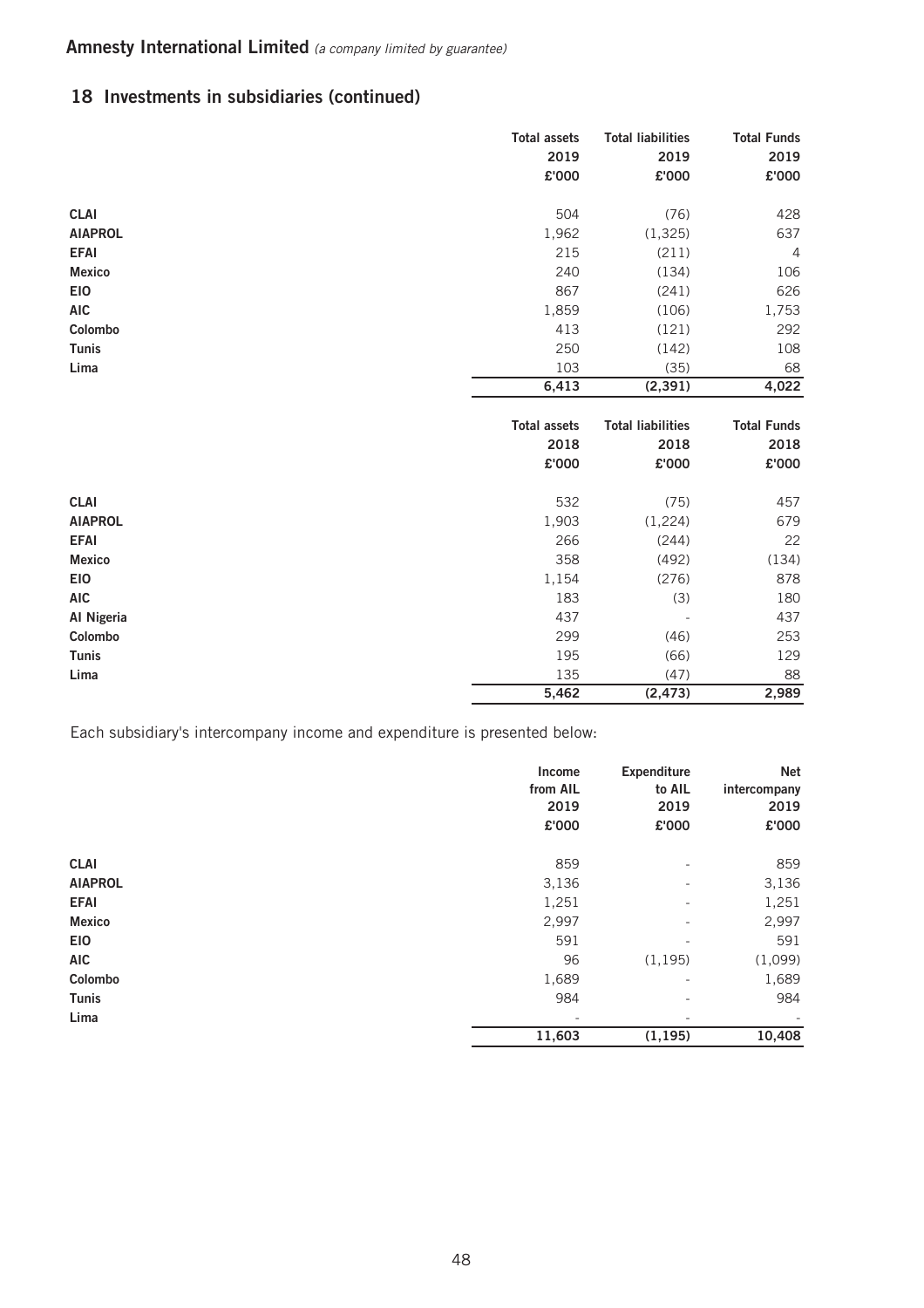### 18 Investments in subsidiaries (continued)

|                | Income<br>from AIL       | Expenditure              | <b>Net</b>   |  |
|----------------|--------------------------|--------------------------|--------------|--|
|                |                          | to AIL                   | intercompany |  |
|                | 2018                     | 2018                     | 2018         |  |
|                | £'000                    | £'000                    | £'000        |  |
| <b>CLAI</b>    | 844                      | $\overline{\phantom{a}}$ | 844          |  |
| <b>AIAPROL</b> | 2,915                    | ٠                        | 2,915        |  |
| <b>EFAI</b>    | 1,298                    | ٠                        | 1,298        |  |
| <b>Mexico</b>  | 2,866                    | ۰                        | 2,866        |  |
| <b>EIO</b>     | 108                      | ۰                        | 108          |  |
| <b>AIC</b>     | 394                      | (852)                    | (458)        |  |
| Al Nigeria     | 629                      | $\overline{\phantom{a}}$ | 629          |  |
| Colombo        | 948                      | ٠                        | 948          |  |
| <b>Tunis</b>   | 997                      | ۰                        | 997          |  |
| Lima           | $\overline{\phantom{a}}$ | ٠                        |              |  |
|                | 10,999                   | (852)                    | 10,147       |  |

AIC held an intercompany liability of £103,000 due to AIL as at 31 December 2019 (2018: £nil). Intercompany assets and liabilities were £nil for all other subsidiaries (2018: £nil for all subsidiaries).

#### 19 Other investments

A participating interest of £1,000 (2018: £1,000) is held in the International Civil Society Centre (previously the Berlin Civil Society Centre), an organisation set up to provide advisory and support services from Germany for International Civil Society Organisations. It is not an associate of AIL, the Company having no involvement in the strategic operating and financial policies of the organisation with all transactions being on a commercial basis.

#### 20 Debtors

Amounts shown as debtors falling due after one year comprise:

|                           |       | Group |       | Company |  |
|---------------------------|-------|-------|-------|---------|--|
|                           | 2019  | 2018  | 2019  | 2018    |  |
|                           | £'000 | £'000 | £'000 | £'000   |  |
| Amounts due from sections | 120   | 20    | 120   | -       |  |
|                           | 120   | 20    | 120   |         |  |

Amounts shown as debtors falling due within one year comprise:

|                                    | Group  |        | Company |        |
|------------------------------------|--------|--------|---------|--------|
|                                    | 2019   | 2018   | 2019    | 2018   |
|                                    | £'000  | £'000  | £'000   | £'000  |
| Amounts due from sections          | 7,269  | 7.279  | 7.243   | 7,034  |
| Amounts owed by group undertakings | ۰      |        | 103     | $\sim$ |
| Other debtors                      | 1,428  | 1,814  | 1,258   | 1,292  |
| Prepayments and accrued income     | 1,611  | 3,080  | 1,562   | 2.973  |
| Forward contract asset             | 1,536  |        | 1,536   |        |
|                                    | 11.844 | 12.173 | 11.702  | 11.299 |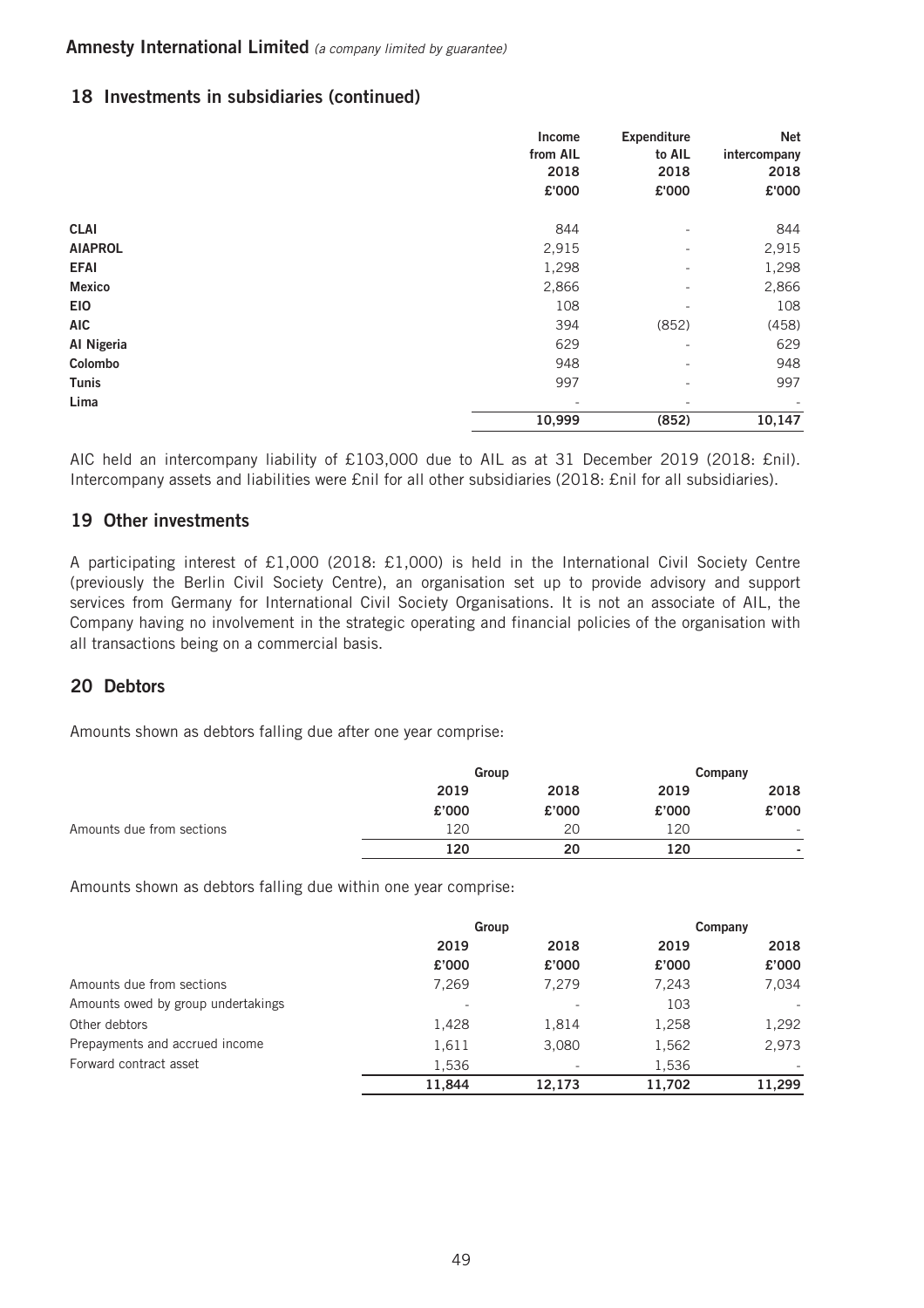### 20 Debtors (continued)

Amounts due from sections are stated net of provisions for bad debt of £3,863,000 at 31 December 2019 (31 December 2018: £5,568,000).

Amounts due from sections include loans to sections, mainly for investment in fundraising, and the loans are considered concessionary loans. Some loans are interest bearing, with rates either being fixed or based on UK LIBOR or EURIBOR, and all have individual repayment schedules starting from within the next financial year to 2027.

There is an agreement in place with AI New Zealand to write off their loan in 2020 if certain performance criteria are met. This loan has been fully provided for and no longer bears interest.

The table below has further details of the interest bearing loans:

| Counterparty                | <b>2019 Rate</b>                                    | Repayment year |
|-----------------------------|-----------------------------------------------------|----------------|
|                             | £'000                                               |                |
| Al Canada (French Speaking) | 86 LIBOR $12m + 1\%$ or 2.5% (whichever is higher)  | 2021 onward    |
| AI Greece                   | 315 0%                                              | 2021 onward    |
| Al Ireland                  | 1,363 EURIBOR + 1.25%                               | 2027           |
| Al Israel                   | 220 LIBOR 12m +1.25%                                | 2021 onward    |
| Al Mexico                   | 201 LIBOR $12m + 1\%$ or 2.5% (whichever is higher) | 2021 onward    |
| AI New Zealand              | 506 0%                                              | 2020           |
| AI Poland                   | 354 LIBOR 12m + 1.25%                               | 2021           |
| Al Taiwan                   | 406 LIBOR $12m + 1\%$ or 2.5% (whichever is higher) | 2021 onward    |
| AI Turkey                   | 23 2%                                               | 2020           |

#### 21 Short term investments

The Group held short term investments, which relate to short term money market deposits, of £1,592,000 at 31 December 2019 (31 December 2018: £91,000).

#### 22 Cash at bank and in hand

The Group's cash at bank and in hand was £11,911,000 (31 December 2018: £11,741,000).

#### 23 Creditors: amounts falling due within one year

Amounts shown as creditors falling due within one year comprise:

|                              | Group |        | Company |       |
|------------------------------|-------|--------|---------|-------|
|                              | 2019  | 2018   | 2019    | 2018  |
|                              | £'000 | £'000  | £'000   | £'000 |
| Bank loans                   | 56    | 58     |         |       |
| Loans from sections          | 1,970 | 713    | 1,970   | 713   |
| Amounts due to sections      | 1,291 | 2,991  | 1,291   | 2,991 |
| Trade creditors              | 682   | 1,528  | 620     | 1,366 |
| Deferred income              | 45    | 1,672  | 45      | 1,404 |
| Taxation and social security | 579   | 418    | 293     | 136   |
| Other creditors              | 1,933 | 2,413  | 479     | 1,041 |
| Accruals                     | 2,257 | 1,750  | 2,036   | 1,638 |
| Grant accruals               | 141   | 210    | 141     | 210   |
| Forward contract liability   | ٠     | 422    |         | 422   |
|                              | 8,954 | 12,175 | 6,875   | 9,921 |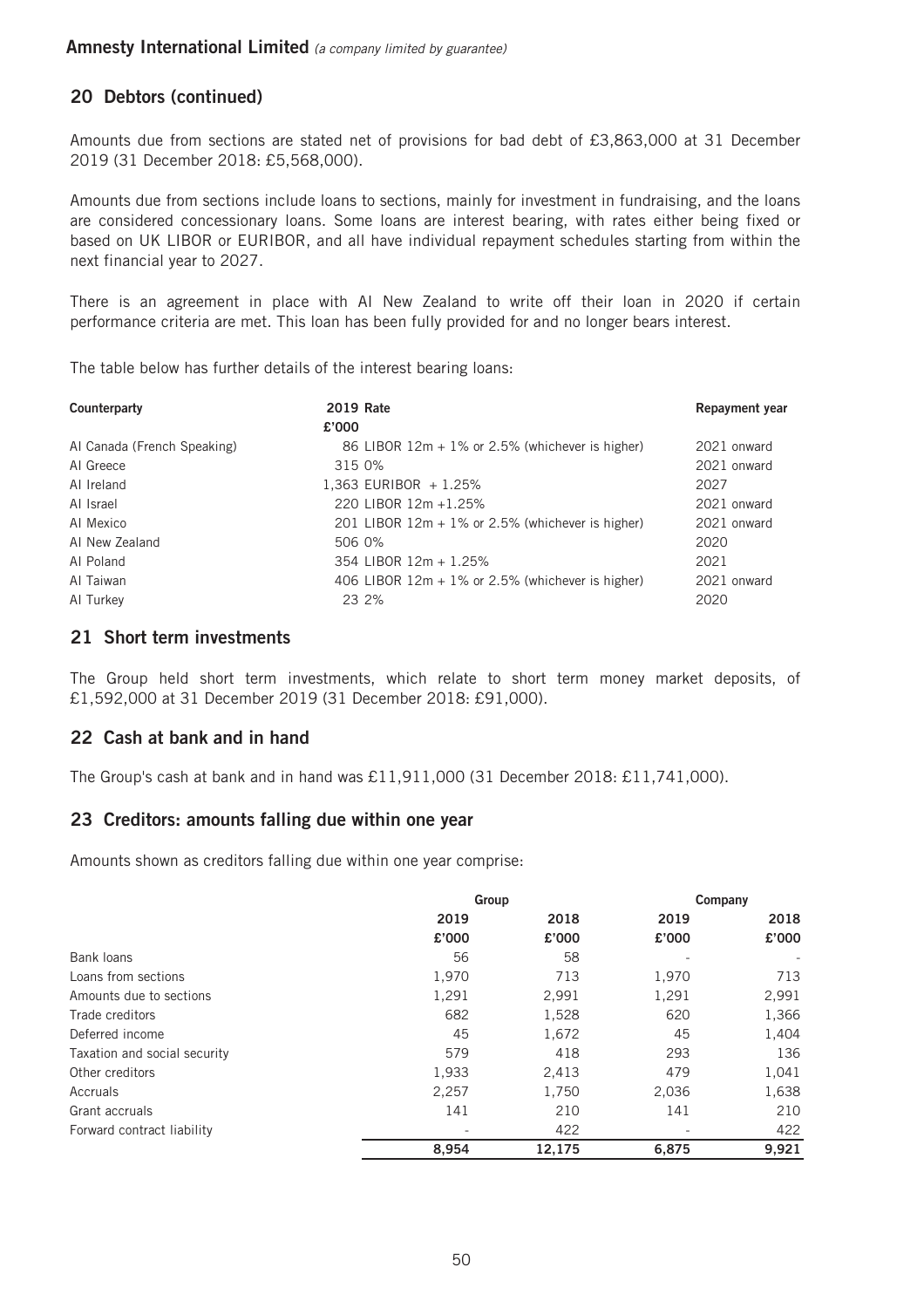#### 23 Creditors: amounts falling due within one year (continued)

Loans from sections and amounts due to sections are classed as concessionary loans. Other than those stated as falling due in more than one year, no interest is due on concessionary loans. See note 25 for further information.

#### Movement in deferred income

|                 |                 |               | <b>Released to</b> |                        |
|-----------------|-----------------|---------------|--------------------|------------------------|
|                 | Opening balance | Added in year | income             | <b>Closing balance</b> |
|                 | £'000           | £'000         | £'000              | £'000                  |
| Deferred income | 1.672           | $\sim$        | (1.627)            | 45                     |

Deferred income of £45,000 relates to contributions received from sections carrying a requirement that related expenditure takes place in future years.

Grant accruals comprise grants in respect of 2019 planned activity, which were communicated to recipients in 2019 but paid in 2020.

#### 24 Creditors: amounts falling due after more than one year

Amounts shown as creditors falling due after more than one year comprise:

|                     |               | Group         |               | Company       |  |
|---------------------|---------------|---------------|---------------|---------------|--|
|                     | 2019<br>£'000 | 2018<br>£'000 | 2019<br>£'000 | 2018<br>£'000 |  |
| Loans from sections | 1,574         | 5,803         | 1,574         | 5,803         |  |
| Other creditors     | 6             |               | -             | -             |  |
|                     | 1,580         | 5,810         | 1,574         | 5,803         |  |

#### 25 Loans from sections

The loans from sections are unsecured and interest bearing. Loans from sections comprise:

| Counterparty                 | 2019<br>£'000 | Rate                            | Repayment year |
|------------------------------|---------------|---------------------------------|----------------|
| Al Belgium (French Speaking) | 851           | EURIBOR $+$ 1.25%               | 2020           |
| AI Netherlands               | 1,445         | $0\%$                           | 2022           |
| Al Portugal                  | 128           | EURIBOR + $1.25%$               | 2021           |
| AI Sweden                    | 179           | Higher of LIBOR $+$ 1% and 2.5% | 2020           |
| AI Switzerland               | 784           | 2%                              | 2020           |
| AI Switzerland               | 157           | 0%                              | 2022           |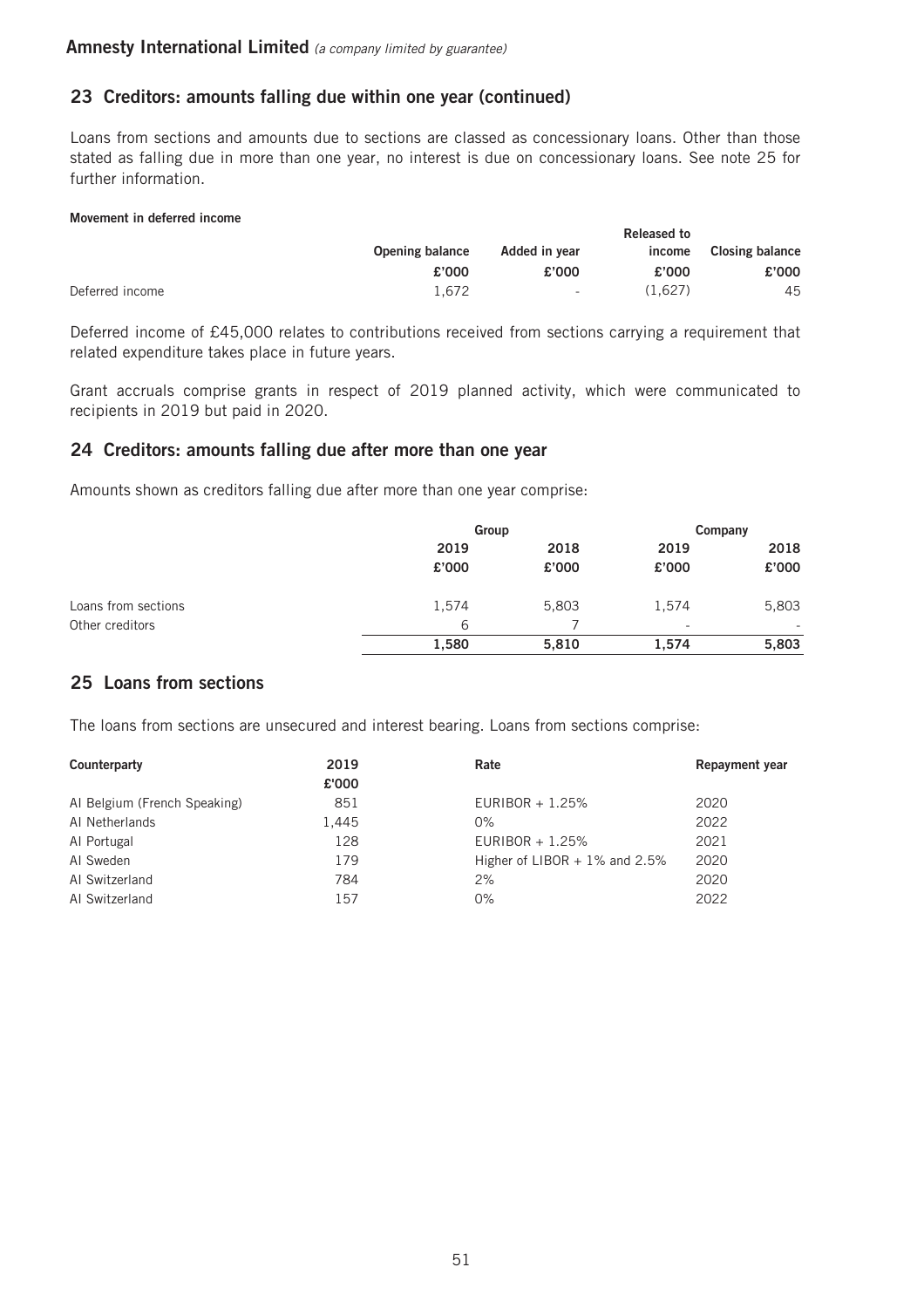### 26 Provisions

|               |       | Charged/(released)<br>At 1 January to the Statement of<br><b>2019</b> Financial Activities | <b>Utilised</b> | At 31 December<br>2019 |
|---------------|-------|--------------------------------------------------------------------------------------------|-----------------|------------------------|
| Group         |       |                                                                                            |                 |                        |
| Tax liability | 1,393 | 178                                                                                        | ٠               | 1,571                  |
| Legal claims  | 797   | (8)                                                                                        |                 | 789                    |
| Holiday pay   | 1,078 | (156)                                                                                      | (100)           | 822                    |
| Restructuring | 333   | (93)                                                                                       | (209)           | 31                     |
|               | 3,601 | (79)                                                                                       | (309)           | 3,213                  |

|               |       | Charged/(released)<br>At 1 January to the Statement of<br>2019 Financial Activities | <b>Utilised</b>          | At 31 December<br>2019 |
|---------------|-------|-------------------------------------------------------------------------------------|--------------------------|------------------------|
| Company       |       |                                                                                     |                          |                        |
| Tax liability | 1,393 | 178                                                                                 | ۰                        | 1,571                  |
| Legal claims  | 797   | (8)                                                                                 | $\overline{\phantom{a}}$ | 789                    |
| Holiday pay   | 866   | (147)                                                                               | (100)                    | 619                    |
| Restructuring | 333   | (93)                                                                                | (209)                    | 31                     |
|               | 3,389 | (70)                                                                                | (309)                    | 3,010                  |

The tax liability provision relates to underpaid tax from prior periods, expected to be paid in full in the next twelve months. The provision for legal claims relates to ongoing litigation cases. The holiday pay provision relates to employees' untaken annual leave that is payable when employees end their employment with AIL. The restructuring provision relates to employee severance costs, which are recognised when the reorganisation of certain departments of AIL are formally announced by the Group. It is expected that the majority of this expenditure will be paid in the next twelve months.

#### 27 Share capital and funds

| Group                                                 | <b>Unrestricted</b><br>funds | <b>Restricted</b><br>funds | <b>Total</b> |
|-------------------------------------------------------|------------------------------|----------------------------|--------------|
|                                                       | £'000                        | £'000                      | £'000        |
| Fund balances at 31 December 2019 are represented by: |                              |                            |              |
| Fixed assets                                          | 14,997                       |                            | 14,997       |
| Current assets                                        | 23,256                       | 2,211                      | 25,467       |
| Current and long term liabilities and provisions      | (13, 747)                    |                            | (13, 747)    |
| Pension liability                                     | (351)                        |                            | (351)        |
| Total net assets at 31 December 2019                  | 24,155                       | 2,211                      | 26,366       |
|                                                       | <b>Unrestricted</b><br>funds | <b>Restricted</b><br>funds | <b>Total</b> |
| Group                                                 | £'000                        | £'000                      | £'000        |
| Fund balances at 31 December 2018 are represented by: |                              |                            |              |
| Fixed assets                                          | 16,224                       |                            | 16,224       |
| Current assets                                        | 22,320                       | 1,672                      | 23,992       |
| Current and long term liabilities and provisions      | (19, 914)                    | (1,672)                    | (21, 586)    |
| Pension liability                                     | (2, 119)                     |                            | (2, 119)     |
| Total net assets at 31 December 2018                  | 16,511                       |                            | 16,511       |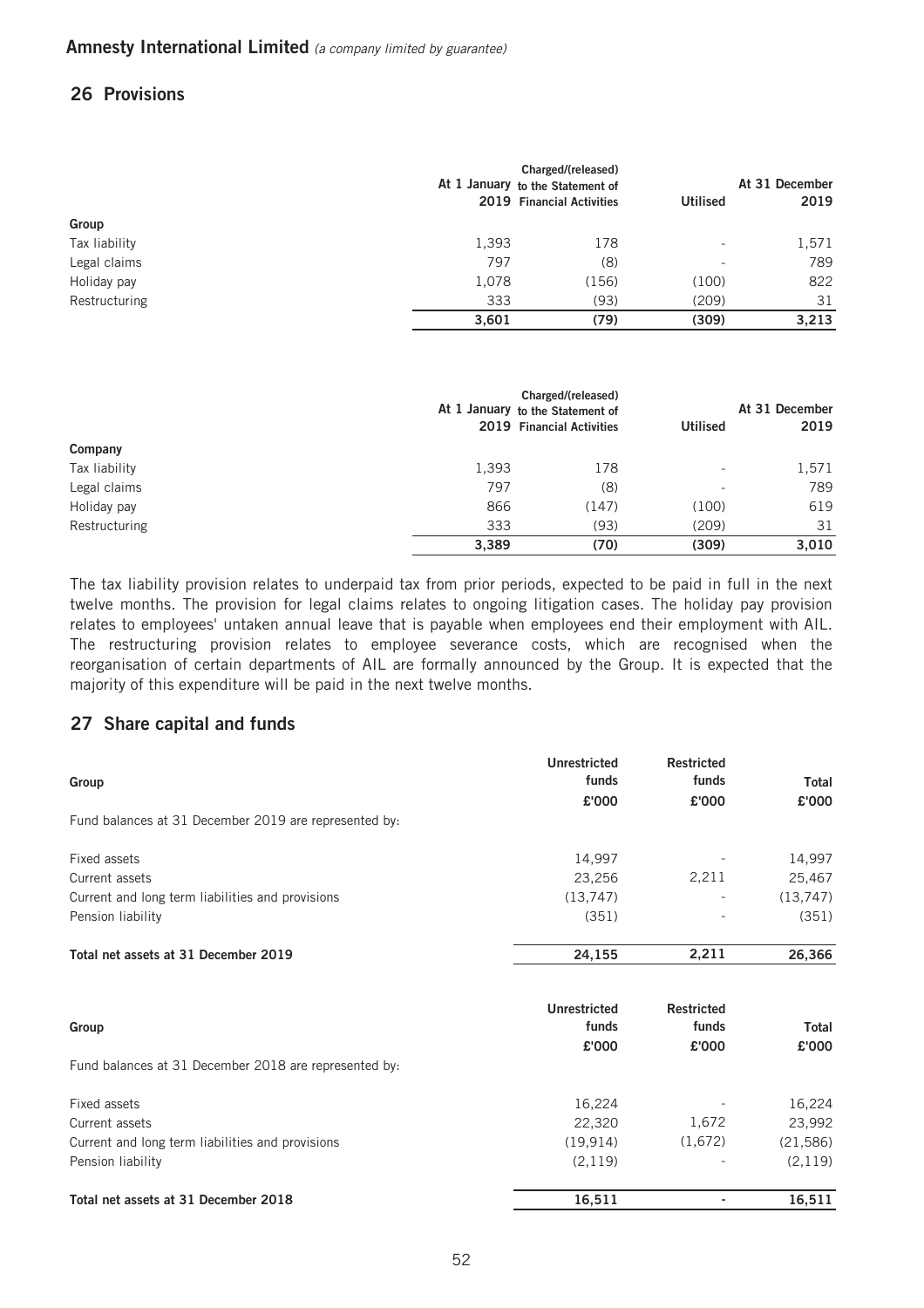#### Group restricted funds

The restricted funds are funds given for specific purposes. The movements on the restricted funds during the year were as follows:

|                                      | 1 January |        |             | 31 December              |
|--------------------------------------|-----------|--------|-------------|--------------------------|
|                                      | 2019      | Income | Expenditure | 2019                     |
|                                      | £'000     | £'000  | £'000       | £'000                    |
| 11th Hour / Greenpeace               |           | 56     | (12)        | 44                       |
| Amnesty International Denmark        |           | 27     | (18)        | 9                        |
| Amnesty International sections (FIF) |           | 262    | (262)       |                          |
| <b>DFID</b>                          |           | 33     | (33)        | $\overline{\phantom{m}}$ |
| Duke University                      |           | 43     | (27)        | 16                       |
| Dutch Postcode Lottery               |           | 892    | (855)       | 37                       |
| Ford Foundation - Albinism           |           | 59     | (11)        | 48                       |
| Ford Foundation - Tech Empowerment   |           | 108    | (104)       | 4                        |
| Freedom Fund                         |           | 46     | (10)        | 36                       |
| Humanity United                      |           | 156    | (60)        | 96                       |
| Swedish Postcode Lottery             |           | 233    | (233)       |                          |
| Swiss Donors (Be There)              |           | 838    | (808)       | 30                       |
| UK & Ireland Donors (Be There)       |           | 254    | (122)       | 132                      |
| US Donors (Be There)                 |           | 47     | (47)        |                          |
| Anonymous (Be There)                 |           | 163    | (39)        | 124                      |
| Various Donors (People's Summit)     |           | 358    | (215)       | 143                      |
| Anonymous                            |           | 2,170  | (991)       | 1,179                    |
| Anonymous                            |           | 772    | (459)       | 313                      |
| Anonymous                            |           | 77     | (77)        |                          |
| Total                                |           | 6,594  | (4, 383)    | 2,211                    |

#### 11th Hour / Greenpeace

The 11th Hour grant is restricted to a business and human rights project in partnership with Greenpeace USA.

#### Amnesty International Denmark

This donation was restricted to research and capacity building connected to Venezuela.

#### Amnesty International sections (FIF)

Some additional voluntary contributions received from Amnesty International sections were restricted to be spent on Fundraising and Investment Fund ("FIF") grants.

#### DFID

The DFID grant is restricted to human rights education work coordinated by Amnesty International's West and Central Africa regional office on ending female genital mutilation and early and forced marriage.

#### Duke University

The Duke University funding is restricted to research work in the European Regional Office.

#### Dutch Postcode Lottery

The Dutch Postcode Lottery funding is restricted to crisis response activities and to work to prevent and expose cyber-attacks against human rights defenders.

#### Ford Foundation - Albinism

The Ford Foundation grant is restricted to Amnesty International's Southern Africa Regional Office's program to end violence against persons with Albinism in Southern Africa.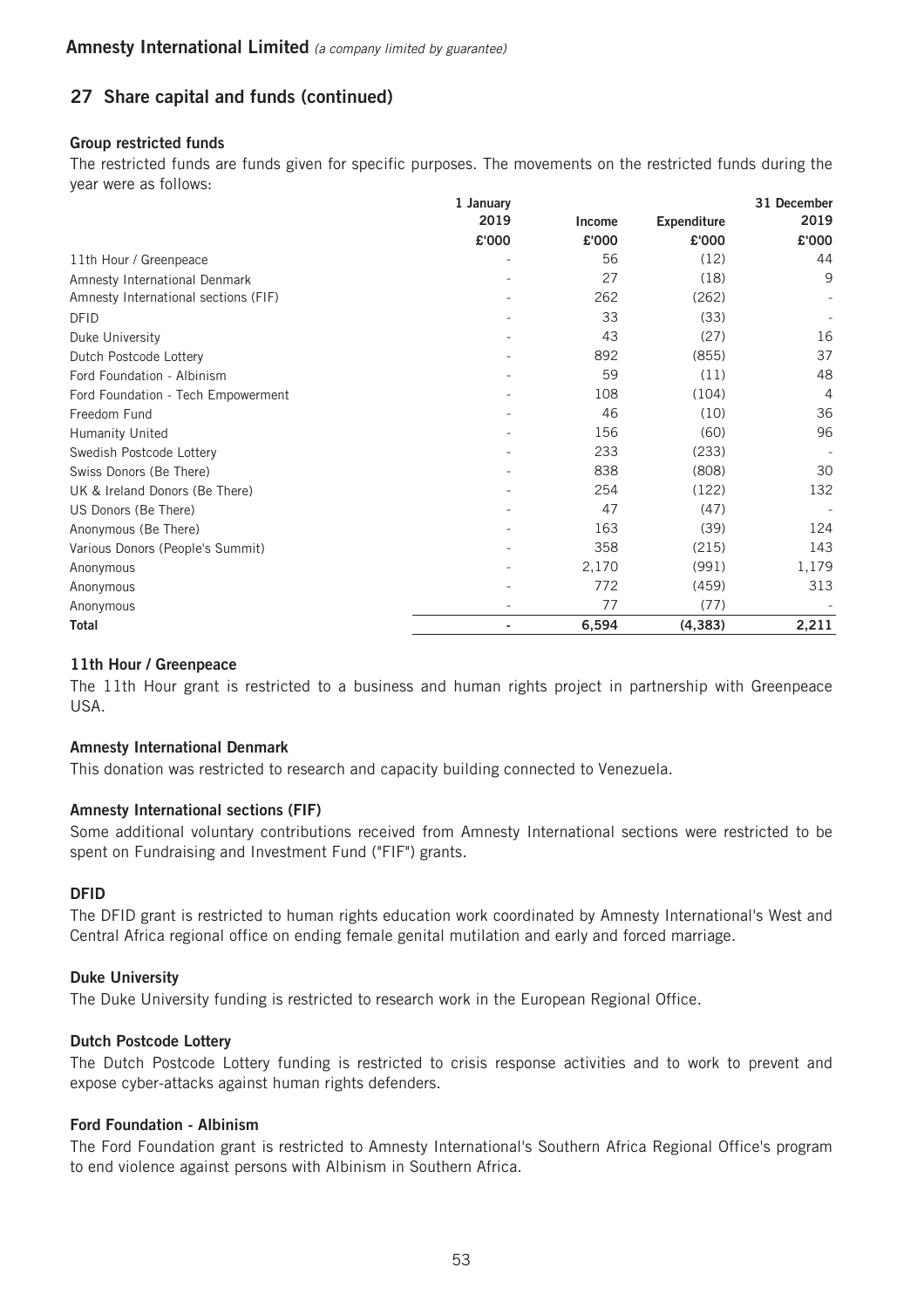#### Ford Foundation - Tech Empowerment

The Ford Foundation grant related to a project on tech empowerment.

#### Freedom Fund

The Freedom Fund grant is restricted to work on corporate crimes.

#### Humanity United

The Humanity United grant is restricted to achieving labour rights reform and investigating labour abuses in Qatar.

#### Swedish Postcode Lottery

This grant is restricted to funding work with young territory, land, and environmental defenders in Brazil, Guatemala and Honduras.

#### Swiss, UK & Ireland, US and Anonymous Donors (Be There)

These donations were restricted to Amnesty International's Be There programme (Crisis Response and Refugee & Migrant Rights work).

#### Various Donors - People's Summit

To support a civil society summit on human rights and climate change.

#### Anonymous

These donations are from donors who wished to remain anonymous. The donations related to work on a number of human rights issues, including ending impunity for human rights violations in Africa, on the criminalisation of sexuality and reproduction, investigating corporate crimes and the rights of refugees and migrant workers.

The movements on restricted funds during the prior year were as follows:

|                                      | 1 January |        |                    | 31 December |
|--------------------------------------|-----------|--------|--------------------|-------------|
|                                      | 2018      | Income | <b>Expenditure</b> | 2018        |
|                                      | £'000     | £'000  | £'000              | £'000       |
| American Academy of Forensic Science |           | 5      | (5)                |             |
| <b>DFID</b>                          |           | 48     | (48)               |             |
| Dutch Postcode Lottery               |           | 353    | (353)              | $\sim$      |
| Ford Foundation - Tech Empowerment   |           | 36     | (36)               |             |
| Norwegian Postcode Lottery           |           | 35     | (35)               |             |
| Swedish Postcode Lottery             |           | 275    | (275)              |             |
| <b>Swiss Donors</b>                  |           | 1,785  | (1,785)            |             |
| Anonymous                            |           | 282    | (282)              |             |
| Anonymous                            |           | 218    | (218)              |             |
| <b>Total</b>                         |           | 3,037  | (3,037)            |             |

#### American Academy of Forensic Science

This funding was provided for the Amnesty crisis response team to conduct a number of forensic training sessions.

#### DFID

The DFID grant is restricted to human rights education work coordinated by Amnesty International's West and Central Africa regional office on ending female genital mutilation and early and forced marriage.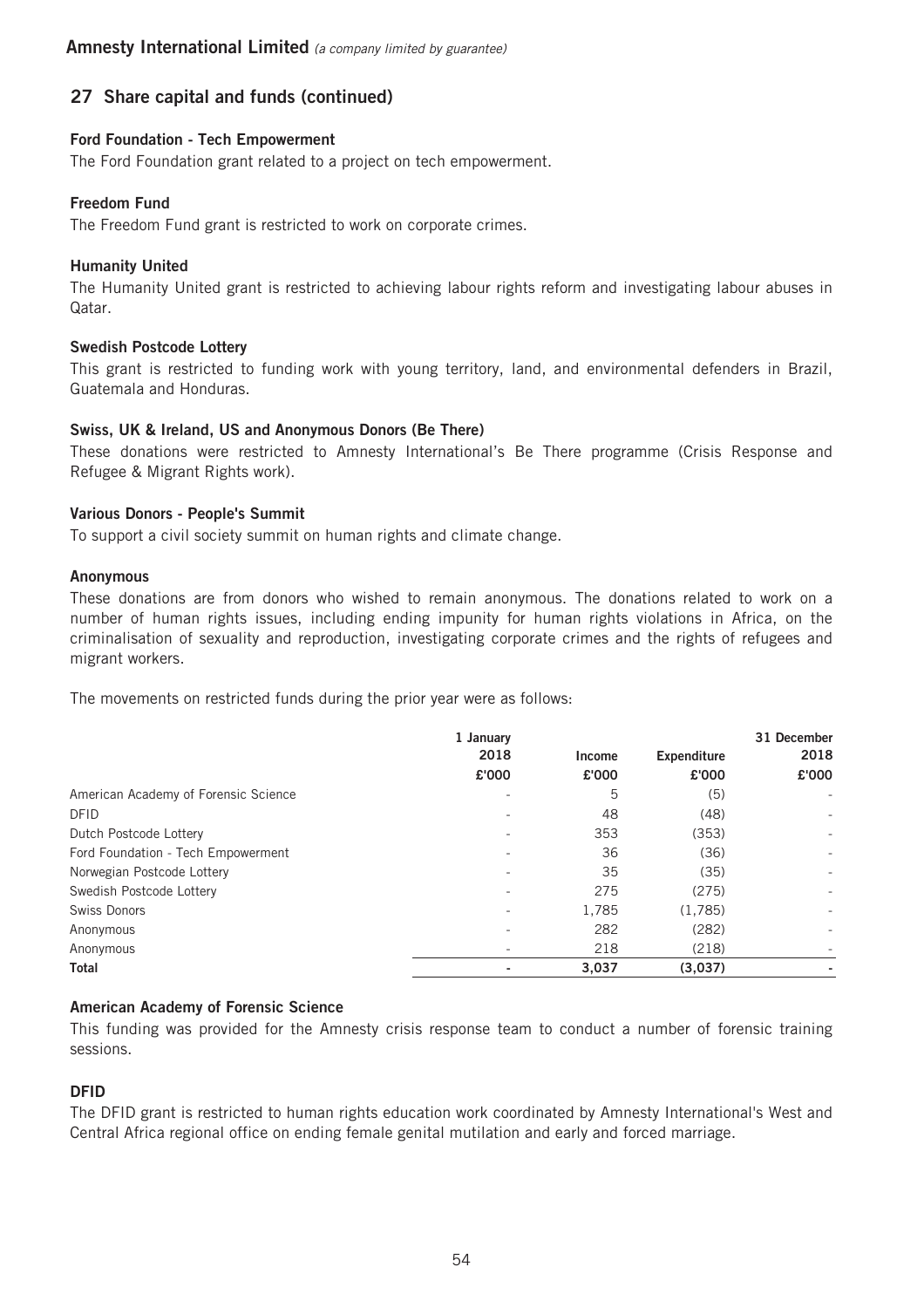#### Dutch Postcode Lottery

The Dutch Postcode Lottery funding is restricted to crisis response activities and to work to prevent and expose cyber-attacks against human rights defenders.

#### Ford Foundation - Tech Empowerment

The Ford Foundation grant related to a project on tech empowerment.

#### Norwegian Postcode Lottery

This grant is restricted to funding human rights education in the Beirut regional office.

#### Swedish Postcode Lottery

There are three Swedish Postcode Lottery grants: one restricted to Amnesty International's 'Alt Click: a New Generation of Human Rights Activists' project (which ended in 2017), one restricted to a project on people at risk of torture in Nigeria; and one grant restricted to defending human rights defenders in Latin America.

#### Swiss Donors

These donations were restricted to Amnesty International's crisis response and refugee & migrant rights work.

#### Anonymous

These donations are from donors who wished to remain anonymous. The donations were restricted to work on a number of human rights issues: ending impunity for human rights violations in Africa, on the criminalisation of sexuality and reproduction, investigating corporate crimes, the use of drones in military warfare, and the rights of refugees and migrant workers.

#### Unrestricted funds

The movements on unrestricted funds during the year were as follows:

| Unrestricted funds             | 1 January<br>2019 | Income                   | <b>Expenditure</b> | Other gains<br>and losses | <b>Transfers</b> | 31 December<br>2019 |
|--------------------------------|-------------------|--------------------------|--------------------|---------------------------|------------------|---------------------|
|                                | £'000             | £'000                    | £'000              | £'000                     | £'000            | £'000               |
| Designated Fund - fixed assets | 14,714            | $\overline{\phantom{a}}$ | (1, 465)           | (17)                      | 299              | 13,531              |
| Pension fund                   | (2,119)           | -                        | (36)               | 188                       | 1.616            | (351)               |
| Unrestricted fund              | 3.916             | 79.138                   | (72, 330)          | 2.166                     | (1.915)          | 10.975              |
|                                | 16.511            | 79.138                   | (73, 831)          | 2,337                     |                  | 24,155              |

The movements on unrestricted funds during the prior year were as follows:

| Unrestricted funds                                                              | 1 January<br>2018<br>£'000 | Income<br>£'000          | <b>Expenditure</b><br>£'000 | Other gains<br>and losses<br>£'000 | <b>Transfers</b><br>£'000 | 31 December<br>2018<br>£'000 |
|---------------------------------------------------------------------------------|----------------------------|--------------------------|-----------------------------|------------------------------------|---------------------------|------------------------------|
| Designated Funds - fixed assets                                                 | 14.790                     |                          | (1.403)                     |                                    | 1,320                     | 14,714                       |
| Designated Fund - London<br>Office and Fundraising<br>Designated Funds - Global | 1,913                      |                          | (1.913)                     | $\overline{\phantom{a}}$           |                           | $\overline{\phantom{a}}$     |
| <b>Transition Project</b>                                                       | 1,050                      | $\overline{\phantom{0}}$ | (736)                       | $\overline{\phantom{a}}$           | (314)                     | $\overline{\phantom{a}}$     |
| Pension fund                                                                    | (563)                      | -                        | (783)                       | (2,312)                            | 1,539                     | (2, 119)                     |
| Unrestricted fund                                                               | 8,485                      | 71,501                   | (73, 458)                   | (67)                               | (2, 545)                  | 3,916                        |
|                                                                                 | 25.675                     | 71.501                   | (78, 293)                   | (2,372)                            |                           | 16.511                       |

#### London Office and Fundraising

The profit on disposal from the sale of AIL's properties at 25 and 28 Easton Street in 2015 was ring-fenced as a designated fund. This was used for the refurbishment of the remaining London property at a cost of  $£4.3m$ , and to provide grants to Amnesty sections aimed at increased fundraising income. The fund was fully spent by the end of 2018.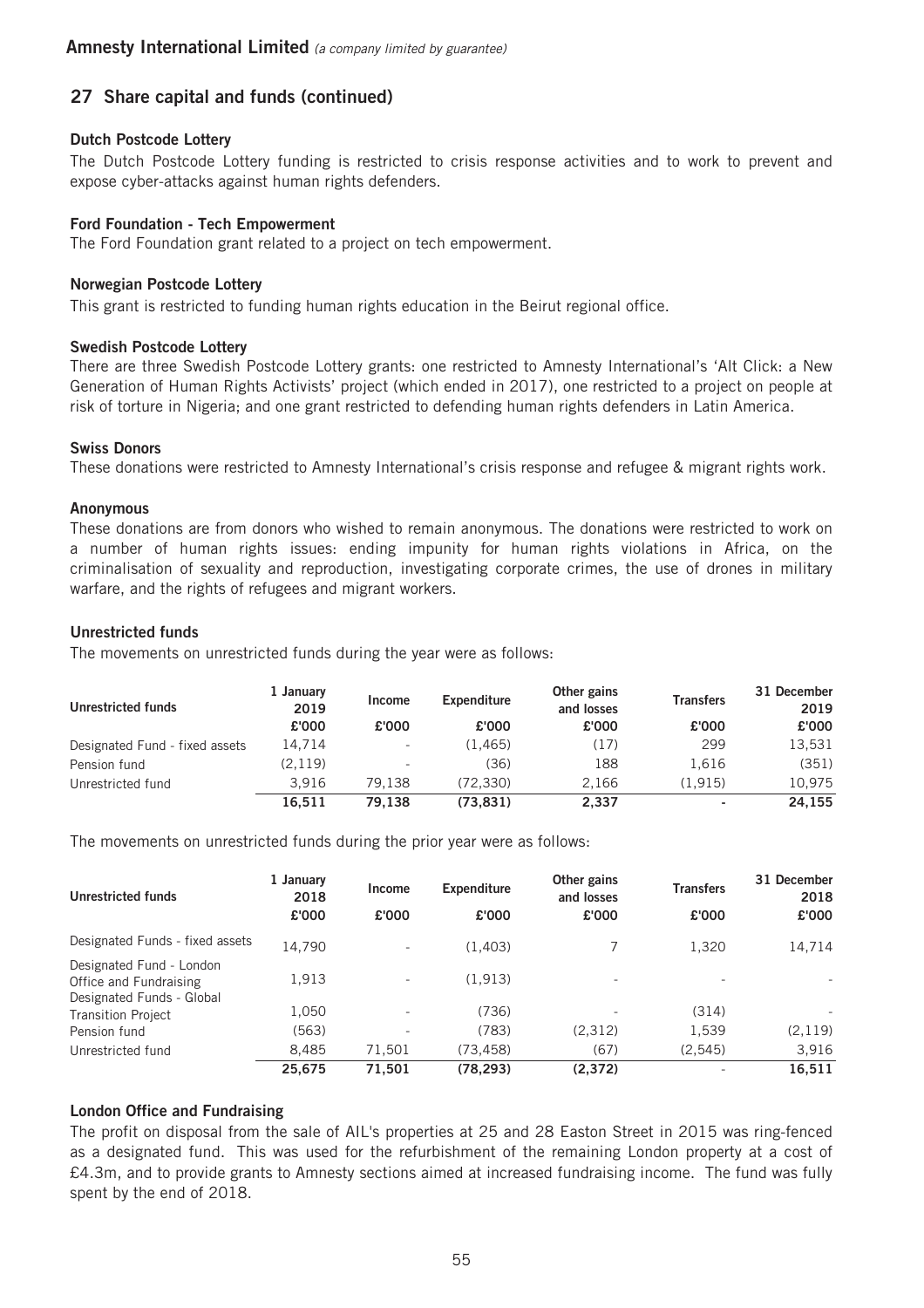#### Global Transition Project

These funds were earmarked to cover the Moving Closer to the Ground strategy involving a fundamental restructure, along with subsequent costs of relocation to new regional offices and the related project management costs. This project completed in 2018 and remaining funds of £314,000 were transferred to unrestricted funds.

#### Fixed assets

The value of the fixed assets includes the value of the offices and equipment and as such have been designated as the sale of these would negatively impact the Group's operations.

#### 28 Operating leases

At 31 December 2019 the Group's future minimum lease payments under non-cancellable operating leases were as follows:

|                          | 2019  | 2018  |
|--------------------------|-------|-------|
| Group                    | £'000 | £'000 |
| Less than one year       | 469   | 577   |
| Within one to five years | 241   | 398   |
|                          | 710   | 975   |

Total payments on rental leases recognised as expenditure in the year were £1,113,000 (2018: £1,126,000). Total payments on plant and machinery leases recognised as expenditure were £12,000 (2018: £46,000).

### 29 Financial instruments

AIL has financial assets and financial liabilities of a kind that qualify as basic financial instruments. Basic financial instruments are initially recognised at transaction value and subsequently measured at the present value of future cash flows (amortised cost). Financial assets held at amortised cost comprise cash at bank and in hand, short term cash deposits and the Group's debtors excluding prepayments. Financial liabilities held at amortised cost comprise the Group's short and long term creditors excluding deferred income and taxation payable. No discounting has been applied to these financial instruments on the basis that the periods over which amounts will be settled are such that any discounting would be immaterial.

Investments, including bonds and cash held as part of the investment portfolio, are held at fair value at the Balance Sheet date, with gains and losses being recognised within income and expenditure. Investments in subsidiary undertakings are held at cost less impairment.

Below is a table summarising the carrying amount of all financial assets and liabilities at the year end.

#### Financial assets and liabilities

|                                                                                            | 2019                     | 2018     |
|--------------------------------------------------------------------------------------------|--------------------------|----------|
|                                                                                            | £'000                    | £'000    |
| Financial assets measured at amortised cost                                                | 22.876                   | 22.759   |
| Financial liabilities measured at amortised cost                                           | (9.909)                  | (15.473) |
| Financial assets measured at fair value through the Statement of Financial Activities      | 3.001                    | 1.477    |
| Financial liabilities measured at fair value through the Statement of Financial Activities | $\overline{\phantom{a}}$ | (422)    |
| Carrying amount of financial assets/liabilities                                            | 15.968                   | 8.341    |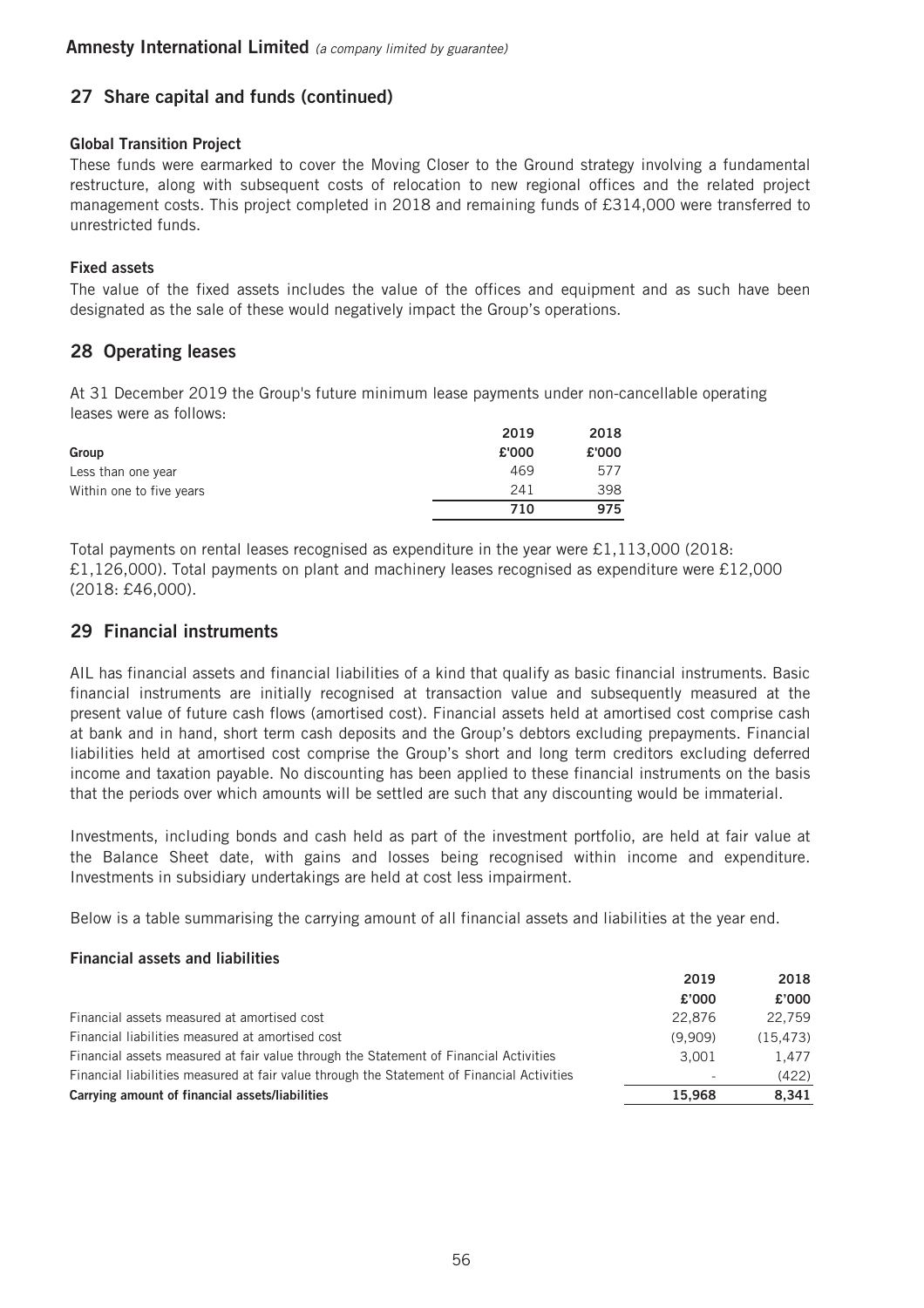### 29 Financial instruments (continued)

#### Income, expense, net gains and losses for financial assets/liabilities measured at fair value

|                                                                      | 2019    | 2018  |
|----------------------------------------------------------------------|---------|-------|
|                                                                      | £'000   | £'000 |
| Net (gains)/losses on forward contracts financial assets/liabilities | (2,234) | 157   |
|                                                                      | (2.234) | 157   |

#### Interest income and expense for financial assets/liabilities measured at amortised cost

|                                                     | 2019  | 2018  |
|-----------------------------------------------------|-------|-------|
|                                                     | £'000 | £'000 |
| Interest income for financial assets                | 65    | 68    |
| Interest income/(expense) for financial liabilities | 18    | (24)  |
|                                                     | 83    | 44    |

#### Forward contracts

Included within debtors in the current year, these contracts have a net asset value of £1,536,000 (2018: liability value of £422,000) as spot rates are expected to be higher than the contracted forward rate when the contracts mature in 2020.

The fair value of the net asset is reached by applying quoted forward contract rates at the relevant Balance Sheet dates resulting in a recognised gain of £2,234,000 in the Statement of Financial Activities (2018: recognised loss £157,000).

At 31 December 2019, Amnesty International is committed to selling the following currencies under forward rate contracts held with bankers and other financial institutions:

| 2019 Contracts (GBP) |            |              |           |  |
|----------------------|------------|--------------|-----------|--|
| <b>EUR</b>           | 7,700,000  | Open Forward | 28-Aug-20 |  |
| <b>EUR</b>           | 3,500,000  | Open Forward | 30-Nov-20 |  |
| <b>EUR</b>           | 5,200,000  | Open Forward | 31-Dec-20 |  |
| CHF                  | 2,200,000  | Open Forward | 31-Dec-20 |  |
| <b>DKK</b>           | 9,200,000  | Open Forward | 31-Dec-20 |  |
| CAD                  | 2,200,000  | Open Forward | 31-Dec-20 |  |
| <b>NOK</b>           | 11,800,000 | Open Forward | 31-Dec-20 |  |
| <b>SEK</b>           | 21,700,000 | Open Forward | 31-Dec-20 |  |
| 2019 Contracts (USD) |            |              |           |  |
| <b>EUR</b>           | 2,000,000  | Open Forward | 30-May-20 |  |
| EUR                  | 2.000.000  | Open Forward | 30-Aug-20 |  |

|  |  | At 31 December 2019, Amnesty International is committed to buying the following currencies under |  |  |  |  |
|--|--|--------------------------------------------------------------------------------------------------|--|--|--|--|
|  |  | forward rate contracts held with bankers and other financial institutions:                       |  |  |  |  |

| 2019 Contracts (GBP) |           |                      |                     |  |
|----------------------|-----------|----------------------|---------------------|--|
| 7AR                  | 1,233,000 | <b>Fixed Forward</b> | 25-Feb-20           |  |
| ZAR                  | 2,466,000 | <b>Fixed Forward</b> | $25-Mar-20$         |  |
| 7AR                  | 2,466,000 | <b>Fixed Forward</b> | $25 - \frac{1}{20}$ |  |
| 7AR                  | 2,466,000 | <b>Fixed Forward</b> | 24-Sep-20           |  |
| <b>MXN</b>           | 1,583,000 | <b>Fixed Forward</b> | 25-Feb-20           |  |
| <b>MXN</b>           | 3,167,000 | <b>Fixed Forward</b> | 24-Apr-20           |  |
| <b>MXN</b>           | 3,167,000 | <b>Fixed Forward</b> | 24-Aug-20           |  |
| <b>THR</b>           | 2,946,000 | <b>Fixed Forward</b> | 25-Feb-20           |  |
| <b>THR</b>           | 5,891,000 | <b>Fixed Forward</b> | 24-Apr-20           |  |
| <b>THR</b>           | 5,891,000 | <b>Fixed Forward</b> | 24-Aug-20           |  |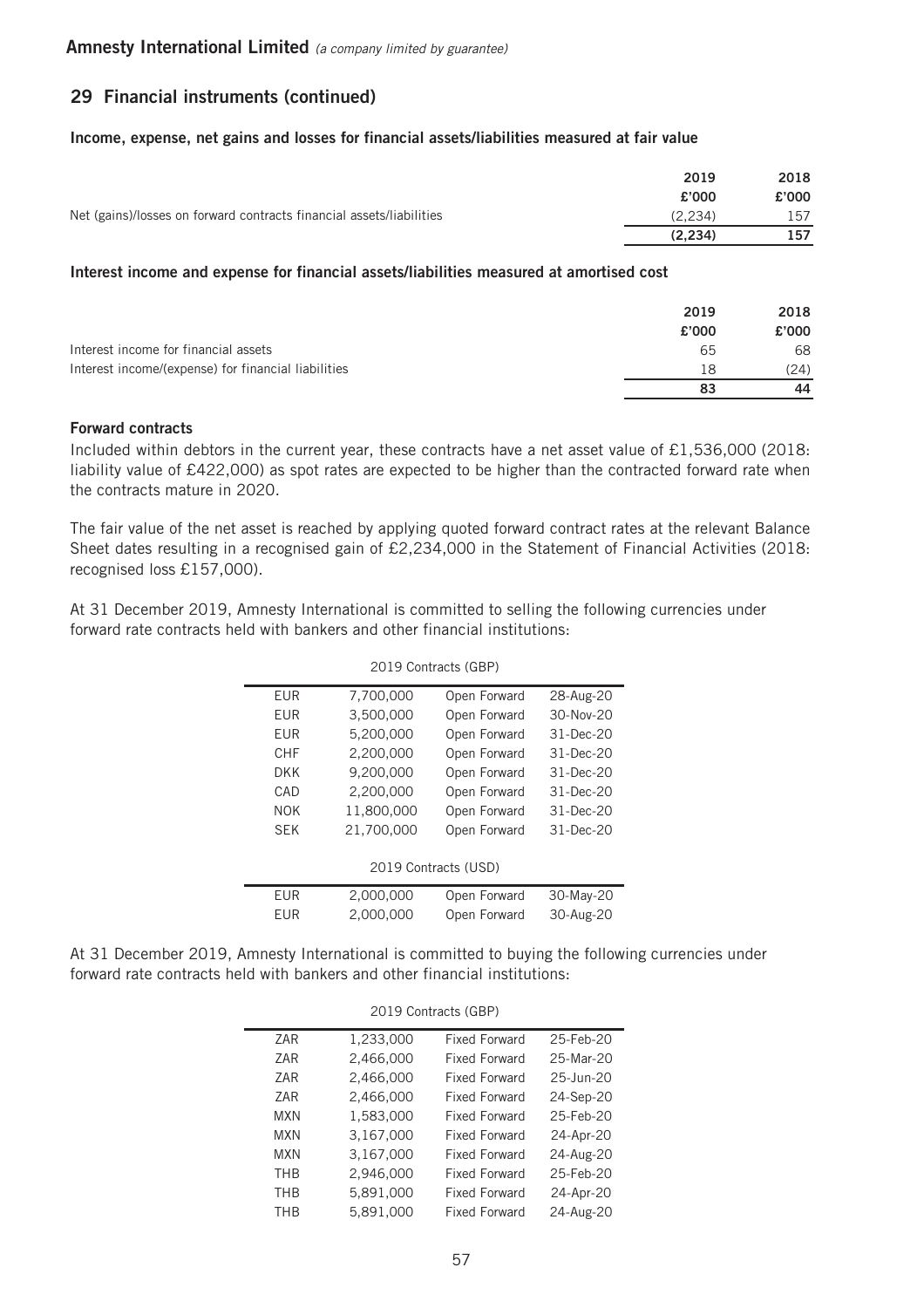### 29 Financial instruments (continued)

| <b>GHS</b> | 315,000   | <b>Fixed Forward</b> | 25-Feb-20 |  |  |
|------------|-----------|----------------------|-----------|--|--|
| <b>GHS</b> | 630,000   | <b>Fixed Forward</b> | 24-Apr-20 |  |  |
| <b>GHS</b> | 630.000   | <b>Fixed Forward</b> | 24-Aug-20 |  |  |
| ILS        | 407.000   | <b>Fixed Forward</b> | 25-Feb-20 |  |  |
| ILS        | 815.000   | <b>Fixed Forward</b> | 24-Apr-20 |  |  |
| ILS        | 815,000   | <b>Fixed Forward</b> | 24-Aug-20 |  |  |
| <b>MAD</b> | 599,000   | <b>Fixed Forward</b> | 25-Feb-20 |  |  |
| <b>MAD</b> | 1,197,000 | <b>Fixed Forward</b> | 24-Apr-20 |  |  |
| <b>MAD</b> | 1,197,000 | <b>Fixed Forward</b> | 24-Aug-20 |  |  |

2019 Contracts (GBP) (continued)

At 31 December 2018, Amnesty International was committed to selling the following currencies under forward rate contracts held with bankers and other financial institutions:

| 2018 Contracts (GBP) |                |               |           |  |
|----------------------|----------------|---------------|-----------|--|
| Currency             | Contract value | Contract type | Maturity  |  |
| EUR                  | 1,450,000      | Open Forward  | 28-Feb-19 |  |
| EUR                  | 2,000,000      | Open Forward  | 28-Feb-19 |  |
| EUR                  | 2,000,000      | Open Forward  | 31-May-19 |  |
| EUR                  | 2,600,000      | Open Forward  | 28-Jun-19 |  |
| EUR                  | 1,800,000      | Open Forward  | 30-Sep-19 |  |
| EUR                  | 3,500,000      | Open Forward  | 31-Dec-19 |  |
| EUR                  | 2,800,000      | Open Forward  | 31-Mar-20 |  |
| <b>SEK</b>           | 5,300,000      | Open Forward  | 28-Jun-19 |  |
| <b>SEK</b>           | 4,800,000      | Open Forward  | 30-Sep-19 |  |
| <b>SEK</b>           | 2,900,000      | Open Forward  | 31-Dec-19 |  |
| <b>SEK</b>           | 1,300,000      | Open Forward  | 31-Mar-20 |  |
| DKK                  | 2,600,000      | Open Forward  | 28-Jun-19 |  |
| DKK                  | 1,600,000      | Open Forward  | 30-Sep-19 |  |
| DKK                  | 1,000,000      | Open Forward  | 31-Dec-19 |  |
| DKK                  | 700,000        | Open Forward  | 31-Mar-20 |  |

At 31 December 2018, Amnesty International was not committed to buying any currencies under forward rate contracts.

### 30 Related party transactions

Other than transactions with subsidiaries that are detailed in note 18, there have been no other related party transactions during the year (2018: none other than those detailed in note 18).

### 31 Events after the Balance Sheet date

Since the year end the Covid-19 pandemic has taken hold globally. The pandemic has not had a significant immediate impact on the organisation's operations, although longer term impacts to the company's financial performance are considered probable as set out in the going concern assessment in the accounting policies. The Directors and management team are actively managing the impact and there have been no material changes in activity since the balance sheet date.